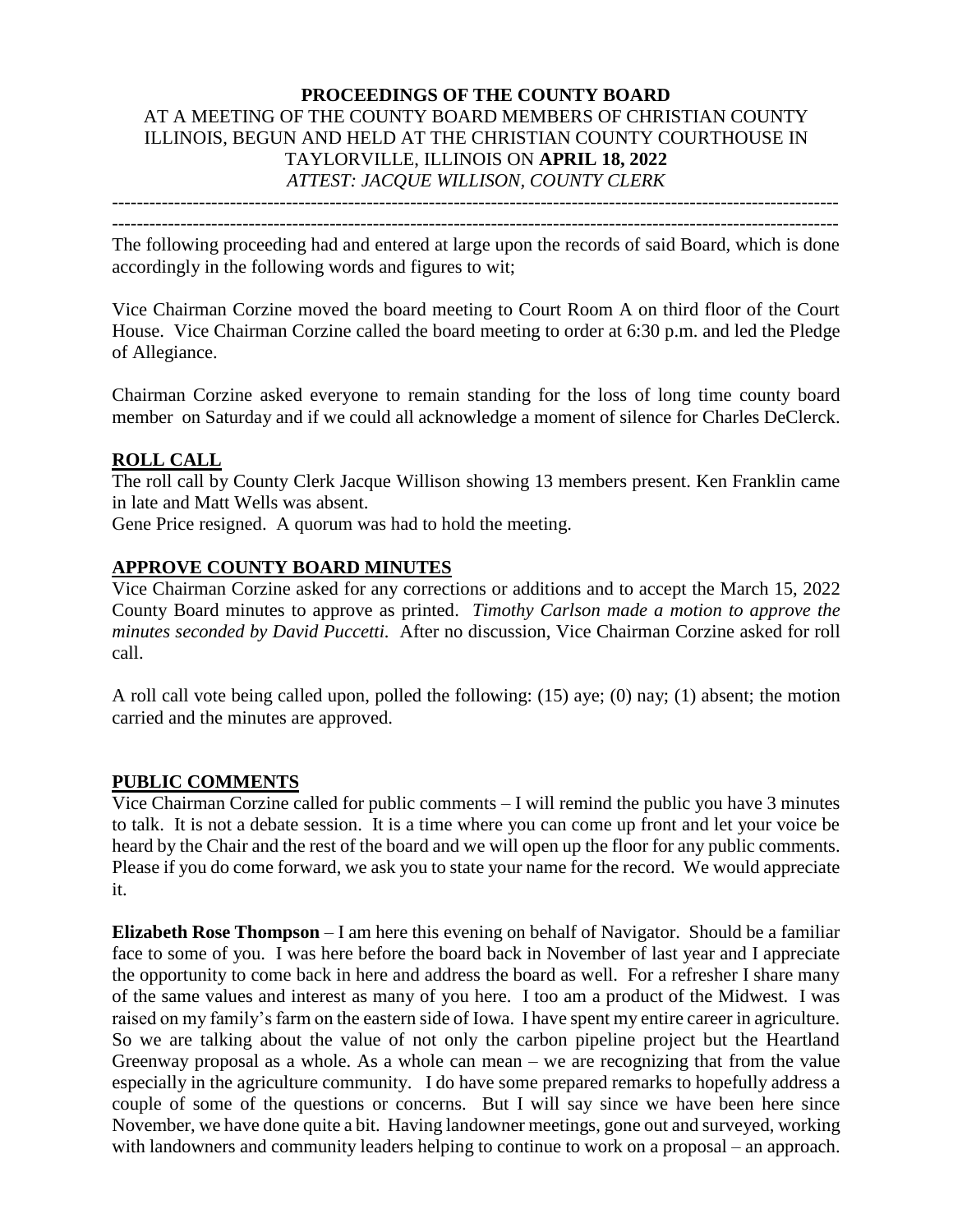With that, what hasn't changed is our dedication to listen and learn and continue to refine that approach based on that feedback. I know there are a lot of unanswered questions about the project as a whole and more than enough misinformation, that is being spread around. I also know that actions speak louder than words. And I am here to tell you that we are committed. We are committed to being good partners, working with you all as local decision makers to put forward a project, not only we can be proud of, but you all can be proud of as well. What does that mean in action? To us that means to continue to listen to landowners, to provide flexibility in our compensation model and our project footprint proposal as well to make sure we are meeting those needs. It means large-scale investments in the community and in the county as a whole through potentially a community benefit agreement something to the size of scale that matches the compensation that we anticipate for landowners across the county. To put dollars and cents to that, that is looking at potentially a million to a million and a half per year of an annual investment. It means in tailoring our approach to more directly answer the questions about the process, the environmental impacts and the economic potential that this has. This is a big project and has the potential to be transformative for many of those critical industries that are important to us as well as too many of you in this room. Especially those processors than many of us depend on for markets on the products that we produce. Additionally I want to notate there is a number of checks and balances in place through federal permitting, state level citing, that we will be navigating over the coming year. Additionally the special use permit, it will be required through the county as well. The misconception out there that there are shovels going in the ground anytime soon, I am here to say it is not true.

**Steve Brockelsby** – with the group of Christian County Citizens to protect the aquifer. Which is against the CO2 and me and my brother and several others have been out in the farm community where they want to put the dumpsite. The farmers who have the land they got a hold of the landowners to find out there opinion of it, yes or no on it and we marked down everybody that was a no to the proposed dumpsite – we have a map that represents what we found which is over 80 percent of the land owners are opposed to it. The proposed pipeline cite that goes through I think there is approximately 90 percent opposed to it from the Christian county line to the dumpsite. Just wanted you to be aware how the landowners feel that we talked to in the community, the citizens of the community. I personally have not talked to anybody that is for it. In fact, everybody that I have been to, landowner, farmers was welcomed to support anything they could do against it. It is not welcomed in the area. There is no support out there that I found for it. Then I think everybody is in agreement the company is money oriented it is not for the citizens of the county. It is all for – the money benefit for the Heartland Greenland Group.

**Courtney Puccetti –** a court reporter in the Christian County Courthouse addressed the board regarding issues with the sagging floors in the courthouse. She has worked in this building for 16 years and works on the3rd floor. It was reported in January 2020 that there was an issue in the ROE Office of crumbling concrete and sagging in that office. Christ Schafer, a structural engineer, came to look at that office and the crumbling concrete and it was determined it was not suitable to have people in that office. He advised a plan to alleviate it and suggested that all floors be assessed. Bill Kennedy advised, at this time, that he could do the analysis to save the county money. There was some concerns of Christ Schafer about who signs off on the work once completed and evaluation of the data collected. Chris Schafer, structural engineer, said he collects the data writes a report and accepts the responsibility of the content. It was reported to the County Board in February 2020 that the work was complete under the ROE Office and in March one month later a structural engineer would submit approval of the work. In March of 2021, one year after the work was completed under the ROE office; Hurst-Rosche Engineers, Inc. was contacted to examine the first floor. In January of 2022, ten months after Hurst-Rosche examined the ROE office, tuck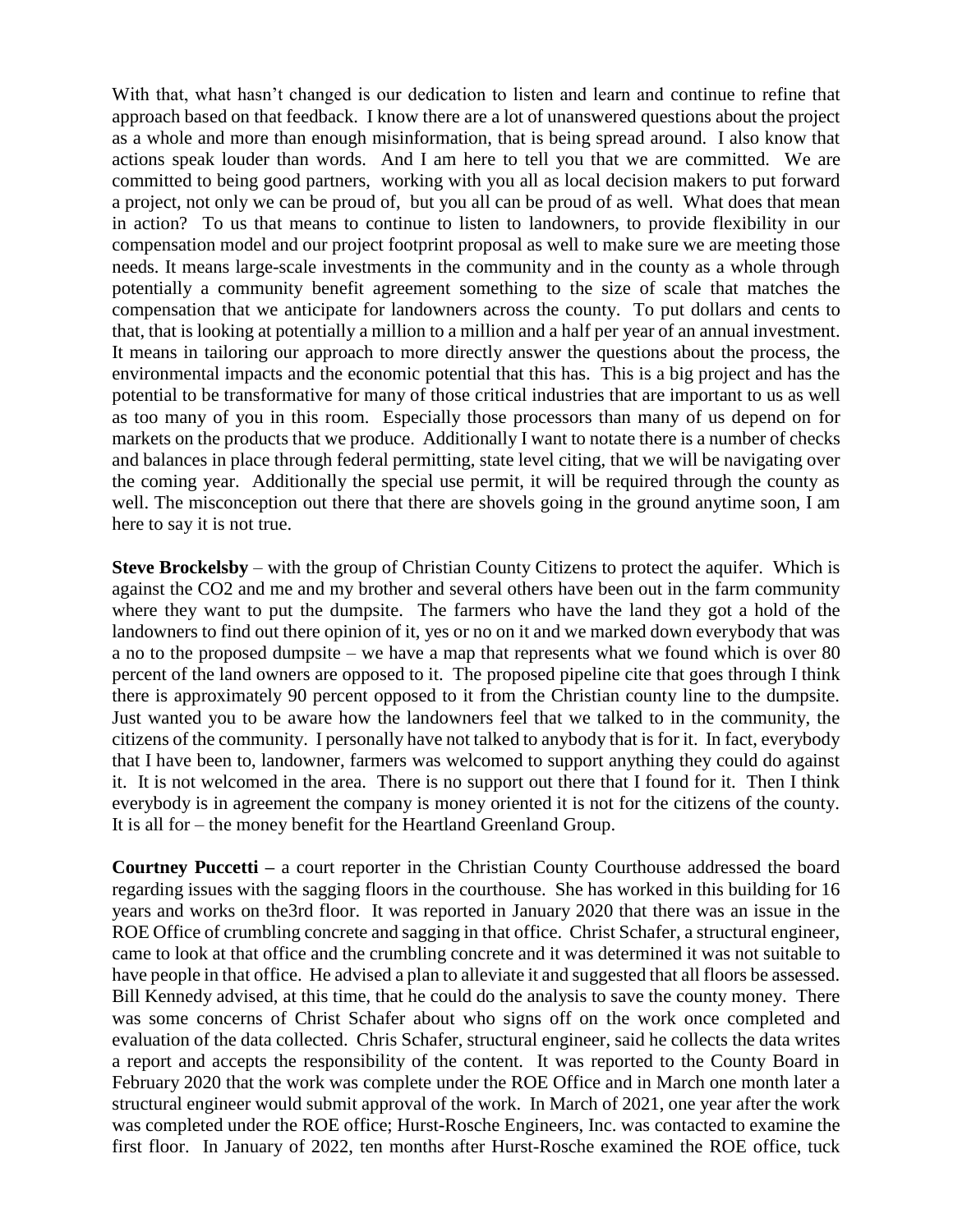pointing and more work needs to be done to be consistent with work reviewed by Hurst-Rosche. I have asked if a structural engineer has ever been signed off after the work on the ROE office was complete and I have not gotten an answer to that question. Two years after the work was reported to be complete under the ROE office work is still being done. Since January of 2022, I have noticed changes on the third floor. There is a ridge on the courtroom floors that appear to have gotten worse over the two years. There is a ridge in the jury bathroom where it cracked the tile. There is a ridge in the conference room next to Courtroom A, in the hallway floors. There is a severe slope in Judge's chambers next to Courtrooms B & C. In the court reporter's office, the floor was not level. We could not sit or stand without having back or hip problems. We noticed this after the work was done in the ROE Office in 2020. We were told it was a subfloor issue and a project was started in May of 2020 to fix that. After the first project, the office floor still was not level. After many complaints and further investigation, we were told it was a header that needed to be put under the floor on the County Clerk's office by Jacque's desk. After that project was complete, we were told the floor was dead flat. The floor still today is not level and the slope in the office, just east of that happens to be worse. You can walk and feel the slope. Two weeks ago, my heel went through the floor. Vice Chairman cut her off due to her 3 minutes being up.

**Bruce Brockelsby –** I done some digging on some of this CO2 and who owns it. It is my understanding it is Black Rock. Black Rock owns Tenaska and says it is the world's largest investment group and it is becoming and influential Wall Street player. Former Black rock investors hold a predominant role in President Joe Biden's cabinet. Biden also tapped another former chief of staff to Black Rock's chief executive, who serve at top officials at the Treasury Department. To me, it looks like they are trying to take our tax dollars and funnel it overseas. It is a lot of foreign investments (Black Rock) and it has been going on for quite a while. If you google aquifer in Christian County you will come up with a permit that when they was out north of town in 2011 there is a 245 page report that they were doing this carbon sequestration dump site, doing research on that then. They want the board to hurry up and get on their schedule. They have had over 8 years as far as I know to get something done. They have been waiting on the financial backing from the government to do this.

**Steve Sipes** – Chairman of the Zoning Board of Appeals announced he had received a resignation letter ZBA member, Mark Dozier. Sipes read the resignation letter to the County Board and in it; Dozier stated I have enjoyed my timeserving the ZBA. I am not a political person. However, in the past few months it appears that there are factions in the County Board that are not pleased with the progress and direction that I and the ZBA have taken. I have never been afraid to ask the hard questions, but it appears that it is not enough in some people's eyes. Being on the ZBA takes time from my farming operation and only pays mileage. I feel it is time for me to move on. I have reached a time in my life where I feel I should be relaxing and enjoying a few things. Instead, I am hearing complaints about ZBA not being fast enough, what is being accomplished and that we are on the wrong track. By my leaving, this should give those dissatisfied factions of the County Board an opportunity to hand pick someone more in line with their agenda. I hereby relinquish my position effective April 15, 2022. Sipes commented that Mark Dozier has worked very hard on this board to make sure that what is done is done right for everybody involved. And there has been somethings come down the pike through the ZBA that has not been right. When you guys send us an ordinance, or something, that you want us to look at make sure most of the work is done before you send it to us. Because the feeling is that, you are looking for scapegoats. There has been some ordinances that come down the pike that make no sense whatsoever.

**Sally Brusveen** - a longtime advocate for animals and a certified state of Illinois Humane Investigator, addressed the board and urged them to divide the Zoning office from the Animal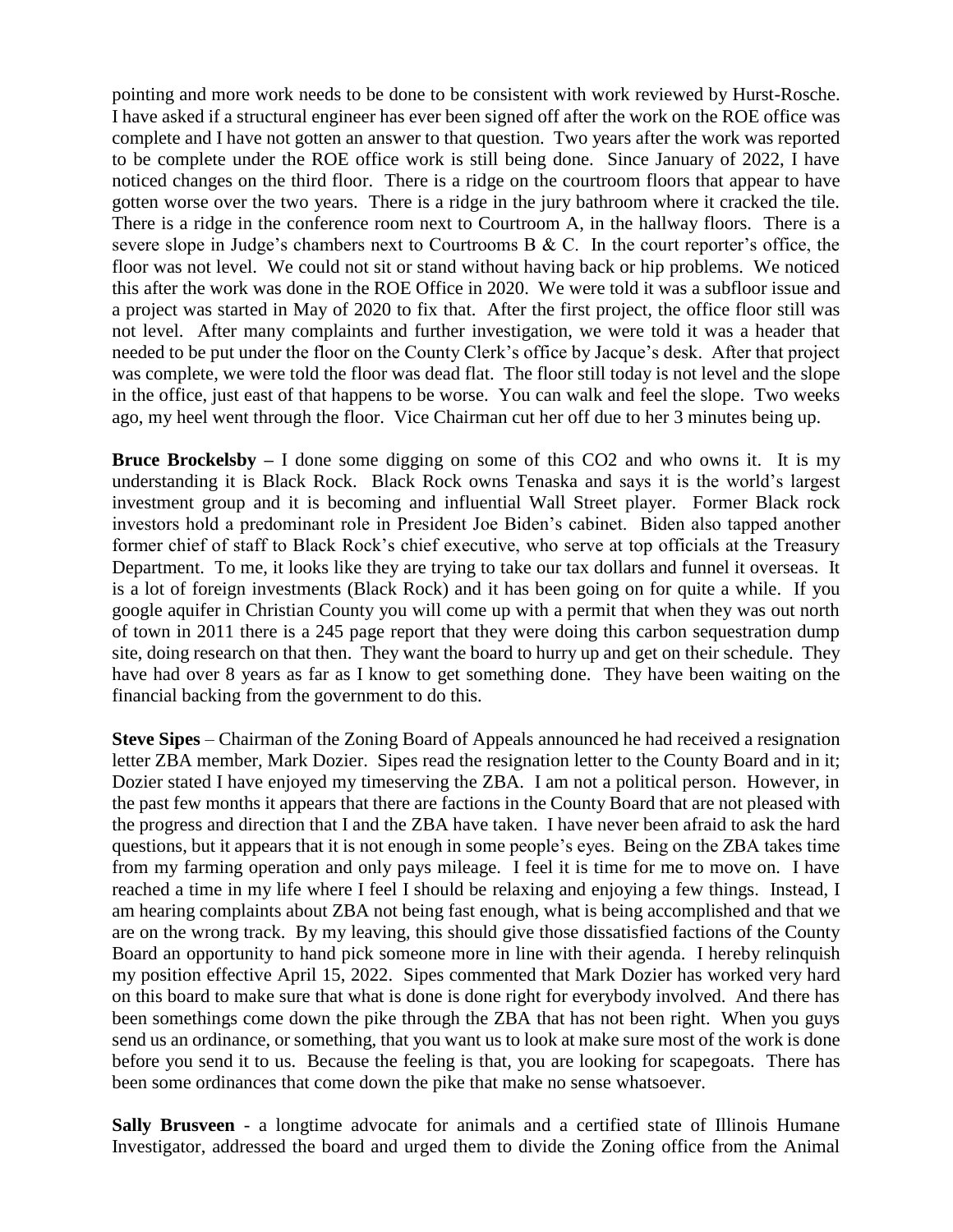Control Office. A few years ago when the two departments were put together, a lot of us were concerned because we really feel that Animal Control, if done properly, is a fulltime job. Now four years later we even feel stronger about that than we did in the past. Why is that? Because the county hasa lot of people that are advocates for animals and we care what happens to the animals in our county. They expect that the current animal welfare laws are enforced and even improved upon. These are things that we want to work on. They expect that complaints be handled in a timely manner, during hours or after hours. They expect that the health and safety of the animals is the priority when investigations take place. They expect the breeders in our county are to be inspected and licensed by the county or the state, depending on the number of animals that they have. These are all things that are included in ordinances and laws. These are things that people expect to happen. That is a big job. It takes a lot of time and it takes a lot of cooperation from a lot of different groups. So, again, I would urge you to separate the two, Zoning and Animal Control. And I would hope in the future, if you were to hire in a new director or an assistant that would be a person who is capable and willing to work with all of us to accomplish these goals.

**Seth McMillan** – Ethics Commission – speaking for Himself, Laura Wilkinson and Mark Smith of Kincaid. Lucky for us we have never had to address anything, but there are a couple problems with that. There has been a recent complain made against several members of the County Board. The problem is that the Ethics Commission has never been given a direction. We do not have rules to follow we have no idea what policy or procedures are. This did not occur under the current board, but it is something that is going to have to be addressed here, very shortly. And so I think that the board needs to be made aware of that. You have an Ethics Commission, there should be some policies and procedures that were supposed to follow, and Second thing is I believe that because of current complaints that a motion on making changes at Animal Control should be tabled for a month. That is my opinion and recommendation to the board so that it does not create a liability for the county.

**Jane Griffith** – Christian County Health Department – spoke about the agenda she had seen in the newspaper regarding the official salary and or stipends the County Board, Chairman of the Board the County Clerk, Circuit Clerk, Sheriff and Treasurer and Supervisor of Assessments. I just wonder where the other County people were, like the Christian County Coroner and The Christian County Public Health Manager, because those people have felt the brunt of COVUID, probably as much, if not more than any of the other people. If this is in relation to that Covid bonus that the City got. I am not sure because I can only go by this agenda. I just wanted to bring up my concerns and taking with other people, their concerns too.

Nicole Lanham – Christian County farmer, mother and landowner – urges the board to stop the CO2 pipeline and sequestration sites. Also, she wants the board to vote for a six-month moratorium to get your bearings and to truly understand the weight of these measures. Besides obvious safety concerns that others have already addressed, this ultimately comes down to rights and precedence. Allowing a private company to come into our county, take, and tamper with ground, even if the owner opposes is un-American. Allowing a private company to use eminent domain for profit is unethical. This is more than chipping away at landowner rights. This is hacking away at them with a machete. We have something a private company deems as useful. Why are we allowing them to take it without every owner's consent? Just because they want it so badly? Or because a few other neighbors saw dollar signs and said yes without understanding what it means? If we allow this, mark my words, there will be an avalanche of other pipelines. There are others already in the works. This is setting precedence. If we allow this, our whole county will be an overlapping highway of carbon dioxide pipelines. This proposed route may not affect you or your family directly, but what about future projects Even if this company decides to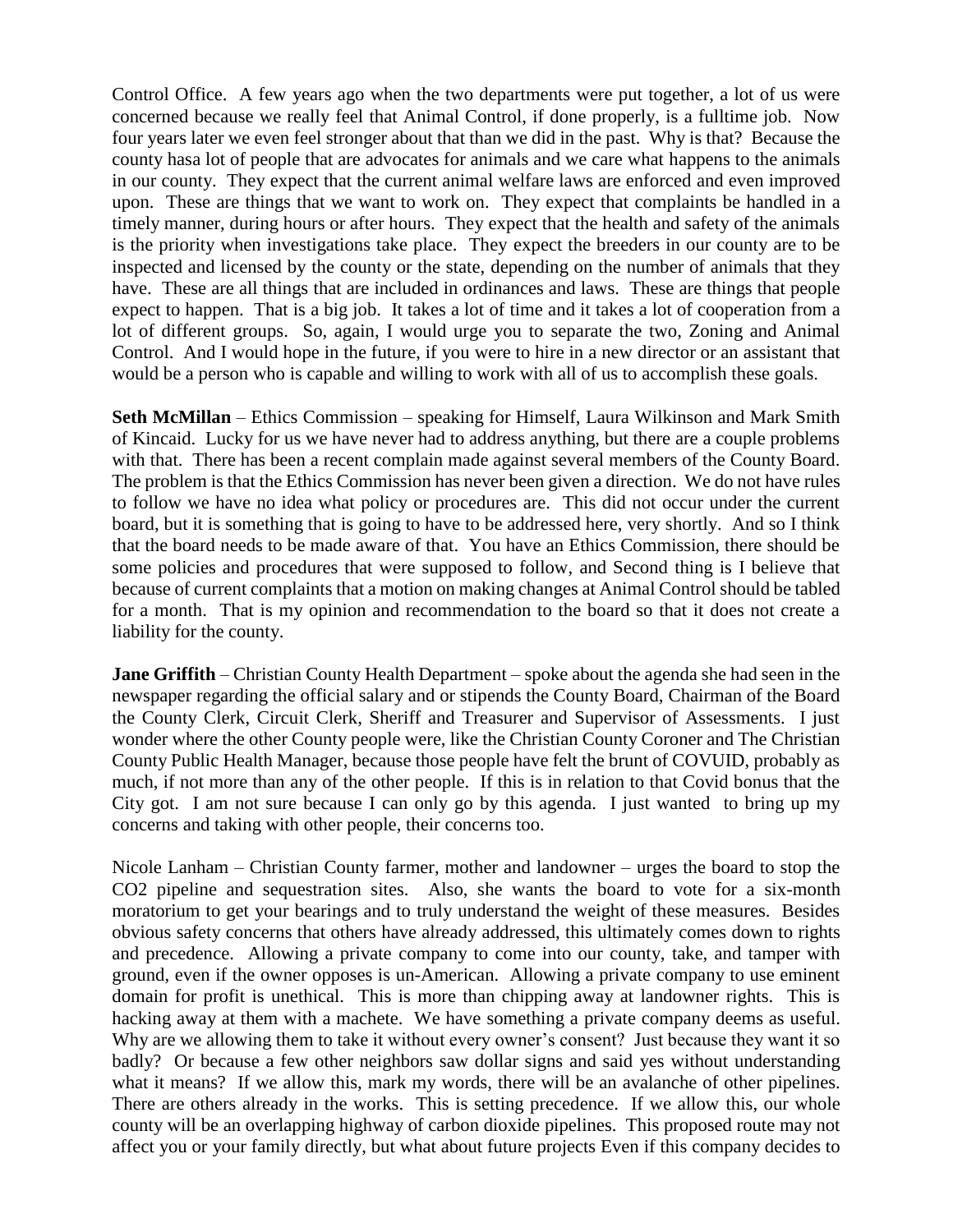follow the rules, the next one may not. You cannot put the cat back in the bag, so to speak. This comes down to money and greed. This project is green washed to appease political forces. But the real root is lots and lots of money. This is a 3.2 billion dollar project across five states. Once it is operational, the pipeline would move \$650 million dollars' worth of CO2 per year for decades. This company is going to tell you whatever you want to hear to get this pushed thorough so that they can get rich. We are ground zero right now and you have the power to say no. There are other avenues for carbon capture that do not require ripping up 1300 miles of the most fertile ground in the whole world. You cannot take this back. Low risk is not the same as no risk. This decision will affect the citizens of this county for hundreds of years. So do not go down without a fight.

**Jeff Nolan** – It is within the county's rights, under health, safety and welfare, to put a setback they deem necessary, after studying the aquifer, wells or whatever. They have set backs and you can add to it. I would like the board to consider a few things; setting fees and permits for the carbon capture. The county will need inspectors to be at the excavation to make sure utilities are properly repaired. Possibilities are digging through personal forgotten surface drains, footing tile drains, field tiles whether they be old clay or polyethylene, oil field piping, and natural gas lines. Make contractors accountable whenever something like this comes, there is no code or law permitting for repairing field tiles. So they have to be registered, hold a certificate of insurance, etc. We have to when we do things for the city or county whether it be plumbing or sewage, or whatever. The county should adopt standards for the repair of field tiles. If you go deep with that and you have a tile here, there are standards for repairing of tile. The repairs should be independently inspected. You may need to hire inspectors or engineers who are knowledgeable to make sure that happens. The consequences can be astronomical. A good example is the geo-thermal industry. Up to just a few years ago, geo-thermal wells were not licensed. Anybody with a drilling rig, that is how they made money when they were not doing thing, they contaminated water and did all kinds of things. Finally, counties had to step in and it was so erratic. The state had to step in finally. They were reactive instead of proactive. That was a big issue. Government agencies are encouraged to promote an industry such as this because it is political. There is big money involved. A lot of long-term effects can come into play. A huge concern should be the ground water aquifers. Christian County has a vast water network. If you get on the geographical survey, it is huge, huge.

#### **APPOINTMENTS**

Vice Chairman Corzine – We have a recent resignation from the county board and I would entertain a motion to appoint Clint Epley. *Bryan Sharp made a motion to appoint Mr. Epley with a second by Venise McWard.* After no discussion, a roll call vote was taken.

A roll call vote being called upon polled the following: Bev Graham, Ray Koonce, Dale Livingston, Vickie McMahon, Venise McWard, David Puccetti, Bryan Sharp, Chuck Smedley, Thomas Snyder, Jr., Mike Specha, , Timothy Carlson; Craig Corzine, Linda Curtin, Ken Franklin,  $(14)$  aye;  $(0)$  nay;  $(1)$  absent. The motion carried

**Clint Epley** - County Clerk Jacque Willison swore Clint Epley in as the new County Board member in District 4.

**Denny Stiner** – Owaneco Fire Protection District for a 3-year term*. A motion was made by Venise McWard and second by David Puccetti.* After no discussion, Vice Chairman Corzine called for a roll call.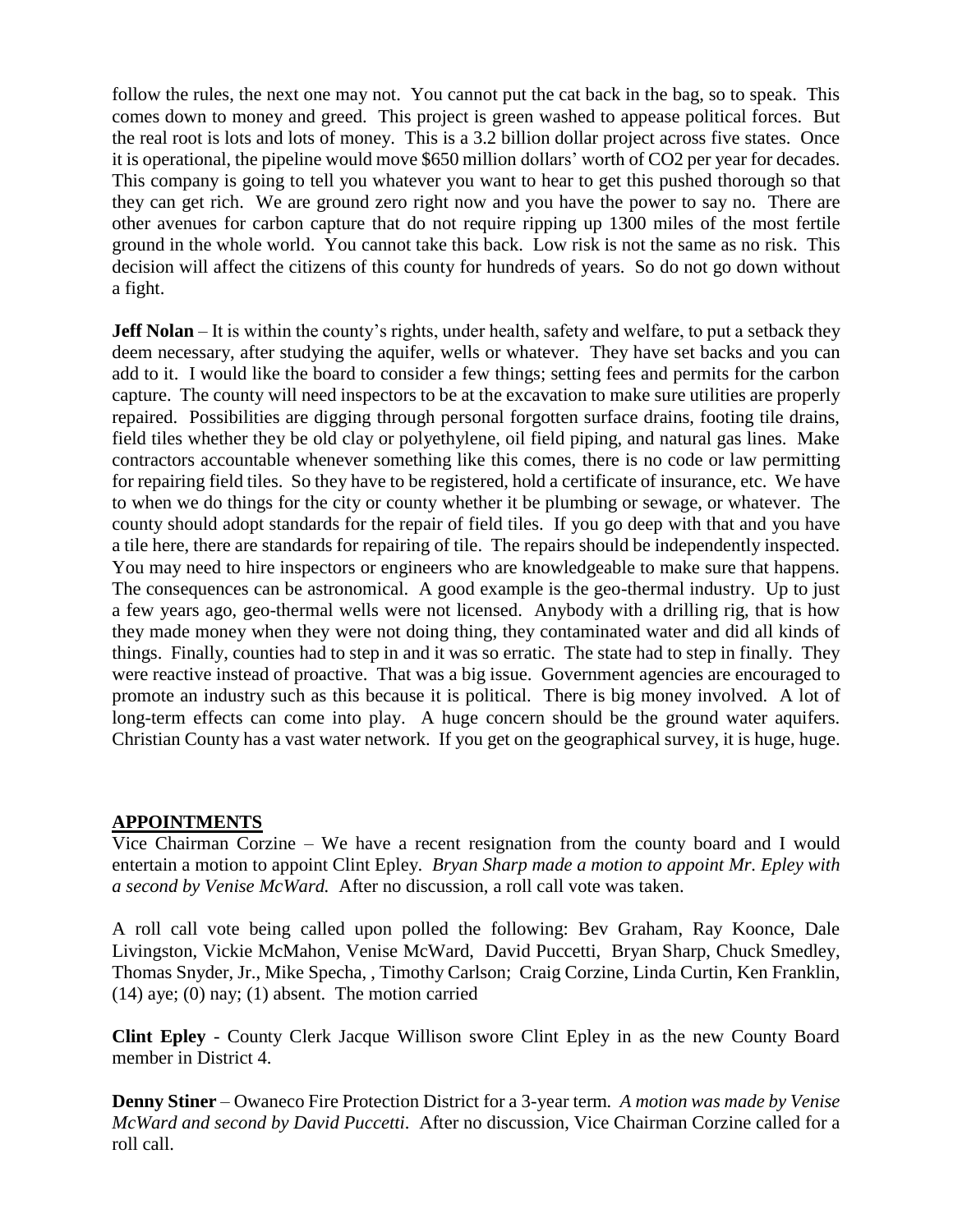A roll call vote being called upon polled all ayes.

**Ron Brown** – Dale Livingston made a motion to appoint Ron Brown as the Maintenance Supervisor with a second by Linda Curtin. With no discussion, Vice Chairman Corzine called for a roll call.

A roll call vote being called up polled all ayes.

**Open Meeting Act Officer** – Vice Chairman Corzine stated the Chairman wanted everbody to know there needs to be an open meeting act's officer.

## **PETITIONS, RESOLUTIONS, ORDINANCES OR PROCLAMATIONS**

 O2022CB008 – County Board Salary – *Vickie McMahon made a motion to accept the ordinance for the County Board Salary with a second by Bev Graham*. With no discussion, Vice Chairman Corzine called for a roll call.

A roll call vote being called upon polled the following: Vickie McMahon, Venise McWard, David Puccetti, Bryan Sharp, Chuck Smedley, Thomas Snyder, Jr., Mike Specha, Clint Epley, Timothy Carlson; Craig Corzine, Linda Curtin, Ken Franklin, Bev Graham, Ray Koonce, Dale Livingston, (15) aye; (0) nay; (1) absent. The motion carried

 **O2022CB009** – Chairman of the Board Salary – *Bryan Sharp made a motion to accept the ordinance for the Chairman of the Board Salary with a second by Venise McWard* With no discussion, Vice Chairman Corzine called for a roll call.

A roll call vote being called upon polled the following: Venise McWard, David Puccetti, Bryan Sharp, Chuck Smedley, Thomas Snyder, Jr., Mike Specha, Clint Epley, Timothy Carlson; Craig Corzine, Linda Curtin, Ken Franklin, Bev Graham, Ray Koonce, Dale Livingston, Vickie McMahon, (15) aye; (0) nay; (1) absent. The motion carried

 **O2022CB010** – Sheriff Salary – *Dale Livingston made a motion to accept the ordinance for the Sheriff Salary with a second by David Puccetti.* With no discussion, Vice Chairman Corzine called for a roll call.

A roll call vote being called upon polled the following: David Puccetti, Bryan Sharp, Chuck Smedley, Thomas Snyder, Jr., Mike Specha, Clint Epley, Timothy Carlson; Craig Corzine, Linda Curtin, Ken Franklin, Bev Graham, Ray Koonce, Dale Livingston, Vickie McMahon, Venise McWard, (15) aye; (0) nay; (1) absent. The motion carried

 **O2022CB011** – Treasurer Salary – *Dale Livingston made a motion to accept the ordinance for the Sheriff Salary with a second by Linda Curtin...* With no discussion, Vice Chairman Corzine called for a roll call.

A roll call vote being called upon polled the following: Bryan Sharp, Chuck Smedley, Thomas Snyder, Jr., Mike Specha, Clint Epley, Timothy Carlson; Craig Corzine, Linda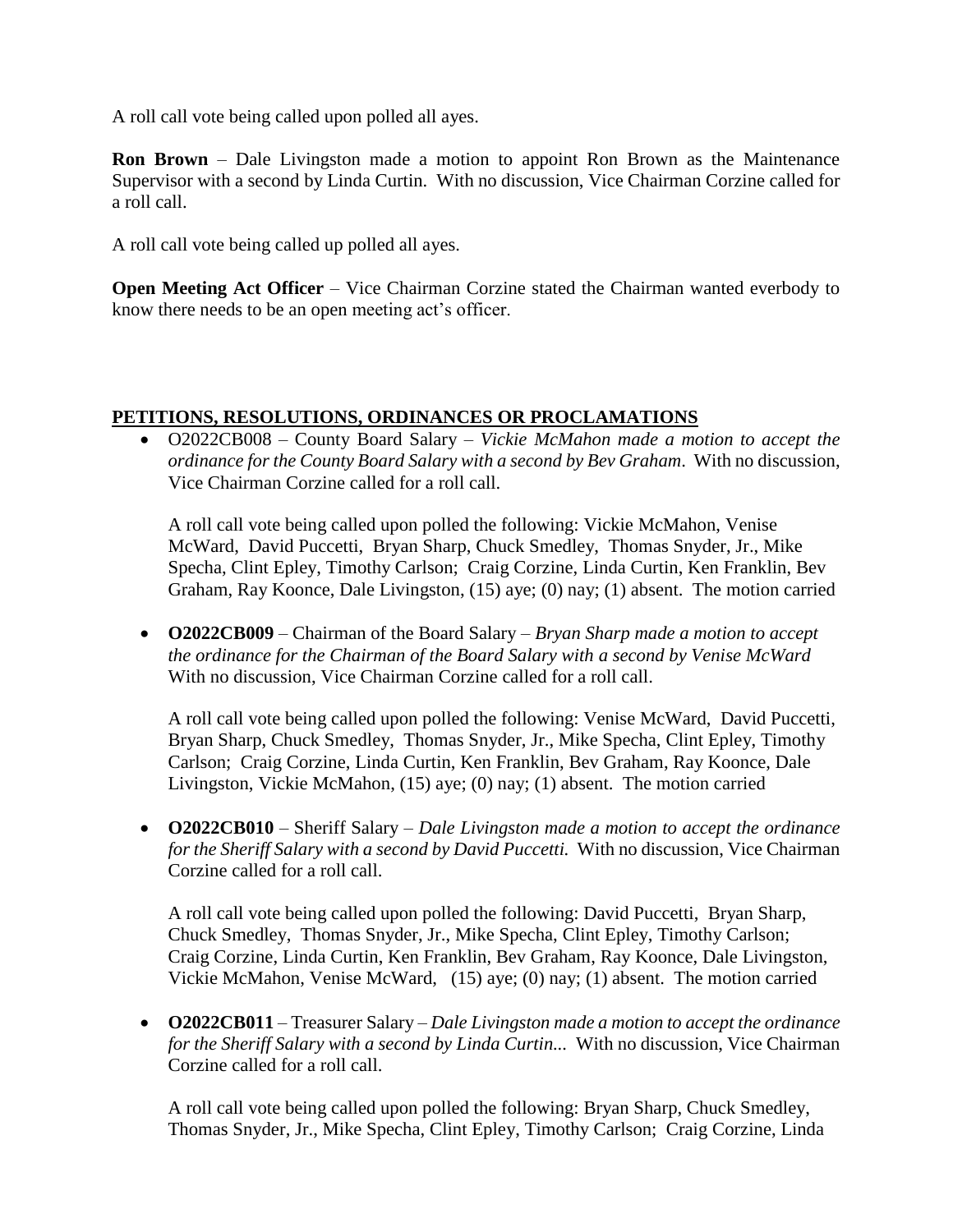Curtin, Ken Franklin, Bev Graham, Ray Koonce, Dale Livingston, Vickie McMahon, Venise McWard, David Puccetti, (15) aye; (0) nay; (1) absent. The motion carried

 **O2022CB012** – Supervisor of Assessment Salary – *Bev Graham made a motion to accept the ordinance for the Sheriff Salary with a second by Chuck Smedley.* With no discussion, Vice Chairman Corzine called for a roll call.

A roll call vote being called upon polled the following: Chuck Smedley, Thomas Snyder, Jr., Mike Specha, Clint Epley, Timothy Carlson; Craig Corzine, Linda Curtin, Ken Franklin, Bev Graham, Ray Koonce, Dale Livingston, Vickie McMahon, Venise McWard, David Puccetti, Bryan Sharp, (15) aye; (0) nay; (1) absent. The motion carried

 **O2022CB013** – County Clerk Salary – *Linda Curtin made a motion to accept the ordinance for the Sheriff Salary with a second by Bev Graham.* With no discussion, Vice Chairman Corzine called for a roll call.

A roll call vote being called upon polled the following: Thomas Snyder, Jr., Mike Specha, Clint Epley, Timothy Carlson; Craig Corzine, Linda Curtin, Ken Franklin, Bev Graham, Ray Koonce, Dale Livingston, Vickie McMahon, Venise McWard, David Puccetti, Bryan Sharp, Chuck Smedley, (15) aye; (0) nay; (1) absent. The motion carried

 **O2022CB014** – Circuit Clerk Salary – *Bev Graham made a motion to accept the ordinance for the Sheriff Salary with a second by Dale Livingston.* With no discussion, Vice Chairman Corzine called for a roll call.

A roll call vote being called upon polled the following: Mike Specha, Clint Epley, Timothy Carlson; Craig Corzine, Linda Curtin, Ken Franklin, Bev Graham, Ray Koonce, Dale Livingston, Vickie McMahon, Venise McWard, David Puccetti, Bryan Sharp, Chuck Smedley, Thomas Snyder, Jr., (15) aye; (0) nay; (1) absent. The motion carried

## **READING OF COMMUNICATIONS**

#### **APRIL 2022 COMMUNICATIONS**

The following communications were presented and placed on file in the Clerk's Office.

- 1. The March 2022 Prevailing Wage Report
- 2. The March 2022 Public Defender's Report
- 3. The Treasurer's Reports for the period ending on March 31, 2022,
- 4. The Local Solid Waste Fees Fund report for March, 2022
- 5. IDOT March 2022 Motor Fuel Tax Allotment for the County and the Road District Township report.
- 6. AMEREN Notification of Future Tree Trimming they will be trimming trees in and around the area of Langleyville to Kincaid along Rt. 104.
- 7. IEPA Notice of Application for Permit to Manage Waste (LPC-PA16)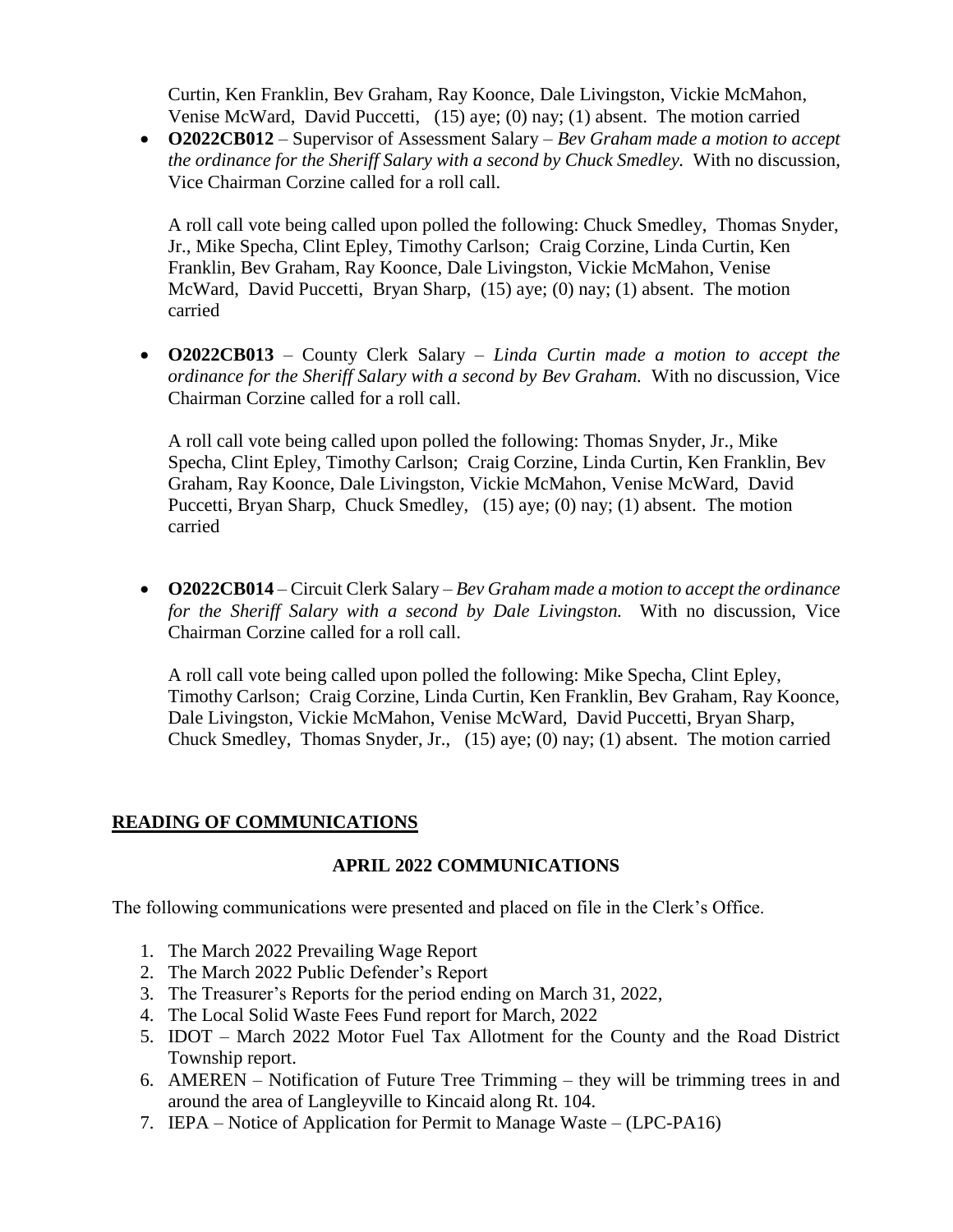## **COMMITTEE REPORTS**

## **HIGHWAY/BUILDING/GROUNDS/ENVIRONMENTAL/ZONING AND WELFARE COMMITTEE March 8, 2022**

| Present:        | Dale Livingston, Chuck Smedley, Bev Graham, Mike Specha, Thomas       |  |  |
|-----------------|-----------------------------------------------------------------------|--|--|
|                 | Snyder, Jr.                                                           |  |  |
| Absent:         | None                                                                  |  |  |
| Others present: | Matt Wells, Linda Curtin, Bill Kennedy, Cliff Frye, Vince Harris, Jim |  |  |
|                 | Prescott, Hadi Shasban, Rachel LeBeane, and Elizabeth Hile in         |  |  |
|                 | attendance.                                                           |  |  |

The meeting of the Highway/Building/Grounds/Environmental/Welfare/Zoning Committee was called to order on Tuesday, April 12, 2022 at 6:30 p.m. in the Christian County Courthouse. The purpose of the meeting was County building issues, highway business and any other matters properly brought before the Committee. Roll call was taken and there was a quorum.

#### PUBLIC COMMENTS

There were no public comments.

REGULATING CARBON CAPTURE AND STORAGE ORDINANCE Bev Graham noted that ordinances go to the Executive/Personnel Committee.

Motion by Thomas Snyder, Jr. and seconded by Chuck Smedley to recommend to the full Board to send this ordinance to the Executive/Personnel Committee.

During discussion, Mike Specha asked for clarification, as it was his understanding that the recommendation that came out of the Executive/Personnel Committee was to recommend a 6 month moratorium. Chairman Wells advised that this draft ordinance has bounced back and forth between the Board and committee. Since then the company (Tenaska) has developed an ordinance for the ZBA. Chairman Wells' concern is what if the company gets everything in line to get a permit while this issue goes back and forth with the possibility in the end of the County having nothing in place. Mike Specha agreed that having an imperfect document is better than no document. Chairman Wells again noted at this time the only ordinance going to the ZBA right now is the one Tenaska has presented.

Chuck Smedley rescinded his second on the motion. Bev Graham seconded the original motion. Thomas Snyder, Jr. and Chuck Smedley voted in favor with Dale Livingston, Mike Specha and Bev Graham voting no. Motion failed.

Motion by Mike Specha and seconded by Dale Livingston to recommended referring the previously tabled ordinance to the full Board for discussion. Dale Livingston, Mike Specha and Chuck Smedley voted in favor with Thomas Snyder, Jr. and Bev Graham voting no. Motion carried.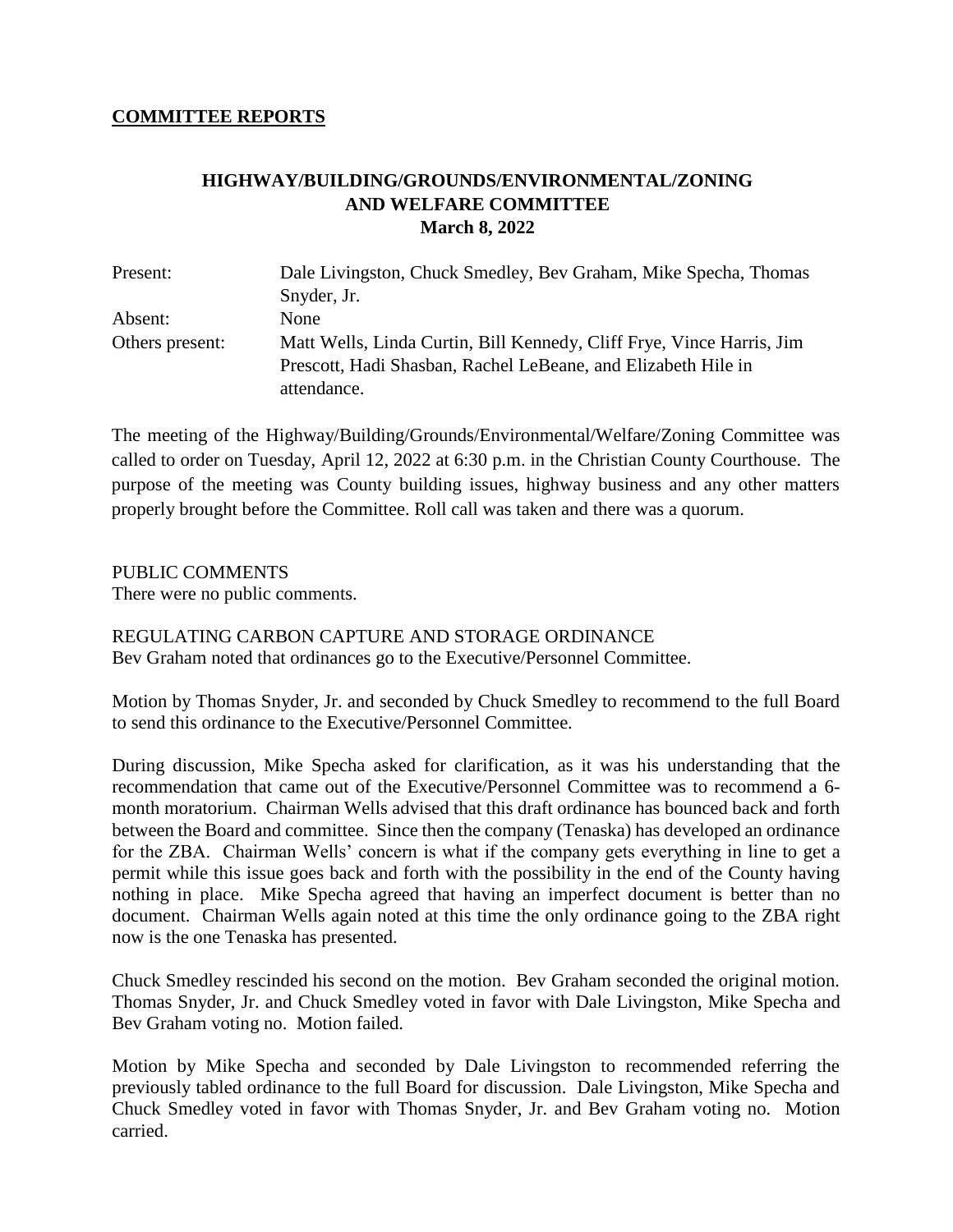Dale Livingston wanted to put that in the form of a motion and asked the Vice Chairman if that was right. Vice Chairman Corzine asked what the motion was that he was actually making. Dale Livingston responded by saying it was for a discussion from the full board is what I would say.

Mike Specha – My understanding is that there is an ordinance that was presented to the ZBA that came from Tenaska. In addition to that we had an ordinance tabled in our committee, the building and grounds committee that had some what we will call varying information some different information with that. In addition to that, there is an ordinance the board voted last time to send to our legal counsel. In my opinion, we are inviting confusion to agree with all these ordinances running around. Rather than to have this run back through committee, it's my hope that we can get this down to at least one ordinance as one working document or whatever we are going to do with it. And I just did not feel we were going to get that done by leaving it in committee as opposed to having it before the full board.

Vice Chairman Corzine stated the full board can make a motion to send this to the ZBA. The ZBA had to receive anything that was going on their agenda had to be received last week for the meeting they have coming up. It is my understanding the board can send it to the ZBA and then they have to report back to us. Now, in looking at the rules of the board, as we have all been talking about as of recent, all the ordinances are supposed to come through the Executive, Personnel, Legislative committee. However if you read the ZBA rules are or the rules our board as implemented of the ZBA they are to report back to the full board. So we are a little of both ways are right as I see it. We can certainly ask Mr. Poggenpohl his thoughts on that. Here again, we have some other matters on this to talk about in a little bit also because we certainly want to do the right thing here to get this right. I will tell you, the Chairman, is exactly what you all talked about in your committee meeting, and has a major concern that we need something in place. And as of right now, it is my understanding; the only thing on their agenda will be the ordinance as presented by the company.

Mike Specha – I share that concern so my understanding is the ZBA will be required to act on the ordinance they have, which frankly, is not our ordinance. It is an ordinance produced somewhere else. Whatever that is worth, that is where we are. It seems to me if we keep playing ping pong with our ordinances here and don't get our heads together and get one in, I don't know where that leaves us is my concern.

Vice Chairman Corzine – and keep in mind by the time we send something to them, that is already now on next month's ZBA, which makes it another month before it gets back to either our Personnel committee or the full board.

Bryan Sharp – this ordinance that they are referring to here, it was tabled in that committee, then with some review or some revision we came up with the ordinance that was introduced to the full board which was sent to legal. That would definitely be the preferred copy or the preferred ordinance and would especially like an opinion on what we could do with that or what we need to do with that. Somebody who actually understands Zoning law. This ordinance is – what do we do with it.

## Vice Chairman Corzine – correct

Dale Livingston – from my understanding the ZBA, they are presented with more than one at a time can take pieces and put one together. That is important too because it gives them more of a choice. That is how they came up with the wind ordinance – was they took three and built one. So, I do not know how that works on a time frame. You would have to ask Mr. Poggenpohl or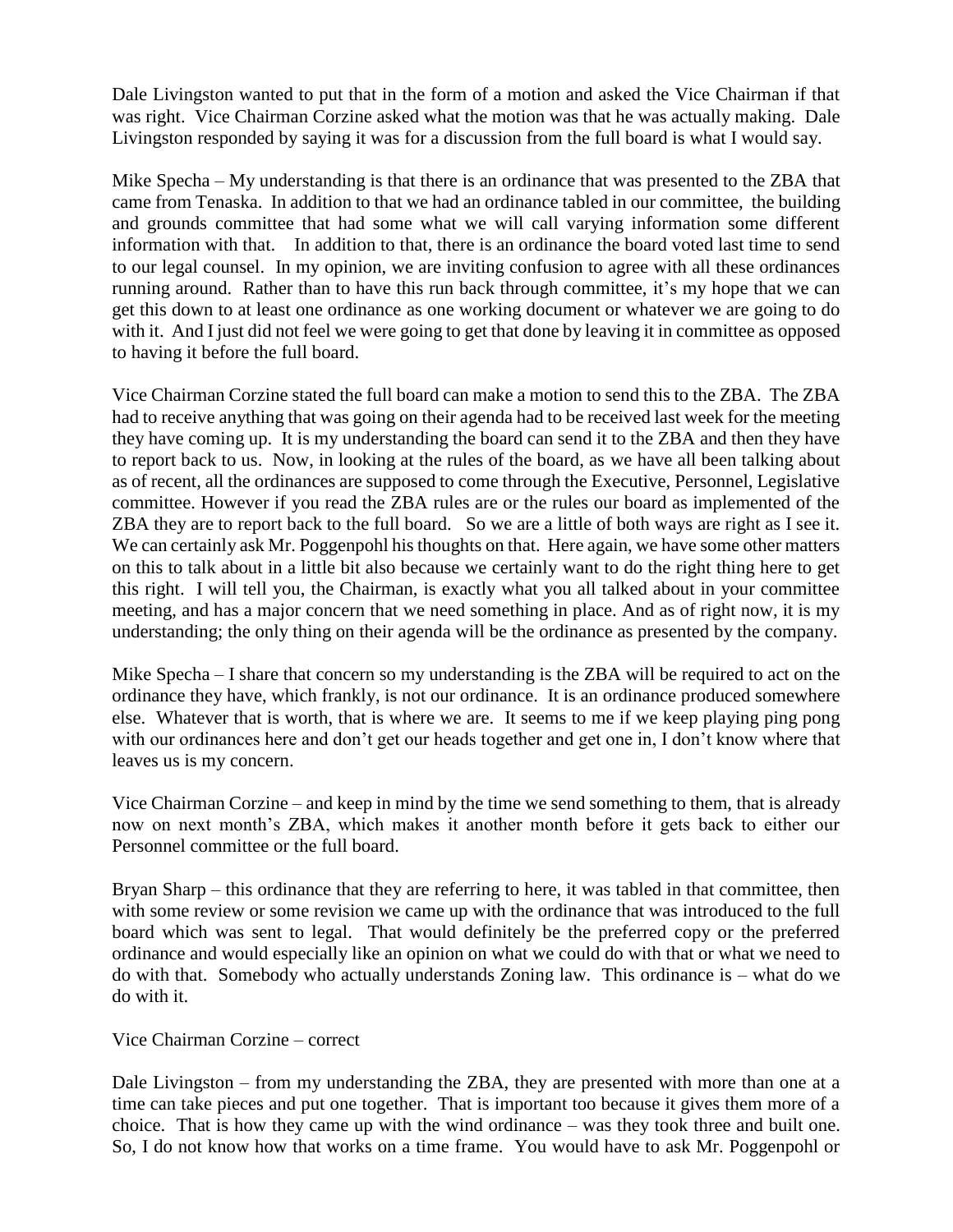Vince how that works on a timeframe. But I would think with more than one out there, even if there is two from the county board, they could pick and choose.

Vice Chairman Corzine – yes. Mr. Poggenpohl feel free to jump in anytime, but it is my understanding, and you can correct me if I am wrong, but when the ZBA is presented an ordinance like that, they have so long to act and us as a county board also, is that correct?

Wes Poggenpohl – I remember from reading it that when it comes back to the board at the next meeting, it says that the county board is to act on it. But "act on it" is an open interpretation meaning that sending it to committee, tabling it, doing whatever. I am not for sure without looking at it if there is a specific timeframe for the ZBA. I assume they can table it as well to do their own research. I do not think they can make a decision right off the bat without taking time.

Mike Specha – state he is just about to make this worse. The ordinance we are now discussing, the one that was tabled in the building committee and now back before the full board has prices in it of a fee of like \$20 a vertical foot. The ordinance Mr. Poggenpohl has is a price of \$200 a vertical foot. Significantly different numbers. So the accountant in me is about to extend these for you. \$20 a vertical foot if they sink these injection wells 6,000 feet down. There is five injection wells, and there is ten monitoring wells, I am assuming they are all covered, is about a \$1.3 million fee with the lower numbers. With the \$200 fee in there, that number is about \$7 million. Now, I am not here to express an opinion about which number is right, but we never, as a board, even discussed that, which is back to my concern that we are pushing to legal without even looking at the numbers that we are even thinking about here because that is a huge variation in the number.

Wes Poggenpohl – the one that is here tonight is \$20 bucks

Mike Specha - \$20 per vertical foot. So that would extend on 15 wells at \$1.3 million

Vice Chairman Corzine – the motion is Mr. Livingston's out of committee and -

Dale Livingston – the motion was to bring it before the board for discussion and that is what we are having a discussion. Do I need to make a motion that we brought it before the board?

Vice Chairman Corzine – but honestly we are kind of out of order here. We are discussing having a motion on discussing. So, I need a motion from you if there is such, if not we are going to move on.

Dale Livingston – the motion was made to bring the ordinance before the full board for discussion so we have completed that task.

Vice Chairman Corzine stated we are moving on.

TEXT AMENDMENT 1-3-17 Waiting on further information from legal.

## TAYLORVILLE SQUARE RENOVATIONS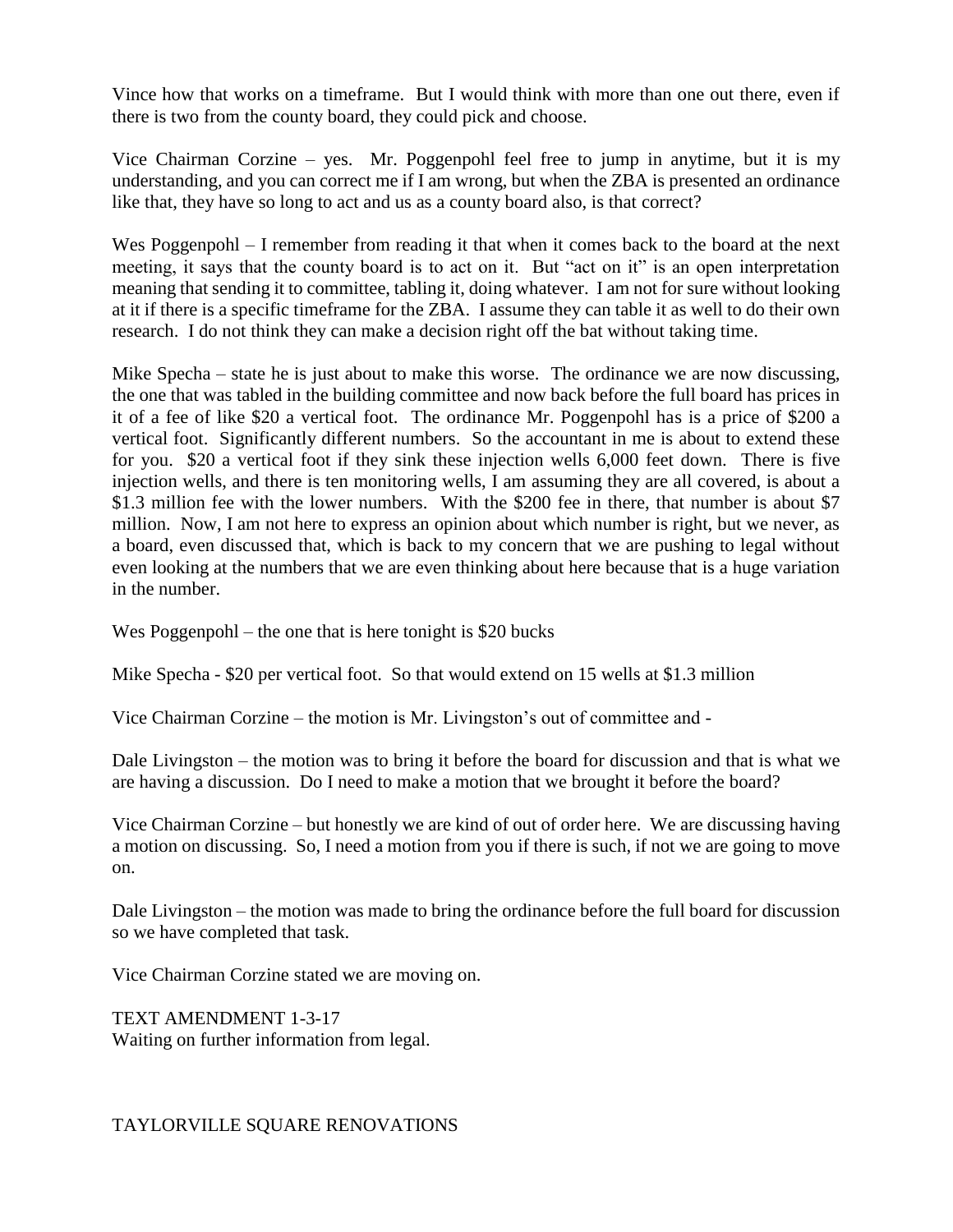Mike Specha reported that the City of Taylorville put in for a \$3 million dollar grant filed in January of 2022 that contained everything possible as a wish list. The total cost of the project is \$4.5 million. They are hoping to hear something on this grant in August 2022. If the City receives the grant, they are hoping the County will provide some financial assistance. In regard to the initial restroom proposal and concern expressed by this Committee, the City has determined the restroom idea should be removed from a final plan.

Mike Specha – apologized that he misspoke. The \$1.3 million grant the city has applied for is a \$3 million grant the city has applied for. A significantly different number. And the total project they estimate is going to be \$4.5 million. But at this point, they were looking for no action from us. It was strictly informational.

#### SOLID WASTE

Vince Harris advised that he received an email regarding a new modification permit from the landfill to add a  $2<sup>nd</sup>$  layer new cell.

Staffing - he is in the process of hiring a secretary and recommends hiring a full time educator and inspector/investigator. The salary for the Educator comes from tipping fees and the inspector/investigator salary is part of the delegation agreement. The delegation agreement also provides some reimbursement for his salary, building and vehicle expenses. Non-solid waste expenses come from the general fund.

During discussion, Bev Graham provided some information from 1991 about the inspector and noted that hiring goes to Personnel. Dale Livingston noted that Zoning Committee is in charge of overseeing the budget.

Motion was made by Dale Livingston and seconded by Mike Specha to recommend to the full Board to allow Solid Waste Department Head, Vince Harris to hire a full time educator and inspector/investigator. Dale Livingston, Thomas Snyder, Jr., Mike Specha and Chuck Smedley voted in favor with Bev Graham voted no. Motion carried.

*Dale Livingston made a motion to let Vince Harris hire his fulltime educator and inspector/investigator with a second by Mike Specha.* Vicki McMahon discussed that it was her understanding that whoever took over the Solid Waste position was going to function as the investigator/inspector. So that was part of the reason we consolidated it; it was a cost savings. I am wondering why that is being brought up now.

Dale Livingston – I would say it is being brought up now because we knew a little bit about what was going on over there. We did not know a lot, until Vince Harris got over there and could read the delegation agreement and all of it. He has got zoning on his plate. He is probably more of a figurehead to make sure everything is done in that department I would say. And when I talk to people for Vince to go to the job the biggest thing was to find out what was going on over there and then make recommendations. He will take the education too, so there is more than one inspector in the county. The delegation agreement is 16-20 pages and there are all kinds of stipulations and stuff. The money we get back comes from the tipping fees.

Bryan Sharp – Should this go back to personnel in the Executive committee and then to finance to review the salaries.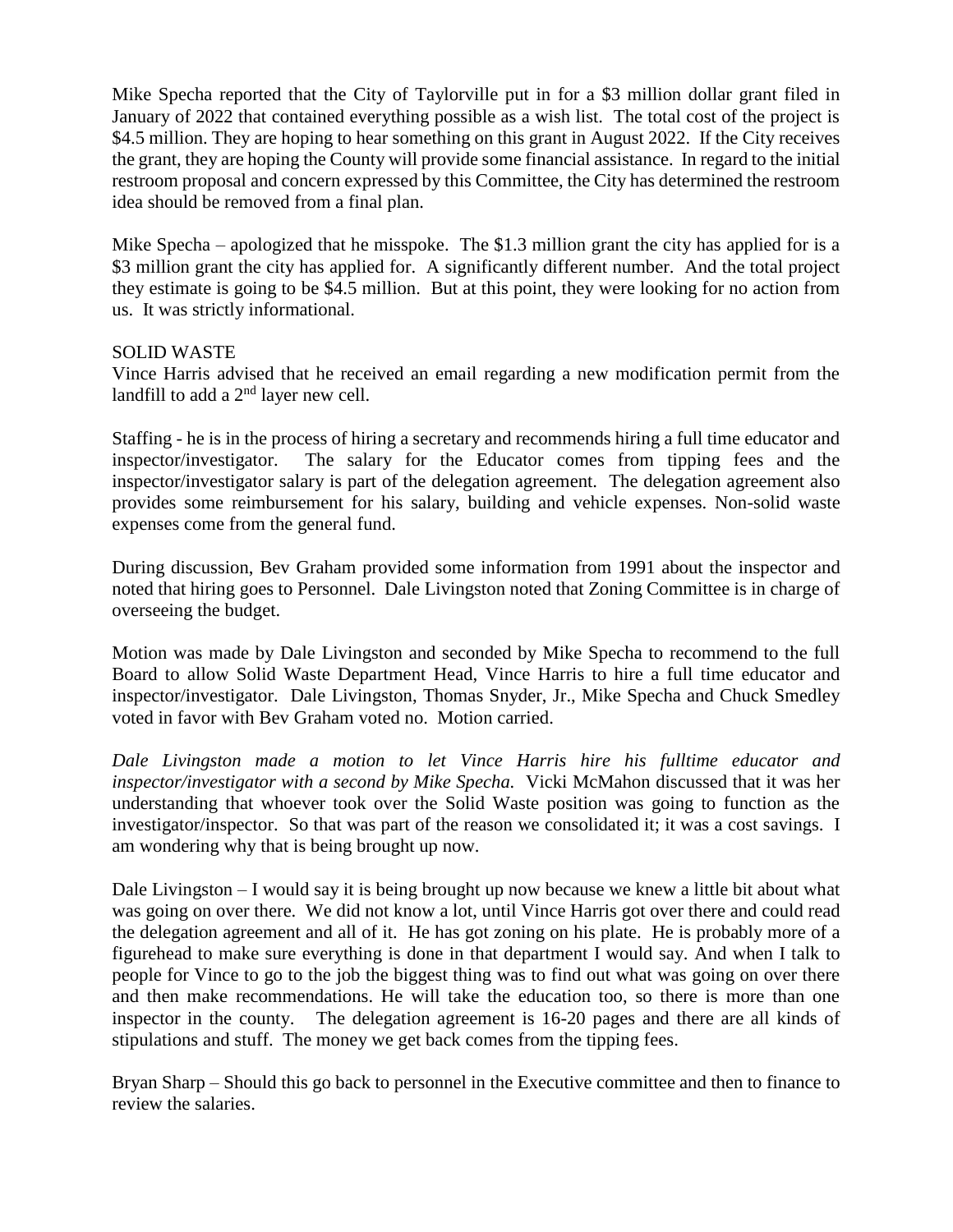Vice Chairman Corzine – Well again, in a little bit of an area here that has new light as we shed on our rules, yes it should go back to committee. However, Solid Waste manager has his budget so I would say if somebody - I would entertain a motion if that is the boards feeling to send it back to personnel so be it.

Mike Specha – asked the Vice Chairman if we needed to clear the motion that is on the floor before we take another motion.

Ray Koonce – anything you want to table or forward, its tabled and forwarded. So anything amended supercedes the main motion.

Dale Livingston – In our rules it states in our committee, the Highway Building and Grounds, is to supervise the expenditures for Solid Waste Management Office and to supervise all contracts regarding the operation of solid waste office.

Vice Chairman Corzine – stated I am not a lawyer. It all comes down to interpretation. So, I have a motion and a second and we are discussing. *Ray Koonce made a motion to table this and forward to the Personnel and Executive committee at this time. Vicki McMahon seconded that motion.*  With no further discussion, Vice Chairman Corzine called for a roll call.

A roll call vote being called upon polled the following: Timothy Carlson; Craig Corzine, Linda Curtin, Ken Franklin, Bev Graham, Ray Koonce, Dale Livingston (n), Vickie McMahon, Venise McWard, David Puccetti, Bryan Sharp, Chuck Smedley, Thomas Snyder, Jr., Mike Specha, Clint Epley,  $(14)$  aye;  $(1)$  nay;  $(1)$  absent. The motion carried

#### HIGHWAY BUSINESS

Joint Agreement for federal participation, Locust Bridge #3 (19-07116-00-BR)

Cliff Frye is recommending the County authorize the Chairman to execute the Local Public Agency Agreement for Federal Participation for the Locust Bridge #3 (Section 19-07116-00-BR). This bridge is scheduled for June letting. The project is funded with Federal Funds paying 80%, State Township Bridge Funds paying 16% and the local match is 4% of the project.

Motion by Dale Livingston and seconded by Chuck Smedley to recommend to the full Board to allow Chairman Wells to execute the Local Public Agency Agreement for Federal Participation for Locust Bridge #3, Section Number 19-07116-00-BR.

*Dale Livingston made a motion to fund the Locust Bridge 19-0711600-BR with a second by Chuck Smedley.* With no discussion Vice Chairman Corzine called for a roll call.

A roll call vote being called upon polled the following: Craig Corzine, Linda Curtin, Ken Franklin, Bev Graham, Ray Koonce, Dale Livingston , Vickie McMahon, Venise McWard, David Puccetti, Bryan Sharp, Chuck Smedley, Thomas Snyder, Jr., Mike Specha, Clint Epley, Timothy Carlson;  $(15)$  aye;  $(0)$  nay;  $(1)$  absent. The motion carried

Resolution Appropriating County Bridge Funds for Locust Bridge #3 (Section 19-07116-00-BR) Cliff presented Resolution #R2022HY004 appropriating \$30,000 from the County Bridge fund to pay the local share of the estimated cost to construct Locust Bridge #3 (Section 19-07116-00-BR).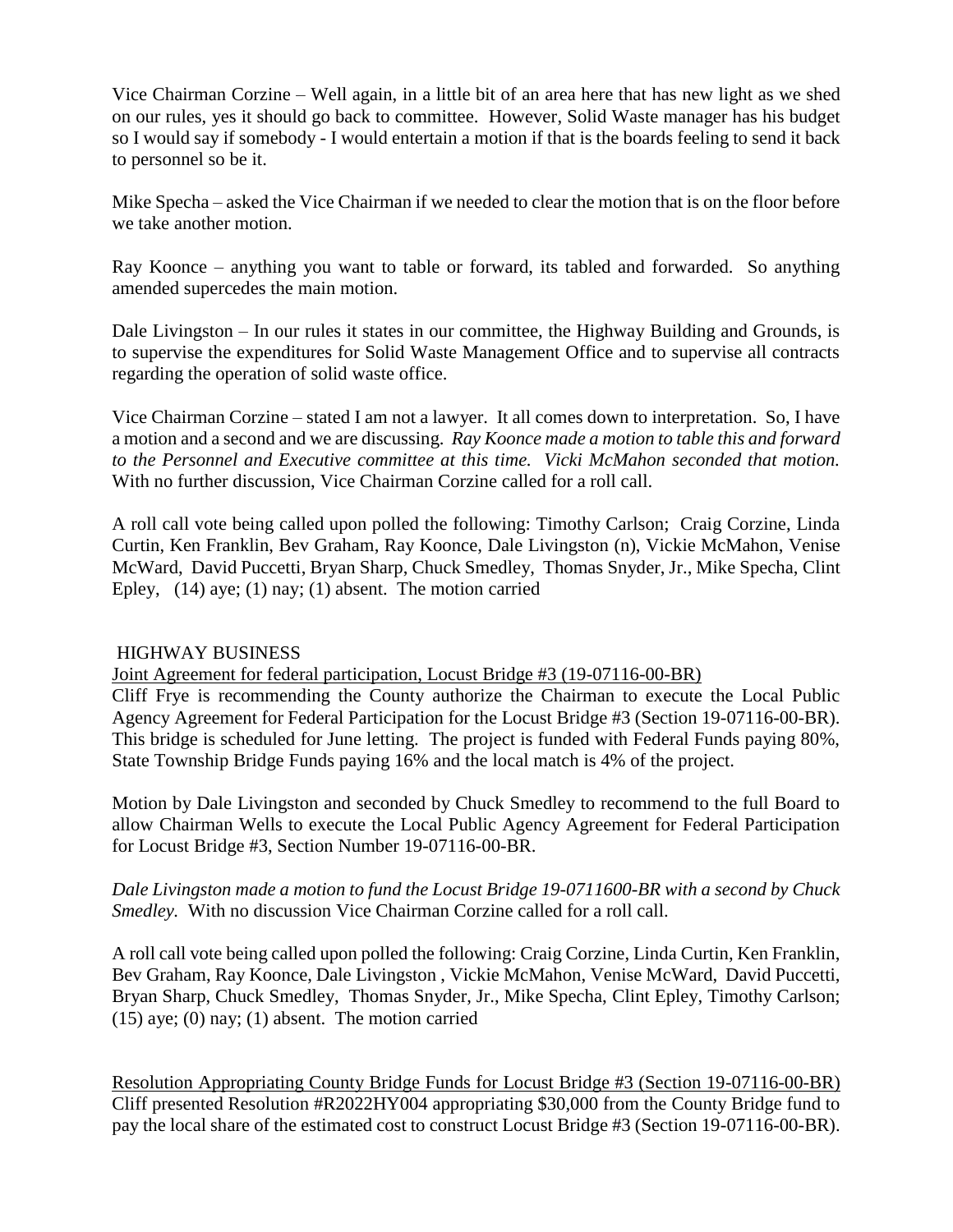Motion by Mike Specha and seconded by Thomas Snyder, Jr. to recommend to the full Board to approve Resolution R2022HY004 appropriating funds for Locust Bridge #3 Section 19-07116-00- BR. *Dale Livingston made a motion to approve R2022HY004 with a second by Ken Franklin. With no discussion, Vice Chairman Corzine called for roll.*

A roll call vote being called upon polled the following: Linda Curtin, Ken Franklin, Bev Graham, Ray Koonce, Dale Livingston, Vickie McMahon, Venise McWard, David Puccetti, Bryan Sharp, Chuck Smedley, Thomas Snyder, Jr., Mike Specha, Clint Epley, Timothy Carlson; Craig Corzine,  $(15)$  aye;  $(0)$  nay;  $(1)$  absent. The motion carried

Cliff informed the committee that two sets of culverts need to be replaced on the Christian/Montgomery County line, North of Harvel. He has discussed the matter with Montgomery County Engineer. Quotes will be requested for the various options to replace these pipes and a cost estimate put together. Once that is determined, each County will be presented with a Joint Agreement that fixes the percentage of the estimated costs to be paid by each County based on the most current equalized assessed valuation.

The old Case CX90 was sold on GovDeals to a dealer in Alabama for \$12,800.00.

## ANIMAL CONTROL/ZONING BUSINESS

Vince Harris provided an update on the current animal counts/status at animal control. The fencing project at animal control is going well. He will be asking permission later in the meeting to use the courthouse lawn for Dog Days, which is in September.

Vince recommended that the meeting pay for the ZBA be increased from \$40 to \$100 per meeting. There was discussion about this increase related to this year's fiscal budget and if the increase could wait until next year's budget. It was suggested that due to the increase in meetings that the per meeting pay increase now.

Dale Livingston made a motion to increase the ZBA meeting pay to \$100 per meeting and later withdrew the motion as it was brought to the Committee's attention that this item is not on the agenda. The committee inquired if this could be brought up at the County Board meeting under new business.

Vince highlighted the agenda for the April 26 ZBA meeting. He also discussed that the solar project outside of Pana that we have been dealing with for a while is not quite ready but in the meantime is inquiring about another company related project. He advised a company there is no interest in discussion until the other project has received a permit.

He also mentioned again possible battery storage at the power plant and that we have no ordinance in place currently for battery storage.

Draft County Municipal Agreement for Animal Control No discussion or action.

## REQUEST TO USE COURTHOUSE LAWN – DOG DAYS

Vince Harris advised that he would like permission to use the courthouse lawn on Saturday, September 10, 2022 for the annual Dog Days.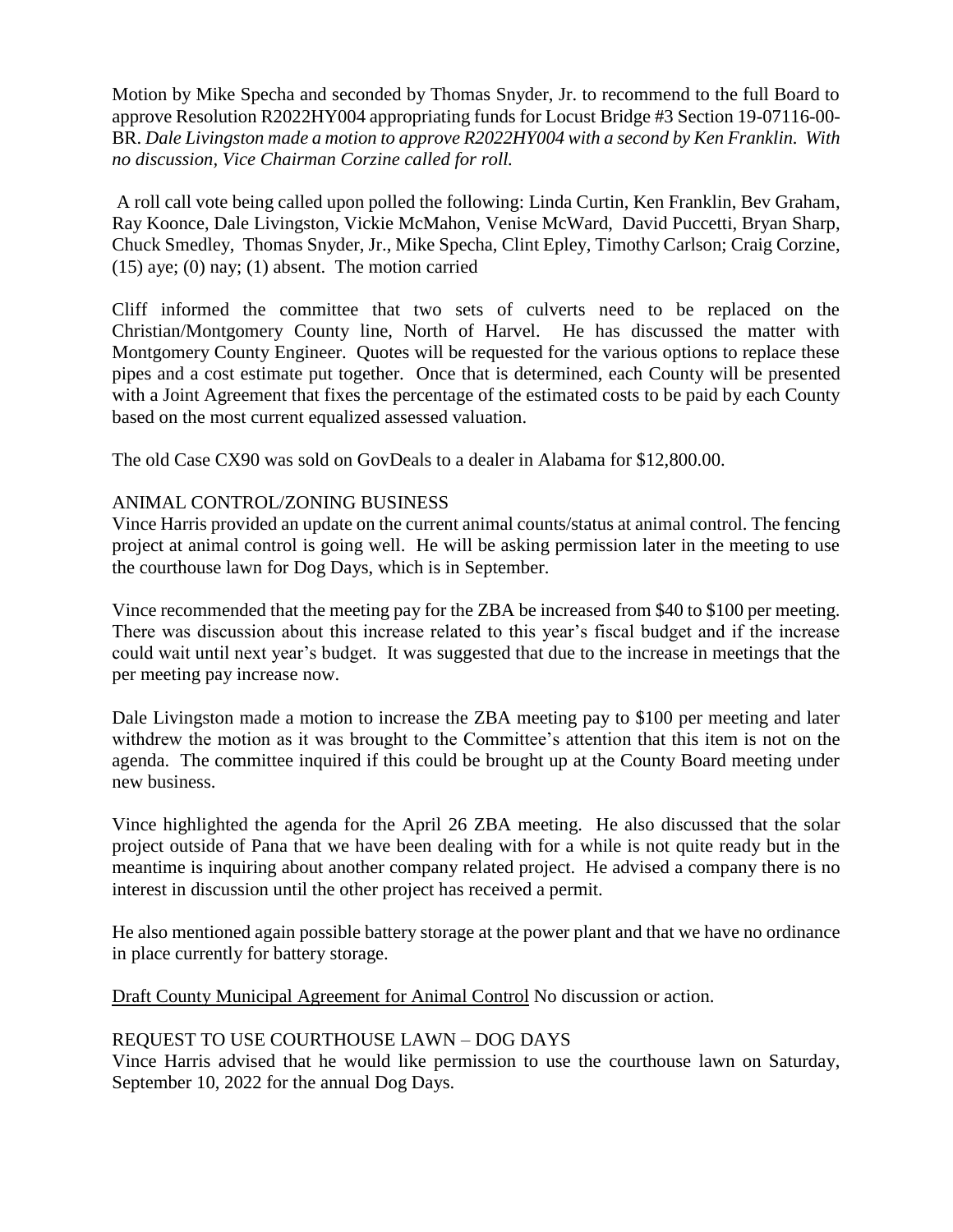Motion by Thomas Snyder, Jr. and seconded by Dale Livingston to recommend to the full Board to allow the use of the courthouse lawn on Saturday, September 10, 2022 for the annual Dog Days. *Dale Livingston made a motion to allow the use of the courthouse lawn on Saturday September 10, 2022 for Dog Days with a second Mike Specha. With no discussion, Vice Chairman Corzine called for a roll call.*

A roll call vote being called upon polled all ayes.

#### COURT HOUSE AND BUILDING BUSINESS

Bill Kennedy advised that most of the heating system has been converted but are waiting for a couple more valves to complete the work.

The work to address the complaint regarding the floor slope on the third floor has been completed. We are just about ready to do the next stage of the floor reinforcement support work. Not included in this next phase is the south entrance, which will be left for last. Charles Samson will complete the labor for approximately \$25,000.00 with Mr. Kennedy supplying the metal.

Motion by Dale Livingston and seconded by Mike Specha to recommend to the full Board to pay an amount not to exceed \$30,000.00 to Charles Samson for the labor to complete the next phase of the floor reinforcement support project as recommended by the engineer. A roll call vote polled all ayes. Motion carried. *Dale Livingston made a motion to pay Charles Samson for labor to complete the next phase of the project with a second by Venise McWard.* 

Treasurer Betty Asmussen asked Dale where the funds were being paid. That would need to be included with the motion. Dale Livingston responded yes it would be and he cannot say.

Vice Chairman Corzine stated he thought it would be covered in new business and asked Dale Livingston if he wanted to retract his motion and he did.

Bev Graham asked for updates on several matters involving the courthouse that Courtney Puccetti has been inquiring about and referenced some information noted in a Breeze Courier article from 2020. Mr. Kennedy went into detail of the work done to address concerns and noted the many communications with Courtney about these concerns. He noted that a meeting had been scheduled and for various reasons was canceled.

Thomas Snyder, Jr. inquired about the wire nests previously reported. Bill reported the wire nests previously reported have been corrected.

OTHER MATTERS None

Motion by Chuck Smedley and seconded by Mike Specha to adjourn. All members were in favor. Motion carried.

> Respectfully submitted, Dale Livingston Buildings/Highway/Environmental/Zoning Welfare Chairman 04/12/2022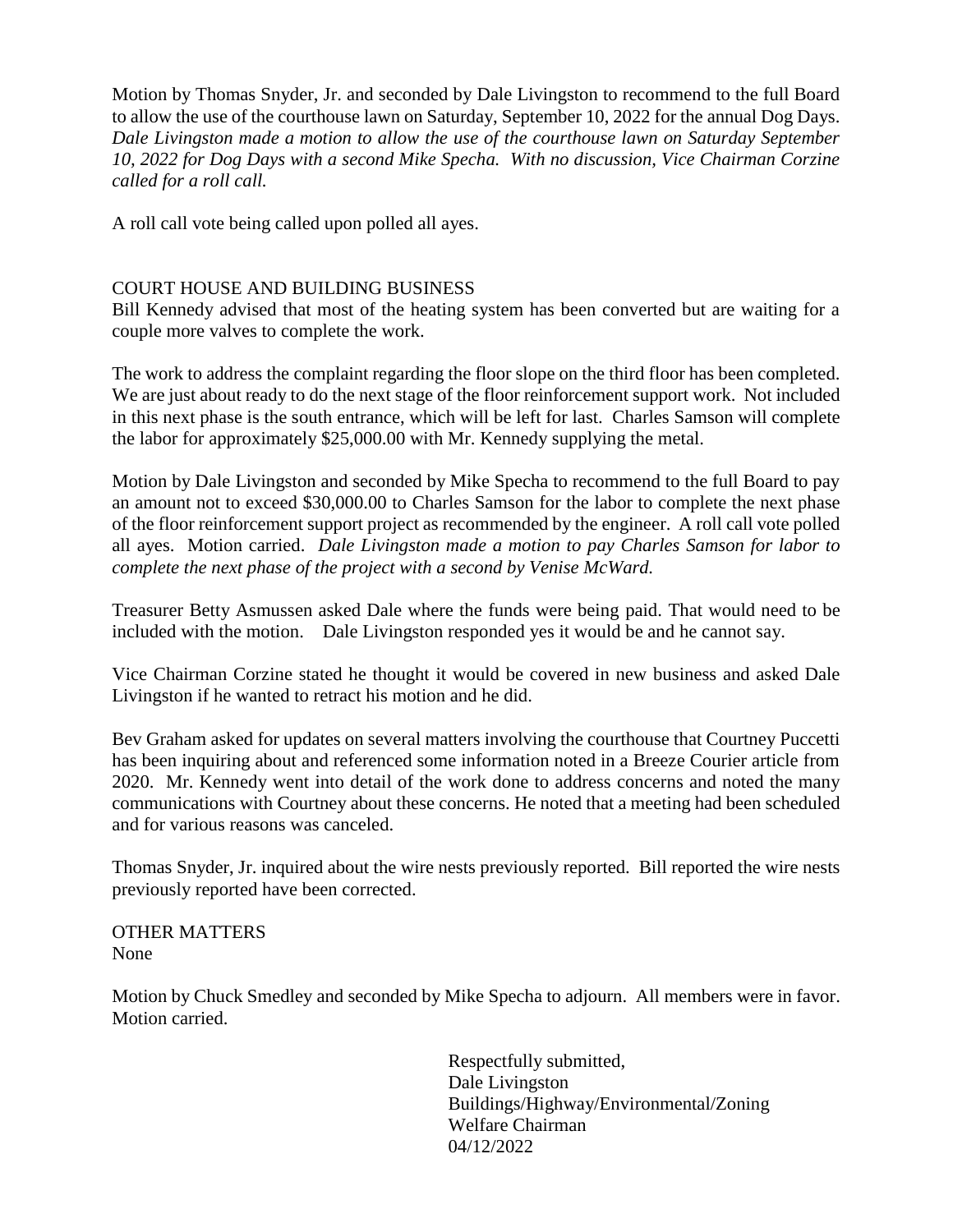#### **EXECUTIVE/PERSONNEL/LIQUOR COMMITTEE April 11, 2022**

| Present:        | Craig Corzine, Chairman, Ray Koonce, David Puccetti, Bryan Sharp                                                                                                                                                                                      |
|-----------------|-------------------------------------------------------------------------------------------------------------------------------------------------------------------------------------------------------------------------------------------------------|
| Absent:         | None                                                                                                                                                                                                                                                  |
| Others present: | Matt Wells, Linda Curtin, Bev Graham, Mike Specha, Dale Livingston, Wes<br>Poggenpohl, Betty Asmussen, Jacque Willison, Greg Seiders, Caitlin Sands,<br>Vince Harris, Mike Lanham, Matt Lanham, Lucas Domonowsky and<br>Elizabeth Hile in attendance. |

Vice Chairman Corzine asked Ray Koonce to read the minutes because of his other duties for this evening.

The Executive, Personnel, and Liquor Committee met on Monday, April 11, 2022 at 6:30 p.m. in County Board meeting room, second floor of the Christian County Courthouse, Taylorville, Illinois. The purpose of the meeting was to address any agenda items, any personnel issues, policies, and any other matters properly brought be before the Committee. Roll call was taken and there was a quorum.

Committee Chairman Corzine thanked former Board member Gene Price for his service to the Board and Committee.

PUBLIC COMMENTS

There were no public comments.

#### LOW INCOME HOUSING ORDINANCE

Supervisor of Assessment provided State Statute information on low income housing ordinance. Chairman Wells wanted to provide this information for the Board to discuss whether to pass an ordinance to opt out of low-income housing or not.

## CARBON CAPTURE AND STORAGE ORDINANCE

Chairman Wells commented that something needs to be in place as something could happen tomorrow. A comment was made about placing a moratorium on this project and whether or not it was something that could be done in by the committee or not.

Chairman Wells noted that any company could pay for a text amendment recommendation and that has to go to the ZBA. Bryan Sharp cited that according to the County Board Rules the committee's responsibility is "to act as liaison between the County Board and the various county officers where county or state rules and regulations are involved". States Attorney Poggenpohl noted that when a recommendation comes from the ZBA, the Board must act. He has been in contact with attorneys and there may not be much of anything that can be done because of the heavy regulation by State, Federal and EPA. Wes recommends that the County consider someone who specializes in these dealings and could have some names and costs in a few days.

Committee Chairman Corzine inquired if this committee could do a 6 to 8 month moratorium or if this should go to the ZBA. States Attorney Poggenpohl could not provide an answer at this time. Chairman Corzine feels something needs to be in place to protect the residents of Christian County.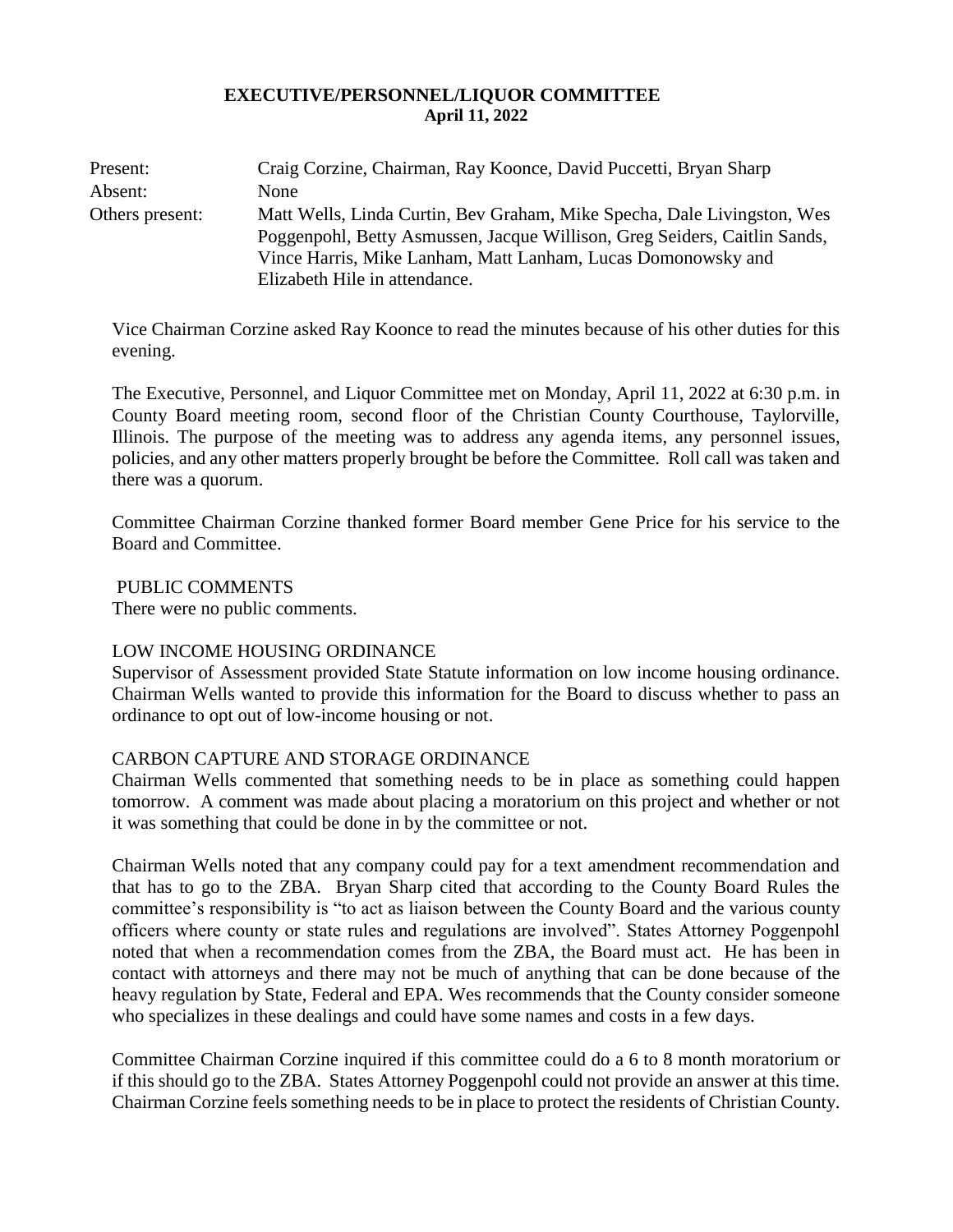Motion by Craig Corzine and seconded by Ray Koonce to recommend to the full Board, if the Board can do so, set a 6 month moratorium on this issue and if the full Board cannot pass a 6 month moratorium then to recommend and refer the 6 month moratorium on to the ZBA. Roll call polled all ayes. Motion carried.

Ray Koonce asked the State's Attorney if the board self-impose a moratorium or does it have to go before the ZBA first and then back or can we do it at all.

Wes Poggenpohl – I do not think you people can do it on your own. I have not had time in the last week to fully research the topic so I will have to get back with you.

Vice Chairman Corzine stated he certainly did not think we wanted to act without legal confidence behind us.

Wes Poggenpohl stated it would be a good question to ask to the attorneys he will be speaking about in new business. That maybe a question better positioned for them.

Ray Koonce asked if he would like to refer this back to committee then to give the state's attorney some time to review it.

Dale Livingston – should we make a motion to have our zoning officer contact if we decide to have a new attorney to have him draft a 6 month moratorium. I mean that is what you are asking for is not it.

Ray Koonce – we are asking legal permission if it is legal for the full board to do so.

Dale Livingston – but if the full board directs our zoning officer to do it then it can be directed to the ZBA and we do not have to go through another county meeting. If we hired the legal counsel – do you understand what I am trying to say? Am I saying it right?

Vince Harris – when we had the wind farm moratorium, it was sent to the wrong place. I believe we need to have one drafted and then you people have me draft that or have legal counsel draft it and we would send it on to the ZBA. I believe that is how that should be done.

Dale Livingston – that is what I am saying.

*Ray Koonce made a motion to table and send this to our Personnel committee with a second by Bryan Sharp.* Since this is tabled, there was no discussion. Vice Chairman Corzine called for a roll call.

A roll call vote being called upon polled the following: Ken Franklin, Bev Graham, Ray Koonce, Dale Livingston (n), Vickie McMahon, Venise McWard, David Puccetti, Bryan Sharp, Chuck Smedley, Thomas Snyder, Jr., Mike Specha, Clint Epley, Timothy Carlson; Craig Corzine, Linda Curtin, (14) aye; (1) nay; (1) absent. The motion carried

Vince Harris noted that today was the last day to get items on the ZBA agenda.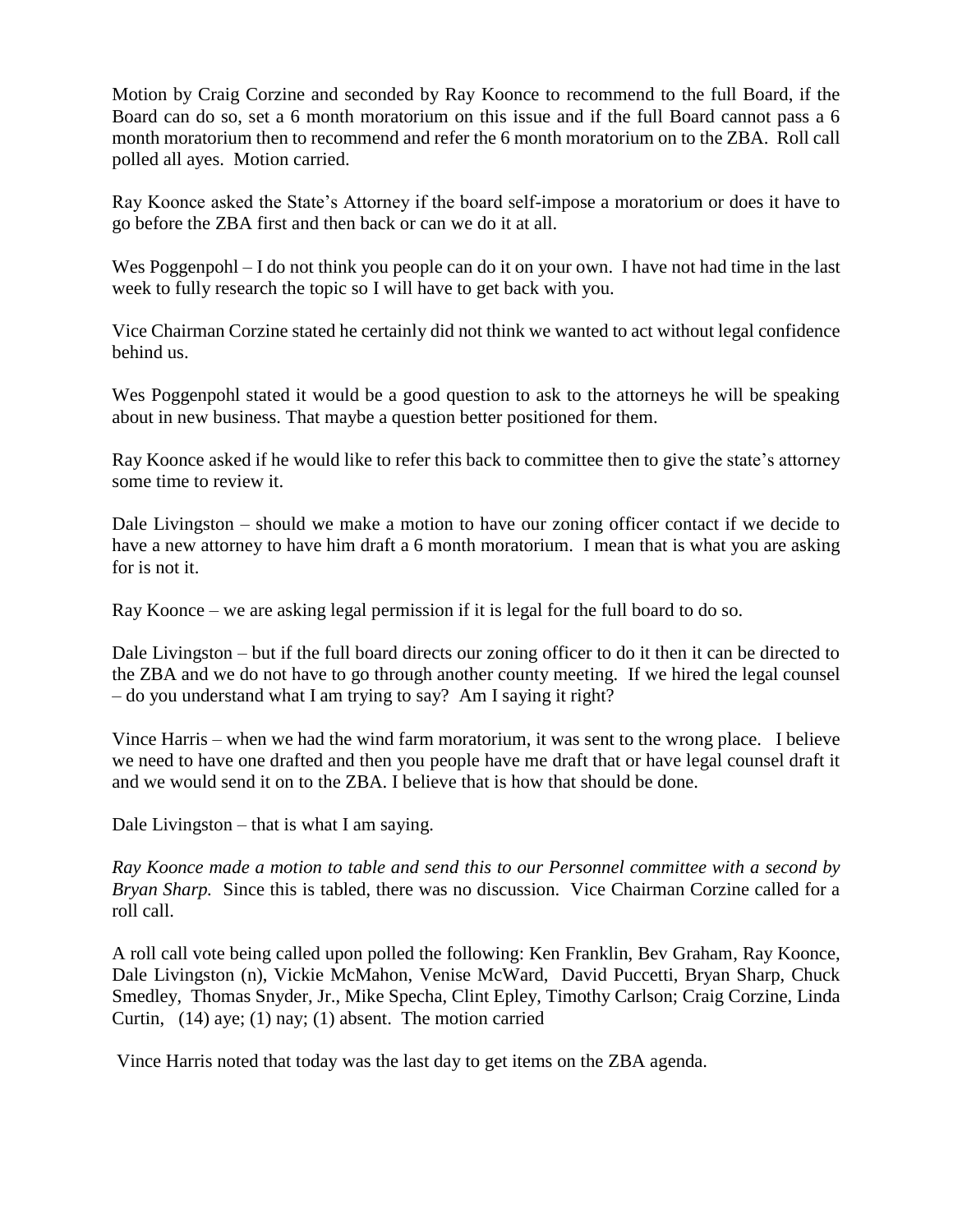#### ELECTED OFFICIALS SALARY ORDINANCE(S)/RESOLUTION(S) TO INCLUDE STIPEND, IF APPLICABLE. (ARPA FUNDS)

Treasurer Asmussen indicated the motions have already been set and ordinances are needed for IMRF.

Ray Koonce made a motion to recommend ordinances based on motions already approved but withdrew his motion as these motions have already passed.

Motion was made by Craig Corzine and seconded by Ray Koonce to go into Closed Session pursuant to 5 ILCS 120/2 (c) (1) ) to discuss appointment, employment, compensation, discipline, performance, or dismissal of specific employees and all subject matters relating thereto and to include the following persons to be present during all or part of such executive session namely, all Executive/Personnel committee members in attendance, all County Board members in attendance, Wes Poggenpohl, and Liz Hile.

The Committee went into Closed Session at 7:01 p.m.

The Committee returned to Open Session at 8 p.m. Roll call – Craig Corzine, Ray Koonce, David Puccetti and Bryan Sharp were present.

The Committee took a 5-minute recess.

#### PERSONNEL AND HIRING

Motion by Bryan Sharp and seconded by David Puccetti to recommend to the full Board to break out the work load on Vince Harris and separate Animal Control on its own, for Chairman Wells to meet with current Animal Control staff to advise on staffing needs and to bring Solid Waste/Zoning back to the court house with the Sheriff's permission. Roll call vote polled all ayes. Motion carried.

*Ray Koonce made a motion to table this back to personnel committee with a seconded by David Puccetti.* With no discussion, Vice Chairman Corzine called for a roll call.

A roll call vote being called upon polled the following: Bev Graham, Ray Koonce, Dale Livingston, Vickie McMahon, Venise McWard, David Puccetti, Bryan Sharp, Chuck Smedley, Thomas Snyder, Jr., Mike Specha, Clint Epley, Timothy Carlson; Craig Corzine, Linda Curtin, Ken Franklin, (15) aye; (0) nay; (1) absent. The motion carried

Motion by Ray Koonce and seconded by Bryan Sharp to recommend to the full Board to allow Vince Harris to hire, Educator, and secretary at Solid Waste and to forward the salary range for the Educator to the Finance Committee. Roll call vote polled all ayes. Motion carried.

Ray Koonce asked if we should wait for Finance and Vice Chairman Corzine stated yes.

Motion by Ray Koonce and seconded by Craig Corzine to recommend to the full Board for Chairman Wells to discuss with staff additional staffing needed and to bring those recommendations back to the Personnel Committee. Roll call vote polled all ayes. Motion carried.

Ray Koonce stated that this would go back to us so he did not think we needed to take action.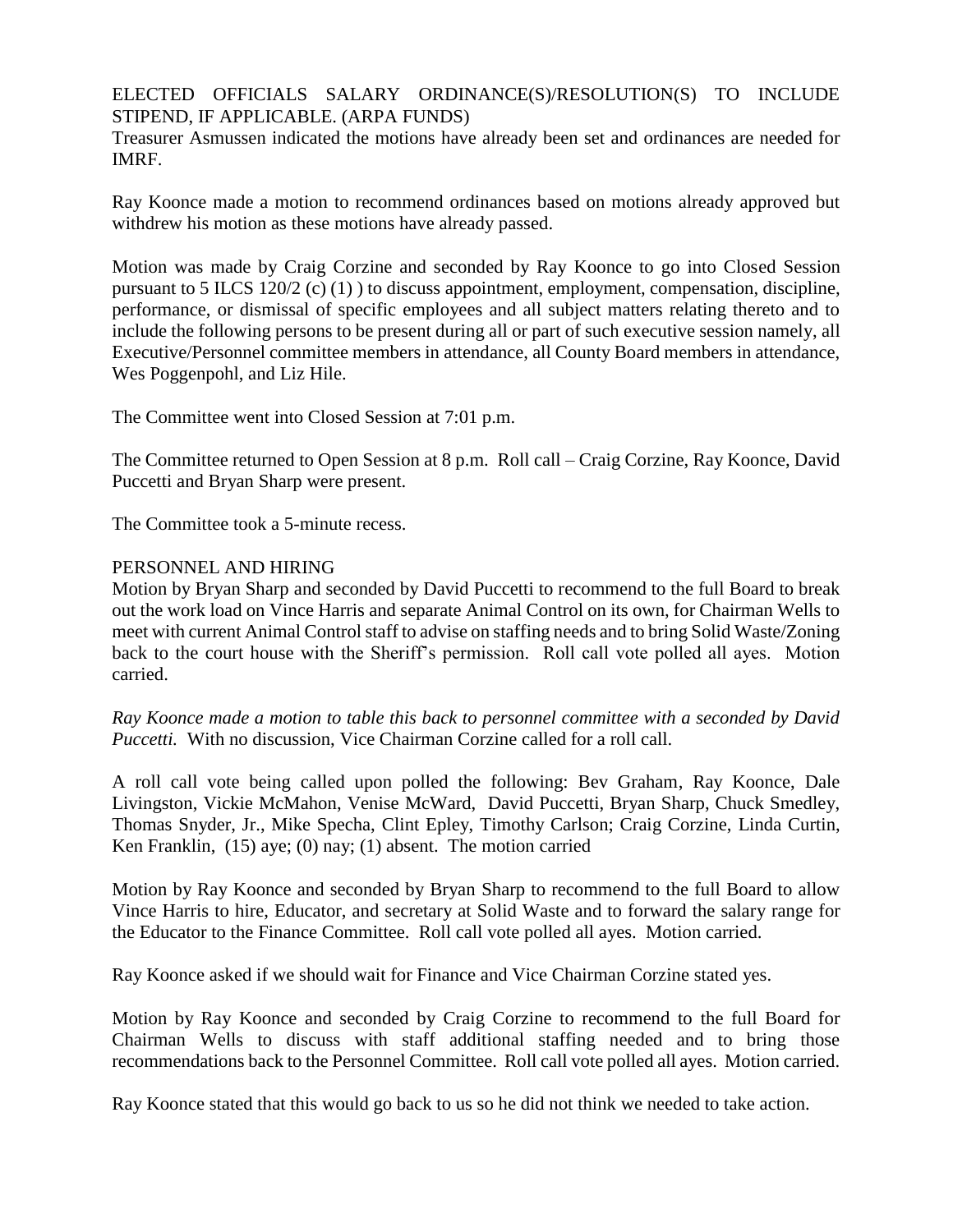## PREMIUM PAY

Treasurer Asmussen noted that premium pay, bonus pay, etc., had been brought up several times and she was bringing it back again. She advised that ARPA funds could allow premium pay for employees and read the U.S. Treasury's definition. She noted many other counties have changed their mind and are now paying premium pay to their employees. She tailored a cost spreadsheet off the criteria recently passed by the City of Taylorville and used a premium pay figure of \$2250 for each full time employee who met the qualifying criteria.

Motion by Ray Koonce and seconded by Bryan Sharp to approve Treasurer Asmussen's recommendation and to refer to the Finance Committee for review. Roll call vote polled all ayes. Motion carried.

The committee asked the Treasurer to also work numbers up for part time employees.

#### PERSONNEL HANDBOOK

Chairman Corzine indicated that the continuation of the Employee Handbook will be delayed until next month.

## TIME CARD REPORT

The Committee asked that a report be provided of the departments that are not providing attendance records for payroll.

Liz Hile advised that for some departments the process that is being done has been done this way for many years. The coroner for example, which is one department that a payroll report only is received, is aware of when the deputy coroners go out and keeps track of those times. No individual attendance records for verification is provided as a result and she has never been advised that to do anything otherwise. At the Sheriff's department, the attendance records for the deputies and jailers are kept in house and not provided with payroll. Attendance records for the Sheriff's office and part time staff is received part of the time. Highway is hit and miss for being turned in with payroll and probation has made adjustments to get there sheets turned in for verification. The committee questioned why sheets are not turned in timely and what needs to be done for departments to be in compliance.

#### ETHICS COMMISSION

As discussed in the review of the Personnel Handbook, a policy recommendation indicated the need for an Ethics Officer. The committee asked for the names of the Ethics Commission be reviewed. The current Ethics Commission appointed in 2021 is Mark Smith, Laura Wilkerson and Seth McMillan.

Motion was made by Ray Koonce and seconded by Craig Corzine to recommend to the full Board to allow Chairman Wells to make an Ethic Officer appointment. Roll call vote polled all ayes. Motion carried.

*Ray Koonce made a motion to allow Chairman Wells to make an appointment for an Ethic Officer with a seconded by Linda Curtin*. With no discussion, Vice Chairman Corzine called for a roll call.

Liz Hile - Chairman Wells talked to Seth McMillan and Seth believes the Ethics commission is in charge of hearing any of those claims and per say specifics an ethics officer would not be needed. We are going to look into that more.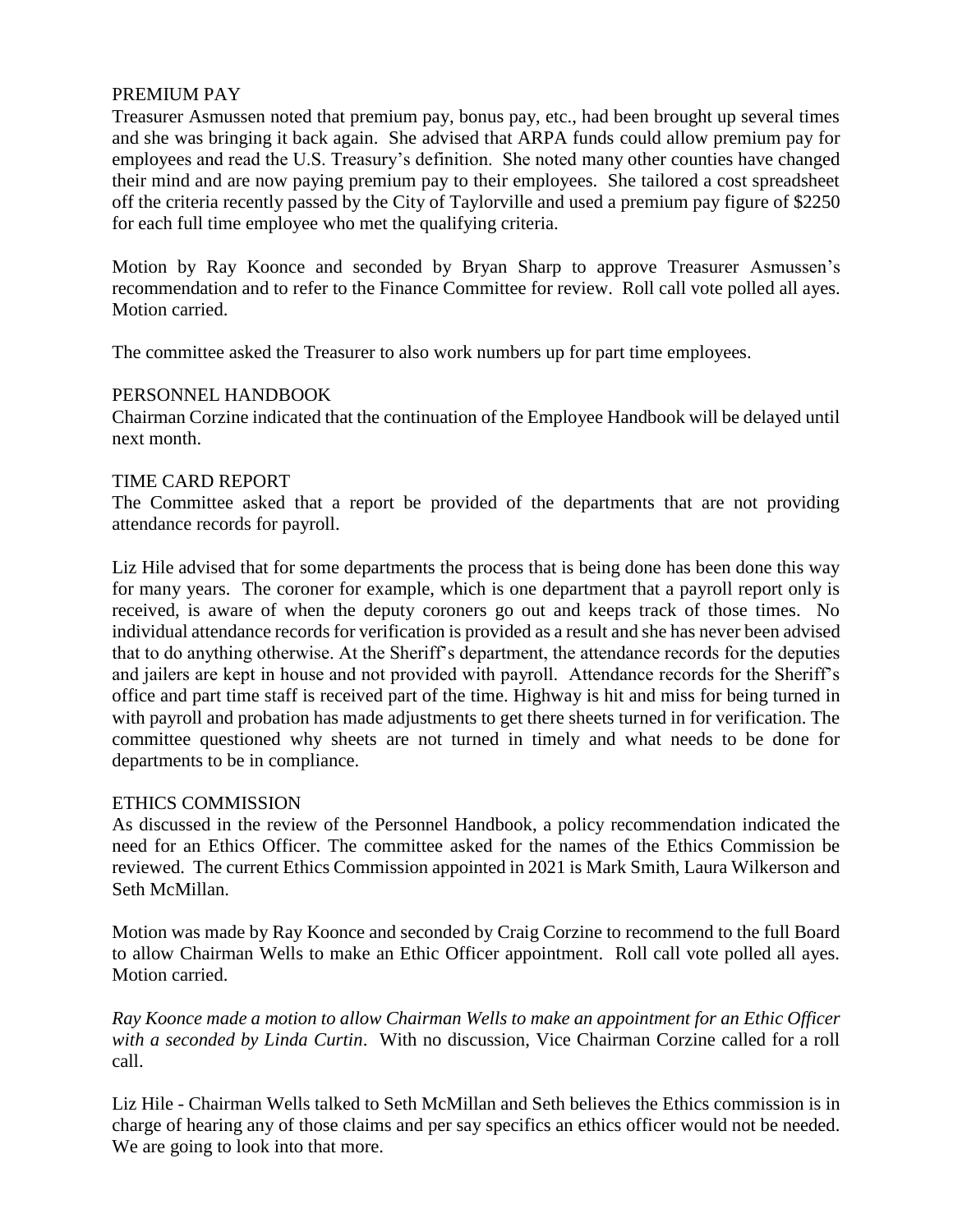Vice Chairman Corzine stated we are going to continue to vote this way and if Chairman WElls needs permission to do so, he has it. A roll call vote being called upon polled all ayes.

#### UCCI CONFERENCE

Committee Chairman Corzine provided notice of the UCCI Conference in Washington, D.C. May 9,  $10<sup>th</sup>$  and  $11<sup>th</sup>$ . UCCI will reimburse up to \$3000 for one Board member to attend and up to \$3500 for two or more members to attend.

#### OTHER MATTERS

Bryan Sharp noted that in 2018 the full Board approved ZBA appointments for 3-year terms but those terms somehow became 5-year terms. He cannot find when the terms went to 5 years and was told that two previous chairs just did it. It was suggested that the County Clerk research this matter.

Ray Koonce noted that there was no quorum for the 708 Mental Health Board tonight. He would like to present an ARPA fund request next month for funding for Safe Passages and Drug Court/Mental Health next month.

Motion by Ray Koonce and seconded by David Puccetti to adjourn. All were in favor. Motion carried

Respectfully submitted,

Craig Corzine, Chairman Executive/Personnel Committee 04/11/2022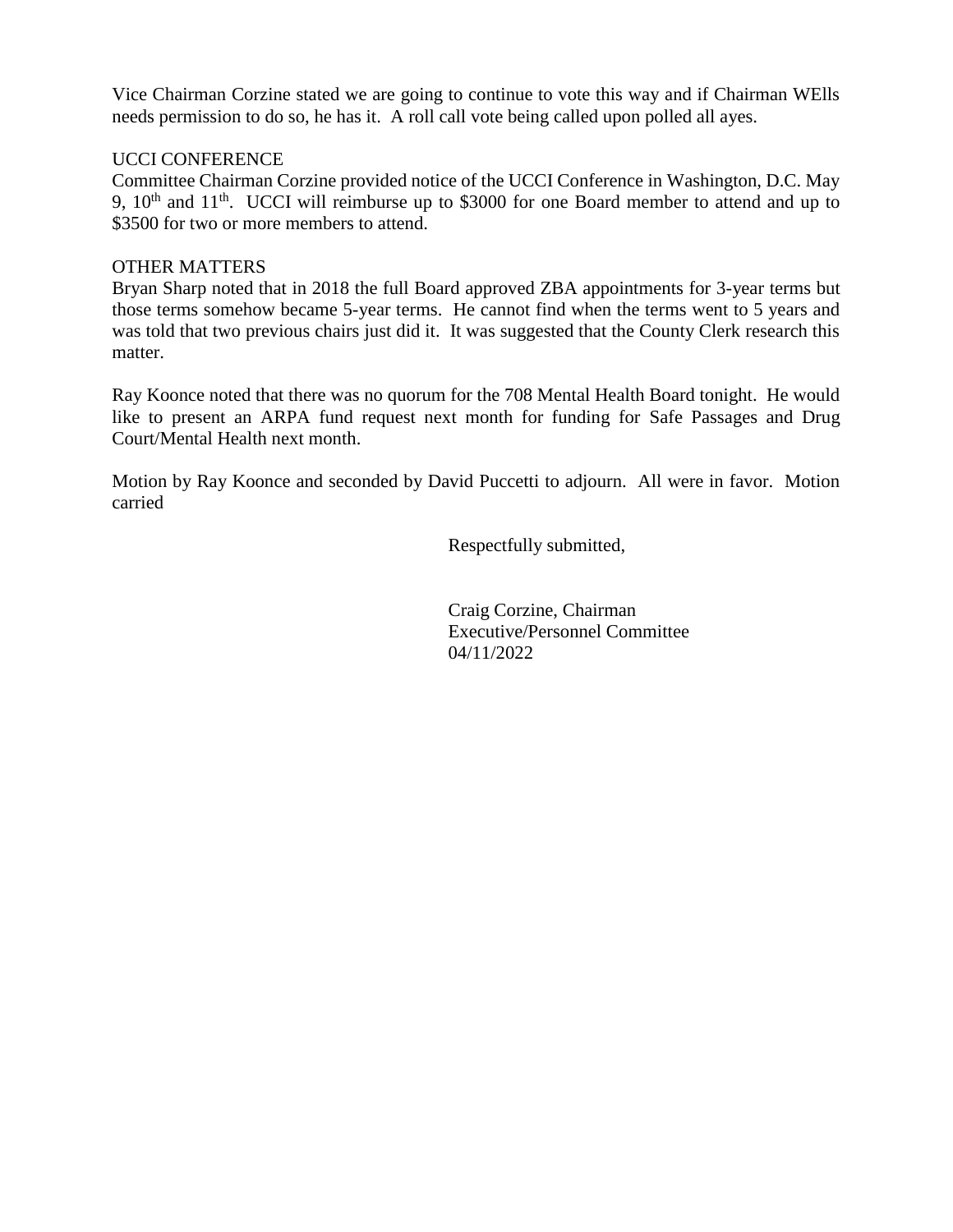David Puccetti made a motion to adjourn for a 5-minute recess with a second by Vicki McMahon. With no discussion, Vice Chairman Corzine called for a roll call.

A roll call vote being called upon polled all ayes. Meeting adjourned for 5 minutes at 7:30 pm

Vice Chairman Corzine called the meeting back to order

## **AUDIT/FINANCE/PURCHASING/BUDGET COMMITTEE**

#### **April 13, 2022**

| Present:        | Venise McWard, Chairman, Ken Franklin, Linda Curtin, Vicki    |  |  |
|-----------------|---------------------------------------------------------------|--|--|
|                 | McMahon, Tim Carlson                                          |  |  |
| Absent:         | <b>None</b>                                                   |  |  |
| Others present: | Matt Wells, Dale Livingston, Betty Asmussen, Jacque Willison, |  |  |
|                 | Bruce Kettelkamp, Vince Harris, Jeff Stoner, Courtney Sharp,  |  |  |
|                 | Mary Rhodes, Michelle Brown, Kim Jones and Elizabeth Hile.    |  |  |

The Audit/Finance/Purchasing/Budget Committee met on Wednesday, April 13, 2022 at 6:30 p.m. at the Christian County Courthouse, Taylorville, Illinois. The purpose of the meeting was to address agenda items and any other matters properly brought before the committee. Roll call was taken and there was a quorum.

#### EMA ARPA FUND REQUEST

EMA Director, Jeff Stoner, reviewed costs for communication improvements that he is asking authorization for use of ARPA Funds. He indicated the problem with the current communication situation is that the majority of the departments in the County are not digital. The estimated \$276,572.00 costs are for equipment and related fees for the next 4 years. After 4 years, the departments in the County would have the responsibility of maintaining the related fees or they could opt out at that time.

#### CLAIMS

A motion was made by Vicki McMahon and seconded by Linda Curtin to recommend to the full Board to approve the claims presented for April. A roll call vote polled all ayes. Motion carried.

*Venise McWard made a motion to approve the claims as presented for April with a seconded by Mr. Livingston. With no discussion Vice Chairman Corzine called for a roll call.* 

A roll call vote being called upon polled the following: Dale Livingston, Vickie McMahon, Venise McWard, David Puccetti, Bryan Sharp, Chuck Smedley, Thomas Snyder, Jr., Mike Specha, Clint Epley, Timothy Carlson; Craig Corzine, Linda Curtin, Ken Franklin, Bev Graham, Ray Koonce,  $(15)$  aye;  $(0)$  nay;  $(1)$  absent. The motion carried

PUBLIC COMMENTS There were no public comments.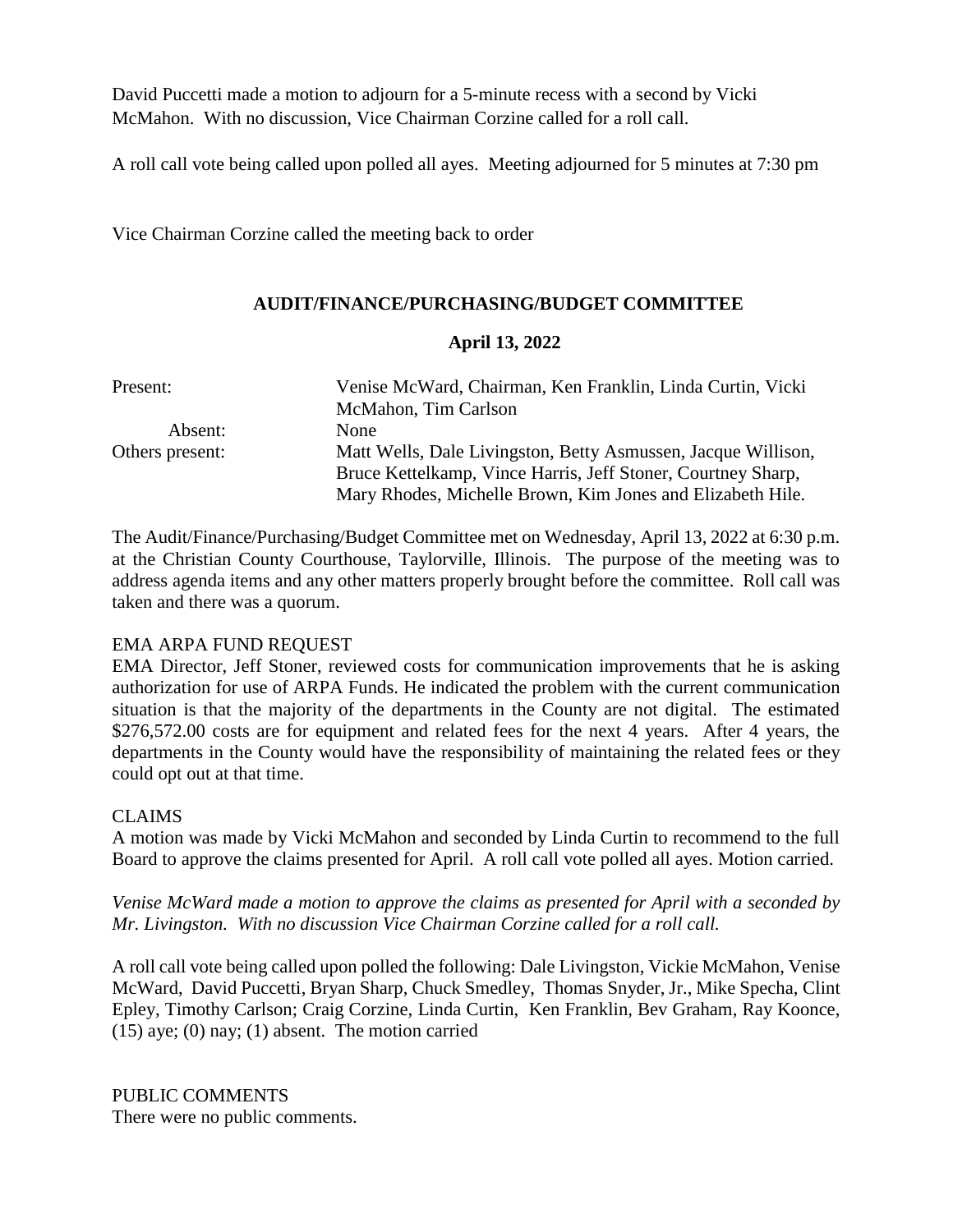## ADDITIONAL JAILER

Sheriff Kettelkamp noted during the FY2022 budget hearings, Jail Administrator Cecil Polley had originally asked for two additional jailers but thought he could get by with one for this fiscal year and ask for the second additional jailer next year. However, after looking at staffing and how he wants the staff supervised, he would like approval to hire the second additional jailer now. Sheriff Kettelkamp advised they had received \$62,000 from IDOC. He also noted the starting salary for a correctional officer is \$39,640.00 with the salary increase to \$54,439.00 at the end of 4 years. Chairman Wells also reminded the Committee that a consultant recently advised hiring additional correctional staff was the best way to reduce liability at the jail.

#### IMRF ACCELERATED RATE

County Clerk Chief Deputy, Courtney Sharp, provided information regarding IMRF accelerated rates because of increases of 6% or more which occur in the retirement calculation period. When this happens, the Employer has not provided enough pension funding. Even when the increases are a result of a qualifying exemption, the employer still pays but pays in the form of increased employer rates for a few years. In situations where there is not a qualifying exemption, the employer must pay those costs plus any interest.

The County has two prior accelerated rate denials that were completed by the prior Chief Deputy Clerk whereby they were not carefully reviewed. In one of those denials, we have Requested a hearing because there should have been a partial qualifying exemption that would reduce the amount owed. That particular claim is approximately \$16,500.00. If we are successful in the hearing, the amount owed will be reduced. There were no qualifying exemptions for the other previously denied claim totaling approximately \$6,400.00.

The County recently received another accelerated rate notice of which part of that claim totaling \$9,400.00 should be approved for a qualifying exemption, which would reduce the total cost owed.

Courtney noted that the Treasurer Asmussen advised there is plenty of IMRF reserve funds available and she would recommend paying the full cost to avoid additional interest expenses. IMRF confirmed that if the full amounts are paid and hearing results in a decrease in funds owed, that portion would be refunded.

Motion by Vickie McMahon and seconded by Linda Curtin to recommend to the full Board to pay, from the IMRF reserve fund, up to \$32,300 plus interest for IMRF accelerated rate claims with any reimbursements going back into the IMRF reserve fund. A roll call vote polled all ayes. Motion carried.

*Venise McWard made a motion to approve to pay the accelerated rate claims from the IMRF reserve fund with a seconded by Bryan Sharp*. With no discussion, Vice Chairman Corzine called for a roll call.

A roll call vote being called upon polled the following: Vickie McMahon, Venise McWard, David Puccetti, Bryan Sharp, Chuck Smedley, Thomas Snyder, Jr., Mike Specha, Clint Epley, Timothy Carlson; Craig Corzine, Linda Curtin, Ken Franklin, Bev Graham, Ray Koonce, Dale Livingston,  $(15)$  aye;  $(0)$  nay;  $(1)$  absent. The motion carried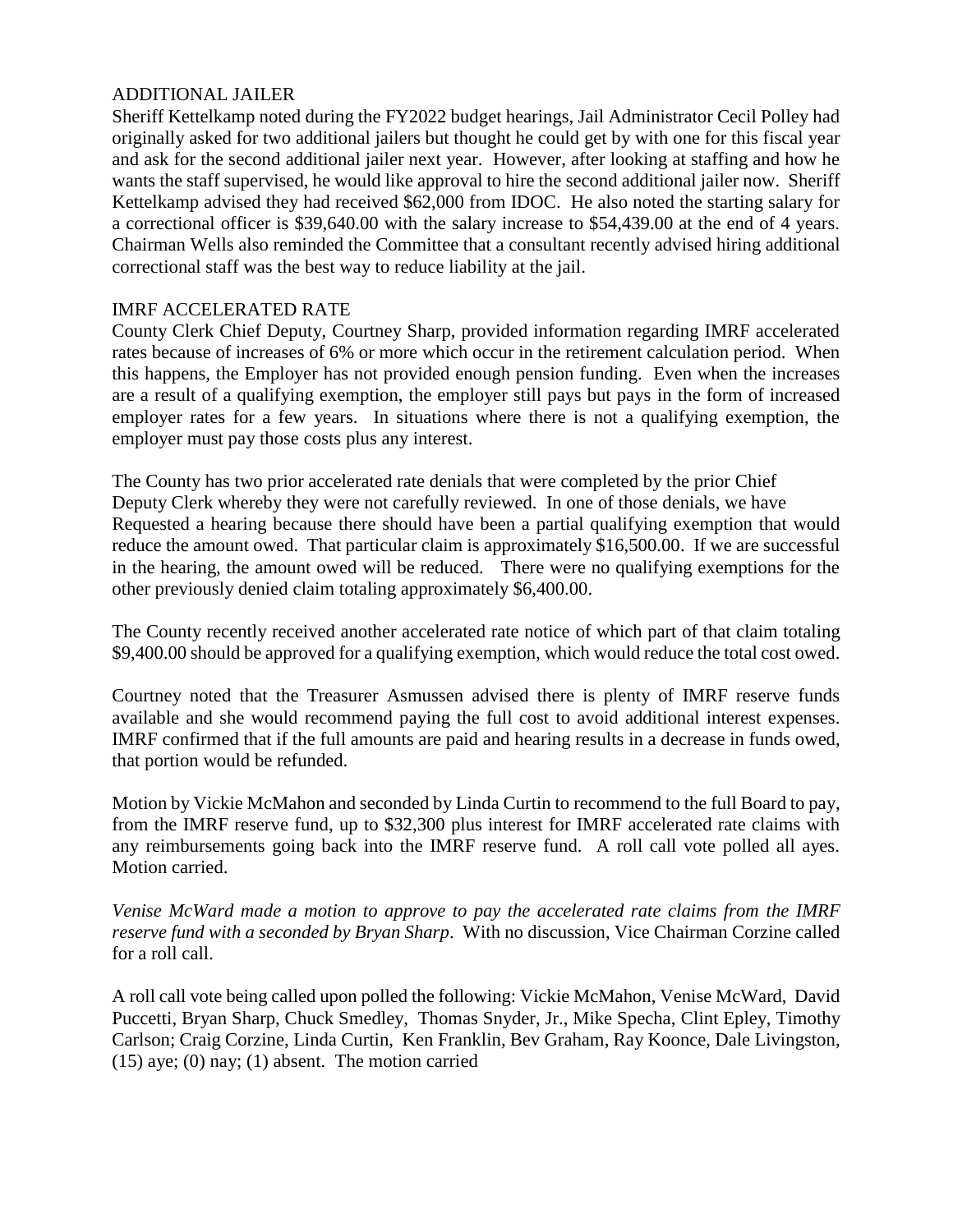## WINDOWS COURT HOUSE

Chairman Wells advised that Bill Kennedy is working on this.

## CAT ROOM BIDS

Vince Harris advised that the project is \$34,000.00 short on funds to build this room and would like to request the use of ARPA funds to complete this project.

#### SURVEY RECORDS

Chairman Wells advised that the DeLay family wound give the County an opportunity to buy their father's survey records before they left the County. A member of the DeLay family reached out by letter advising the family wanted to donate Dappert's original surveying instruments used to survey the county and also advised \$120,000.00 would purchase all the survey records. While the family also included information on whether or not these records could be subject to FOIA, that still remains a big concern.

Motion by Ken Franklin and seconded by Vicki McMahon to provide the quote for the survey records to the full Board for review. A roll call vote polled all ayes. Motion carried.

Venise McWard stated she would like to move this to new business.

#### REFERRALS FROM OTHER COMMITTEES

Treasurer Asmussen reviewed the language in the U.S. Treasury's final rule as well as a spreadsheet she developed that was tailored from the specifications recently passed by the City of Taylorville. The criteria used to determine eligibility was employees who worked during the period of March 2020 through December 31, 2020, who were full time employees and who are currently employed. The Executive/Personnel Committee also asked her to do another spreadsheet to include part time staff.

Treasurer Asmussen advised that the majority of counties have changed their position on premium pay and are now paying it. She asked the Committee to keep an open mind on providing premium pay to the County employees.

Motion by Ken Franklin and seconded by Vicki McMahon to review ARPA as a whole and bring back a list of projects to the Committee in June. A roll call vote polled all ayes. Motion carried.

#### SALARY RANGE FOR EDUCATOR – SOLID WASTE

Vince Harris advised that his recommendation for the salary range for a full time educator would be \$36,000 to \$38,000. This position is vacant because of a retirement. The Committee discussed the need for a job description.

Motion by Ken Franklin and seconded by Vicki McMahon to recommend to the full Board to refer the matter of developing a job description to the Personnel Committee. A roll call vote polled all ayes. Motion carried.

OTHER MATTERS None

Motion by Tim Carlson and seconded by Vicki McMahon to adjourn. All members were in favor. Motion carried.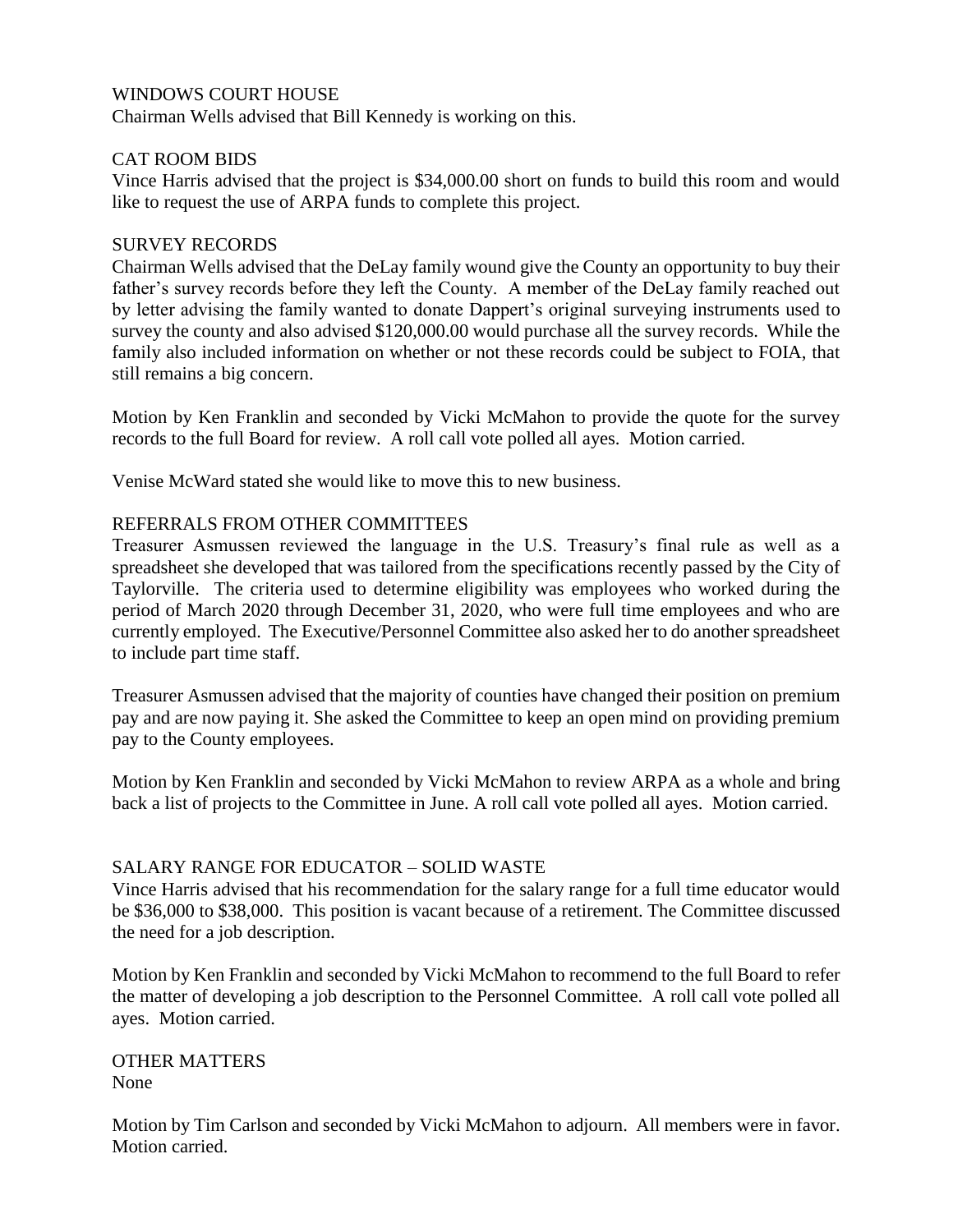Respectfully submitted,

Venise McWard Finance/Audit/Purchasing/Budget Committee Chairwoman 04/13/2022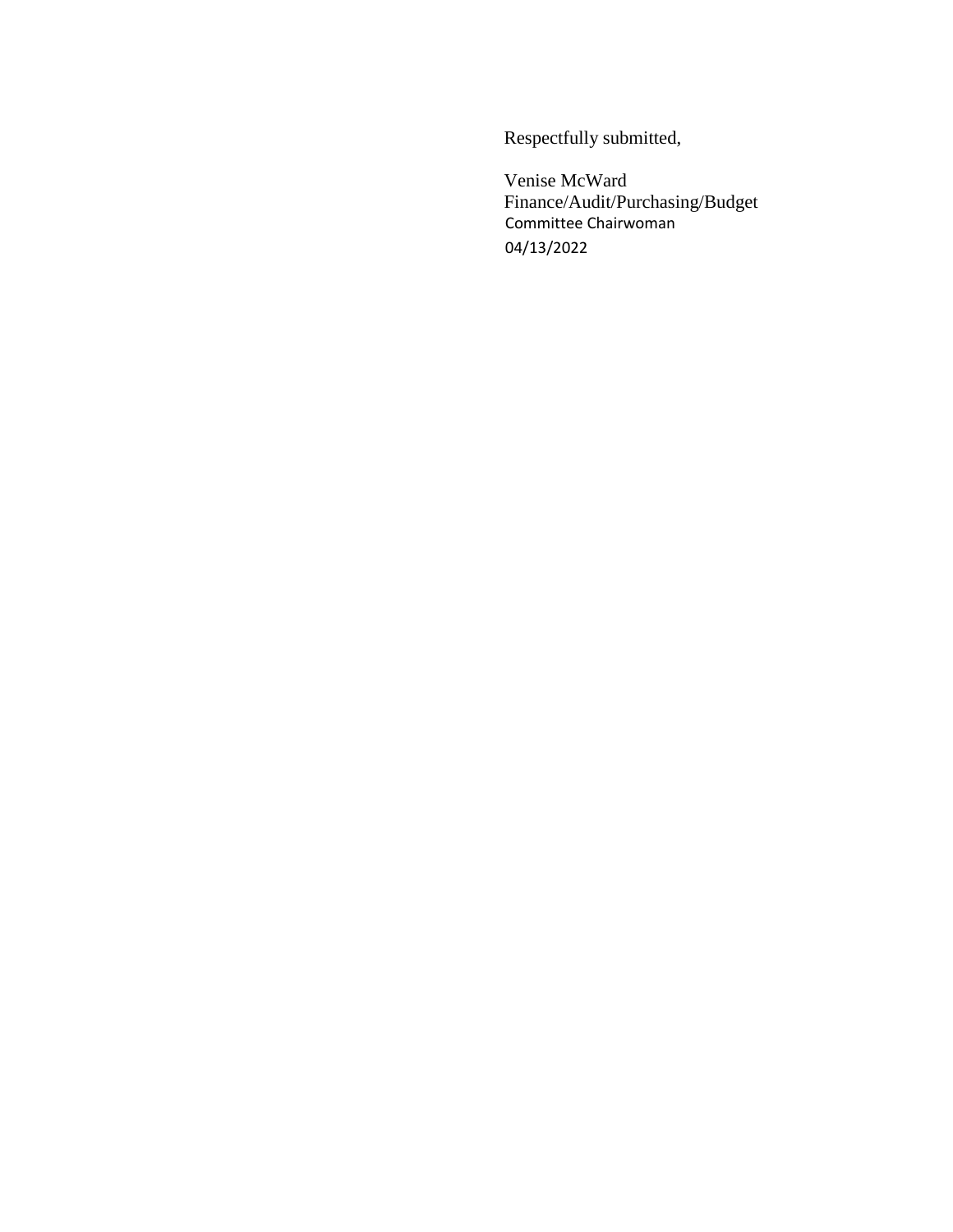#### **NEW BUSINESS/OLD BUSINESS/OTHER**

Vice Chairman Corzine - Chairman Wells wanted you to be advised under new business that the Supreme Court has ruled effective April 12 that the probation officer and two supervisors are to be increased in pay by 11 percent. The problem is we already passed a budget for that. So the Supreme Court passed a law for us to break a law. Now, he talked to the probation officer and she thinks since she only has one supervisor that there is enough money in her budget to do that but he is going to look into that first. Just purely to let you all know what was going on there.

- Pattern Energy no one here to speak
- Health, Vision, Dental Insurance Renewal Bid- July 1 benefit year– Chairman Wells was approached by someone who would like to bid that. That, as he stated to me, did not really see any need to do that on that portion, as we are past the period for that so it would not take into effect essentially by the time it made it through committee and we took bids.
- Liability, Property and Auto Renewal Bid December 1 plan year those are December 1 start. January 1 he advised we might want to look into – the right thing to do would be to accept bids on that from anyone obviously prefer within the county. We should open up for bidding when that time comes.
- Carbon Pipeline Concerns Pam Richart and Lan Richart and Richard Stucky by telephone –members of the Coalition to Stop CO2 Pipelines. They addressed the board with a power point presentation that can be viewed in the County Clerk's office if a person would like to obtain a copy.

Good Evening Mr. Chairman Members of the Board

Thank you for giving us an opportunity to speak before you this evening.

#### My name is Lan Richart

I am an ecologist and Co-Director of the Eco-Justice Collaborative in Champaign, IL. ECJ is a non-profit environmental advocacy group working to educate and amplify the voice of the public in environmental policy and decision-making.

I am joined this evening by Pam Richart, a land use and environmental planner a Co-Director of EJC, and by Mr. Richard Stuckey, member of SOIL, save our Illinois Land, a non-profit coalition of community members and landowners across the state that is concerned about the impact of pipeline infrastructure in Illinois. Mr. Stuckey will be joining us via telephone.

In full transparency, we are part of a growing coalition to stop C02 pipelines. We believe that these pipelines are part of a costly and inefficient approach to address climate change. They take away property rights, damage farmland, and have long-term safety and liability issues that have been understated by their proponents.

Navigator C02 Ventures, a Limited Liability Corporation from Houston TX, who along with Tenaska Energy and their financial partners is proposing to construct a 1300-mile pipeline that each year would transport up to 15 million tons of high pressure C02 from ethanol and fertilizer plants in a five state area. The plan is to inject all of this underground in Christian County.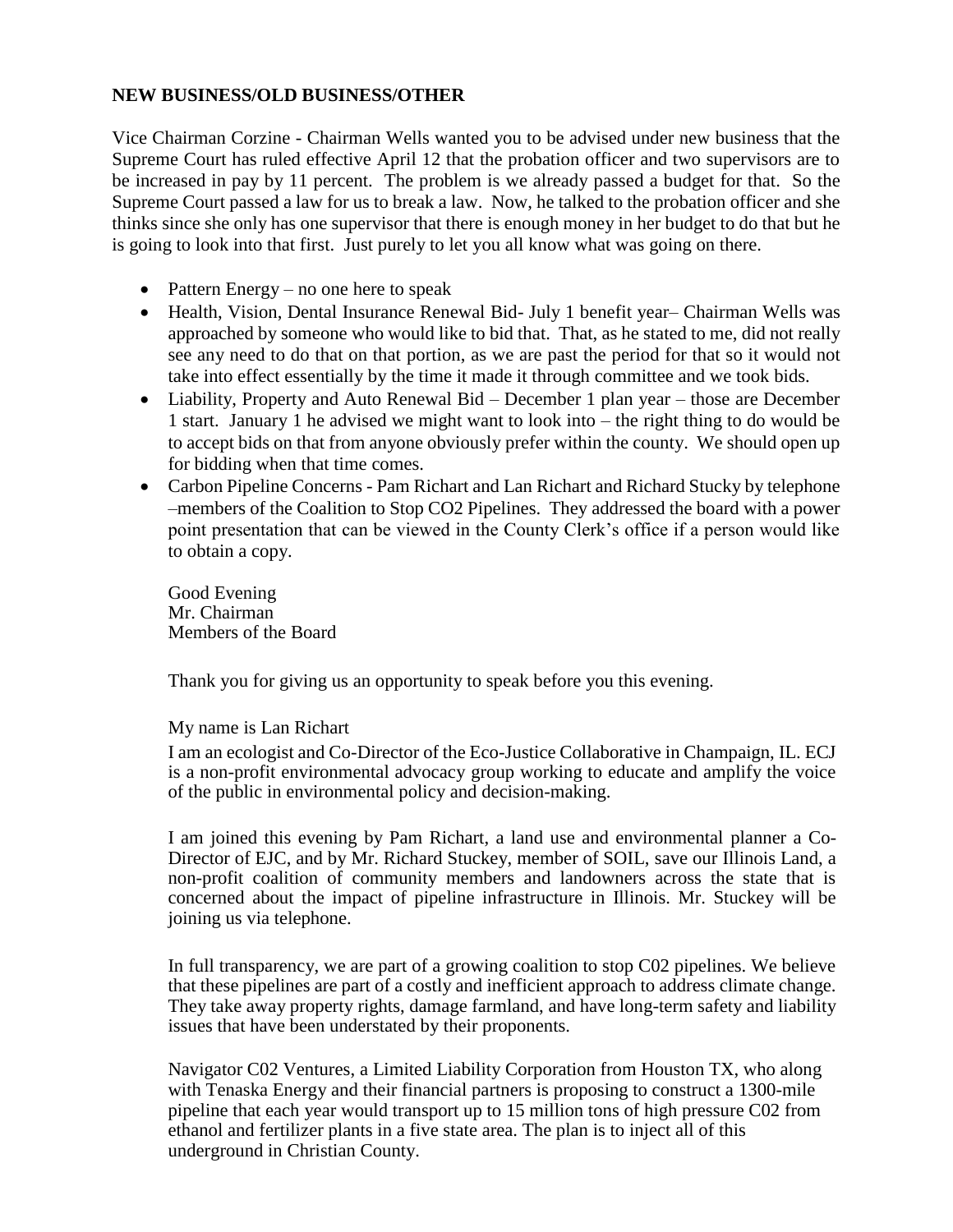Relatively few C02 pipelines have been constructed in the U.S. The record of accomplishment for assessing their long-term impacts and operational safety is very short. While we have been told that the geology under east-central Illinois is ideal for permanently storing massive amounts of C02 underground, the record of accomplishment for that also is very short. What we do know is that there are many impacts to consider and many uncertainties.

Short-term, there is a lot of federal money available if construction can be completed quickly. Much money to be made. But long-term, it is the people of central Illinois who will bear most of the cost and liability. Land taken through eminent domain, soils and drainage damaged by construction, the cost of being prepared for emergency services in the event of a pipeline leak? What happens after years of injecting millions of tons of high pressure C02 into Christian County? Will it stay in the ground? Who will bear the liability if something goes wrong?

Carbon capture and sequestration is an expensive, impactful and highly technical process, one carrying long-term responsibilities. Our message tonight is simple. Whether you ultimately accept or oppose this project, take time to be fully informed. Take time to be fully prepared. And do not just take our word or the word of those who have financial incentives to proceed. The decisions you make and the actions you take will live long after Navigator, Tenaska and all of their investors are gone.

I am now going to turn this over to Mr. Stucky. He is going to talk about the nature of C02 pipelines and how they differ from oil and gas lines. But before he begins, I want to take you all to the Website of DNV Corporation. DNV is an independent and internationally recognized industrial testing and risk management company headquartered in Norway.

#### Christian County Board

Good evening. I am Rick Stuckey and I am here to go over some of the technical considerations that affect safety of C02 pipelines.

In order to transport C02 efficiently in pipelines it is compressed to a pressure of at least 1072 psi when it becomes a supercritical fluid.

Supercritical fluids have characteristics of both a liquid and a gas. Supercritical C02 has a higher diffusivity, lower viscosity and lower surface tension.

It is about as dense as water and is a great solvent, particularly for hydrocarbons which makes it good for enhanced Oil recovery. It also dissolves commonly used components of valves.

In the presence of water it turns into carbonic acid which rapidly corrodes steel pipes

If the pressure is reduced it turns back into a gas at a much larger volume

#### **SLIDE #6**

Now we'll look at why Navigator is not like other C02 pipelines

C02 pipelines get most of their C02 from a single source, either an underground volcanic dome or an industrial plant.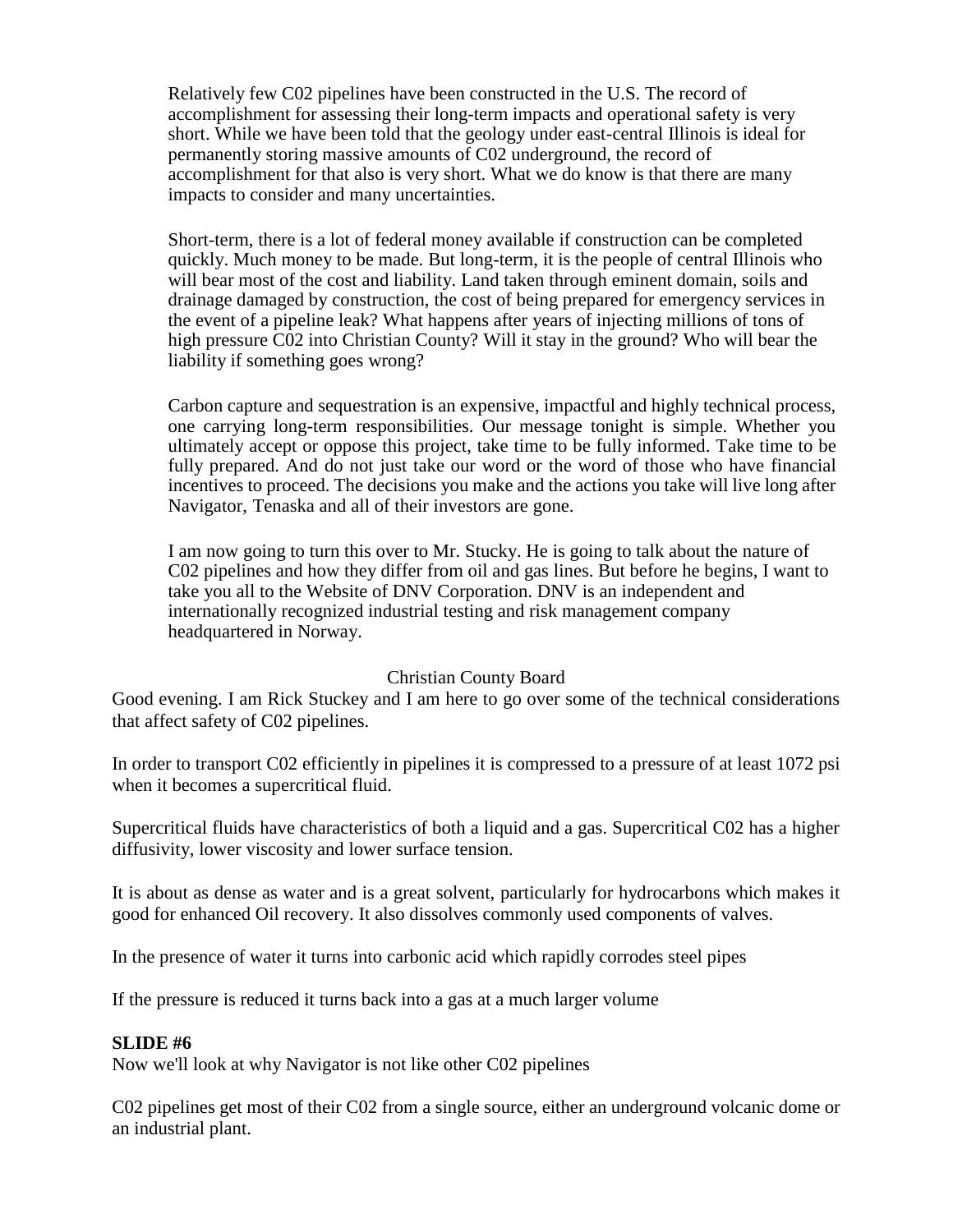They transport it to a single point, usually a depleted oil well Navigator is larger in diameter than all but one existing pipeline

Navigator is three times as long as any existing pipeline

Navigator will have 20 intermittent sources of C02. Any of which can go offline without warning.

This makes managing the operations difficult. Keeping the pressure high can be a problem

All pipelines leak eventually, but C02 pipeline leaks are much more dangerous than oil or gas pipelines leaks. They happen suddenly with no warning and are very violent.

## **SLIDE 7**

Because of the phase change from liquid to gas that occurs when pressure is released the pipelines are subject to running ductile fractures. Basically, they unzip and the ruptures become very large very quickly and leak out all the liquid between the adjacent valves or beyond if the valves are not closed immediately.

In the demonstration we showed you an 8 inch pipe with the equivalent of 3 miles between valves burst.

Navigators mainline pipeline is a 24 inch pipeline and the distance between valves is 30 miles in some cases. The volume of a Navigator pipeline burst could be 90 times larger than what you saw in the demo. The plume could easily spread for over a mile

## **SLIDE #8**

With so much at risk you'd think that there would be lots of regulations in place, but C02 pipelines of this scale are so new there are no regulations developed specifically for them.

The Pipeline Hazardous Materials Safety Administration has exclusive responsibility for design, construction and operations standards for all pipelines. But they have not developed any standards for them yet. They said to use the natural gas standards , but they are not adequate.

The Federal Energy Regulatory Commission has national responsibility for natural gas pipelines but they have decided that their mandate does not cover C02 pipelines.

The State of Illinois has one C02 law on its books. It fails to address many important issues such as core ownership and trading, amalgamation of pores, ownership pf sequestered C02 and liabilities for damages caused by C02 during and after sequestration and removal of pipes and equipment at end of life.

And closer to home, most counties , townships, etc. do not hare ordinances on their books to deal with C02 pipelines as a special use, establish regulations for setbacks or deal with safety responsibilities.

Although PHMSA has sole responsibility for safety of thepipeline it does not deal with the safety issues in preparation for an accident or dealing with the aftermath. The bottom line is tha the legal and technical foundations for a large-scale carbon capture transportation and sequestration are not in place.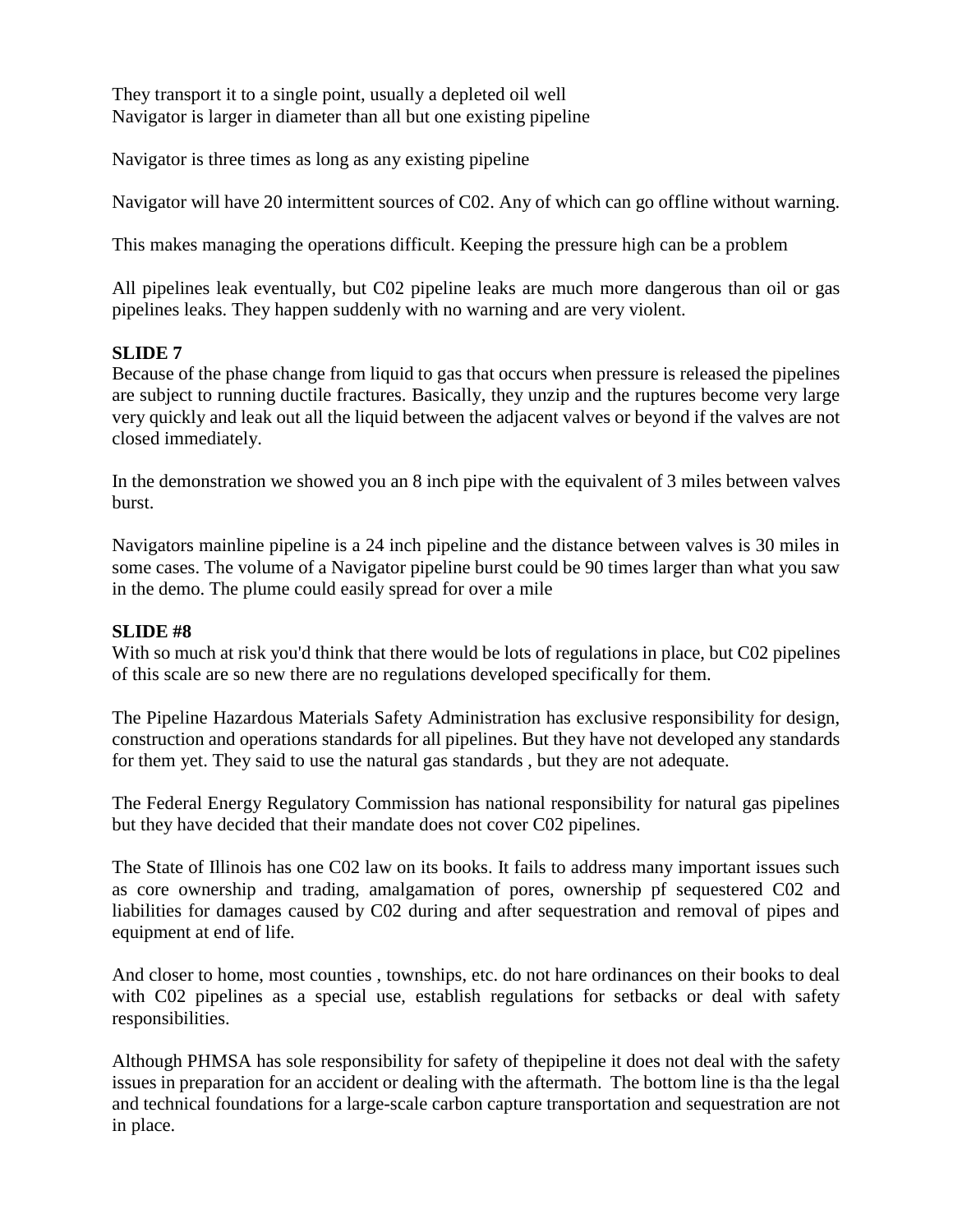## **SLIDE #9**

The Pipeline Safety Trust recently issued a major report on CO@ pipeline safety.

My friend Richard Kuprewics wrote the report and we will send copies for all board members.

His conclusion after addressing the many issues involved with CO2 pipelines only a few of which we have covered this evening is that "The country is ill prepared for the increase of CO2 pipeline mileage being driven by federal Carbon Capture and Sequestration policy.

There are major gaps in technical knowledge and standards as well as fundamental legal issues. Until they are addressed, it is premature and dangerous to proceed with installation of CO2 pipelines.

You can go to this website yourself. Google DNV CO2 Leak or use the abbreviated link bit.ly/CO2Leak

One of the messages frequently conveyed about C02 pipelines is that C02 is nothing more than the air we breath out. It's the air plants use to grow. In fact the Navigator fact sheet says "it is the same thing that puts the fizz in your soda."

This video shows an independent test of the rupture of an eight inch, buried, dense phase carbon dioxide pipeline. A smaller version of the pipeline that will pass within a mile of over 50 residences in Christian County.

#### **SLIDE 10** - SATARTIA

On the evening of February 22, 2020, a C02 pipeline ruptured near the small town of Satartia, MS. The first call came into the County's Emergency management Agency at about 7:15 pm, as people reported a dense fog surrounding the area, dizziness, difficulty breathing. Some people passed out in their homes. Cars and trucks failed to run, because the motors stopped. Emergency responders had no training for such an event.

#### SLIDE 11

It was later reported that heavy rains had caused soil movement that stressed the 24-inch C02 pipeline, causing it to rupture and release high pressure gas into the rural area. The C02 gas spread over a mile. By the time the night was over, nearly 300 people had been evacuated, with 49 hospitalized.

#### SLIDE 12

Carbon dioxide makes up just 0.04 % of the ambient air we breathe. When released in high concentrations from a blowout such as this, carbon dioxide spreads to low lying areas, displaces ambient oxygen, and becomes an asphyxiant. C02 pipelines have no alarms, so damage can be done before anyone is alerted.

Dr. Ted Schettler of the Science and Environmental Health Network has noted that:

- At concentrations of 2% C02 breathing becomes rapid
- At concentrations of 5% breathing becomes distressed
- At concentrations from 7 to 10% humans can lose consciousness
- At greater than 10% convulsions, coma and death can occur within minutes.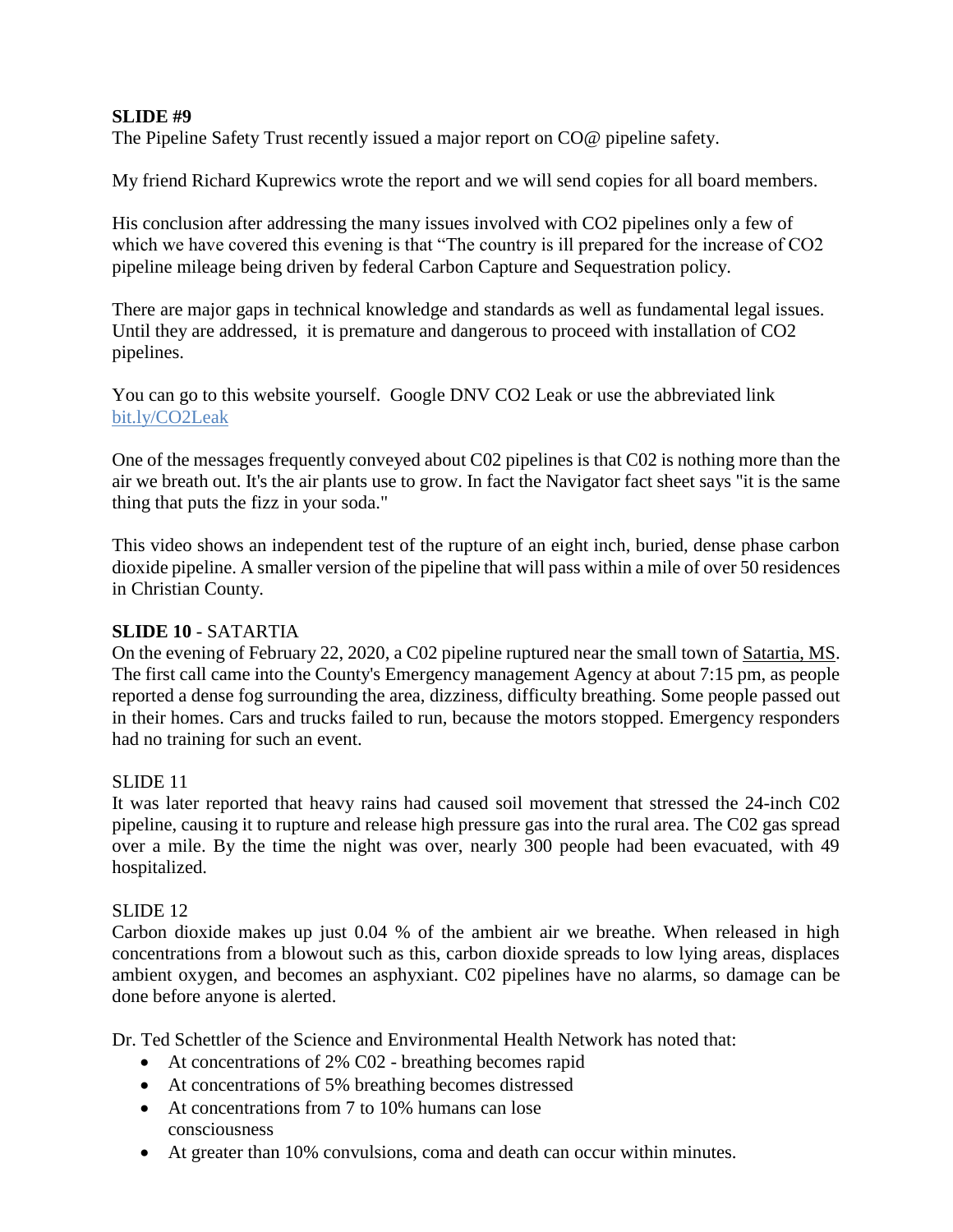Clearly this is no longer the fizz in your soda.

## **SLIDE 13**

How Close is the Pipeline to Homes in Christian County?

## **SLIDE 14**

This is a slide showing Christian County. The red line is the centerline of the pipeline corridor The yellow pins are residences. Over 50 lie within one mile of the pipeline.

## **SLIDE 15**

Approximately 12 residences lie within 250 yards of the alignment

## **SLIDE 16**

Under its current alignment, the pipeline is approximately: 1.35 miles from Edinburg 4.0 miles from Taylorville

## **SLIDE 17**

What is needed to Protect Christian County Residents?

## **SLIDE 18**

Emergency Response Plan.

- 1. Dispersion modeling of the C02 plume in order to understand safe setbacks from sensitive sites
- 2. A coordinated Interagency Action Plan, so the sheriff, EMS and hospitals are working together
- 3. An alarm system to alert residents in the event of a rupture.
- 4. Training for emergency medical professionals and emergency room employees
- 5. Electric vehicles. Internal combustion engines do not run in a high C02 environment
- 6. Respirators, oxygen tanks and self contained breathing apparatus.

Pam Richart, "text" April 19 2022 County Board Meeting Hazards of C02 Pipelines and CCS

## **SLIDE 19**

#### **Concerns related to carbon sequestration**

Now let's move into sequestration. Once the C02 is captured compressed, and transported, it will be injected into wells a mile or more underground.

The expectation is that the C02 will remain trapped beneath the caprock and begin to dissolve and mineralize.

#### **SLIDE 20**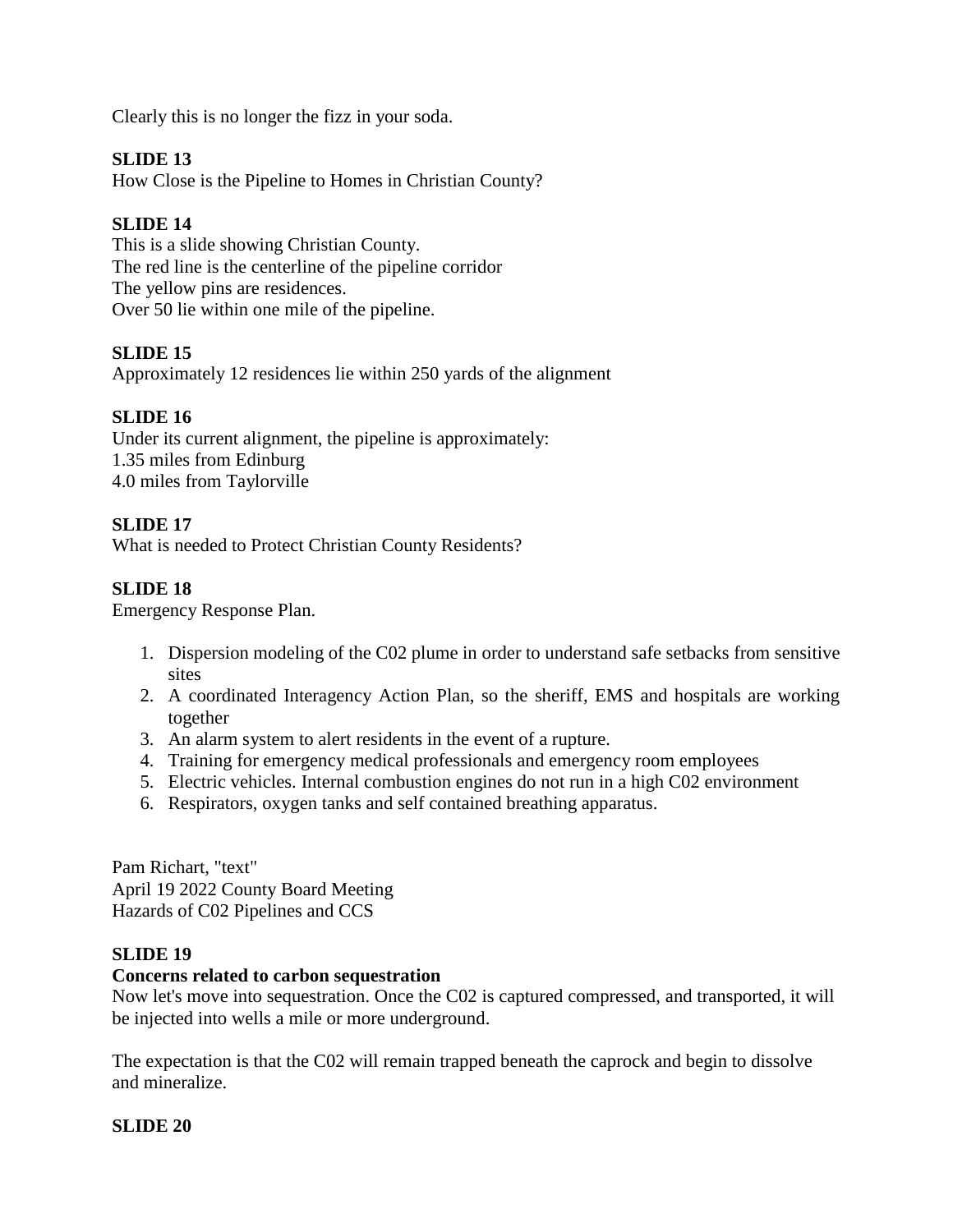BUT... supercritical C02 can be more buoyant than other liquids present in the the pore space and by that, I mean - the underground storage area.

This means the C02 will migrate upwards until it reaches - and is trapped by - an impermeable layer of cap-rock.

However, if that cap is fractured, the gas can:

- Contaminate aquifers
- Stunt crop growth because of elevated C02 in the soil.
- Release C02 back into the atmosphere

 $\bullet$ 

Also, as this slide shows, both active and abandoned wells can be pathways of C02 leakage.

## **SLIDE 21**

This aquifer is the primary source of water for six communities in Christian County, including Taylorville.

Concerns over C02 migrating into aquifers are real, and have been studied for decades.

When C02 reacts with water it forms carbonic acid. This can cause heavy metals to leach out of sand and rock, potentially releasing them in concentrations that would pose a health risk.

## **SLIDE 22**

This slide shows the relationship between the five injection wells and the aquifer. It appears that at least one well, and POSSIBLY two, would be located over it.

Do I know whether any of these wells will be defective, or that a fracture in the cap will go undetected? No. But perhaps, because of the risk, siting two over an aquifer that supplies drinking water to so many in the County is not the most suitable location for injection wells

## **SLIDE 23**

Here are two examples where methane has leaked into wells or aquifers and contaminated groundwater.

The first took place in Livingston and LaSalle Counties. Methane stored by NICOR migrated above the cap-rock 25 years ago. It has affected 350 wells. The methane continues to be released to this day, damaging farm fields and contaminating drinking water.

Similarly, methane stored by People's Gas under the Mahomet aquifer, near where I live, moved above the cap rock and contaminated drinking water. Now, the state is working to find a way to connect residences in the impacted gas field to a new water supply.

The point of these two examples is that gas WAS able to move through undetected fractures of cap-rock, contaminating water.

## **SLIDE 24**

Wastewater injection associated with fracking has been linked to earthquakes. This slide shows that the number of earthquakes with a magnitude of 3 or greater in central and eastern U.S. has increased by nearly 40%. The data shows that this increase is attributable to wastewater injection in Oklahoma and Kansas.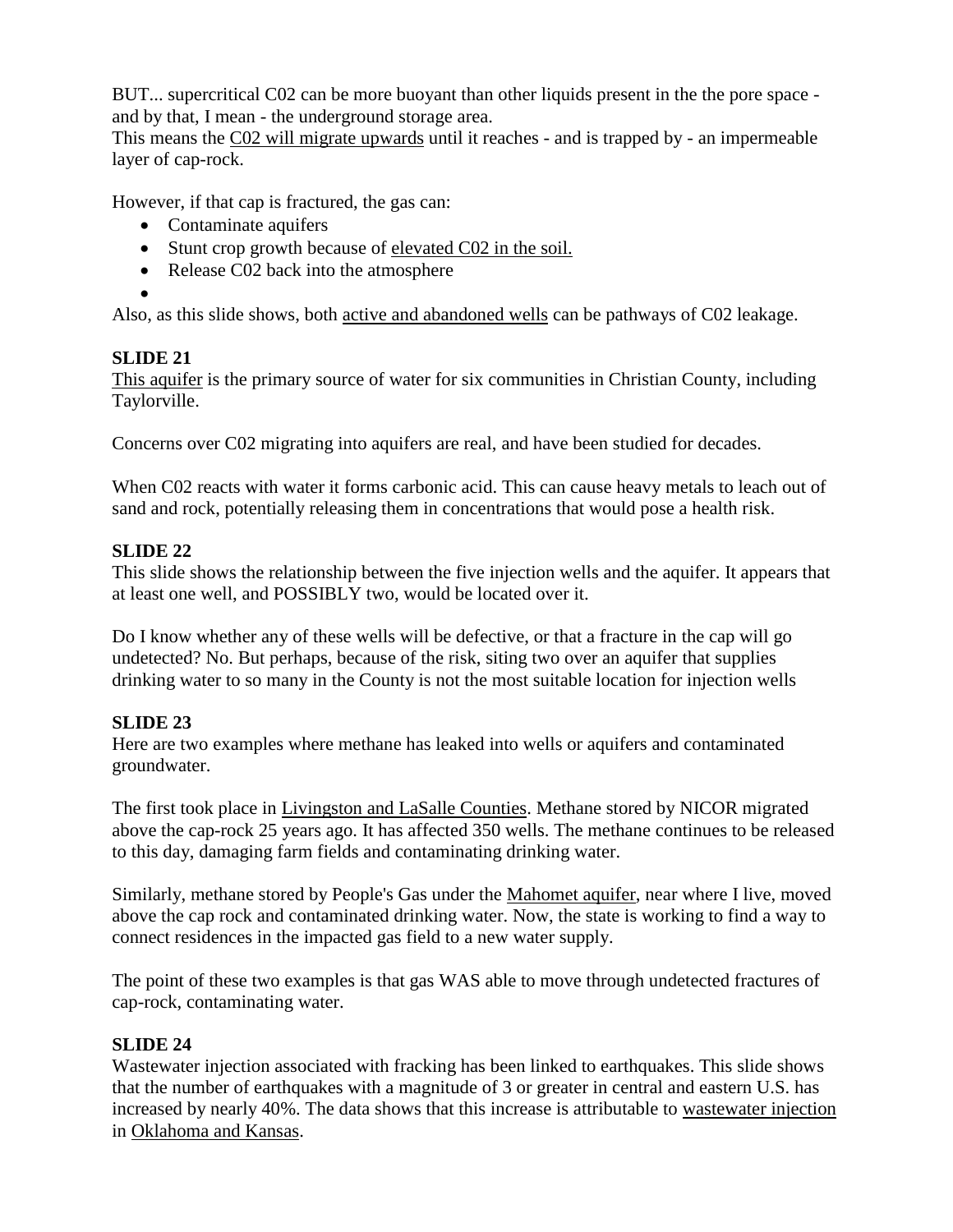The National Academy of Sciences claims CCS has an even larger potential to induce earthquakes. This is because the volume of injected fluids will be larger; take place over longer periods of time; and occur under higher pressure.

Researches from Stanford have expressed concern that induced earthquakes COUD be large enough to break-the-seal-Q-areseryojr, and release C02 in volumes large enough to cause harm.

While it is true that ADM is sequestering C02 without incident in Decatur, the scale of their project is just 3% of what is being planned by Navigator.

# **SLIDE 25**

# **Adopt a Moratorium on C02 pipelines and CCS**

## **SLIDE 26**

The mad-dash to build out these pipelines and sequestration of C02 is being carried out while many questions exist, and funding for research and demonstration activities is ongoing. But maybe it's time to slow things down.

- Christian County does not have any codes or ordinances that regulate the transport, monitoring, or public safety associated with either C02 pipelines or sequestration
- The state has the responsibility to regulate ownership of pore space, decommissioning of the pipelines, and address liabilities for damages - but has not yet done it
- The County Board needs time to work with local units of government and emergency responders to determine how the proposed pipeline and sequestration area will affect residents, farmers, local businesses, farms, etc., , and then develop codes and ordinances and emergency response plans

## **In addition to a moratorium:**

- Consider going to court and asking the Illinois Commerce Commission for a stay
- Consider intervening with the ICC

QUESTIONS ? Pamela J. Richart, Co-Director Eco-Justice Collaborative Champaign, Illinois 61821 773.556.3418 priçhart@ecojusticecollaborative.orgwww.eco-justicecollaborative.org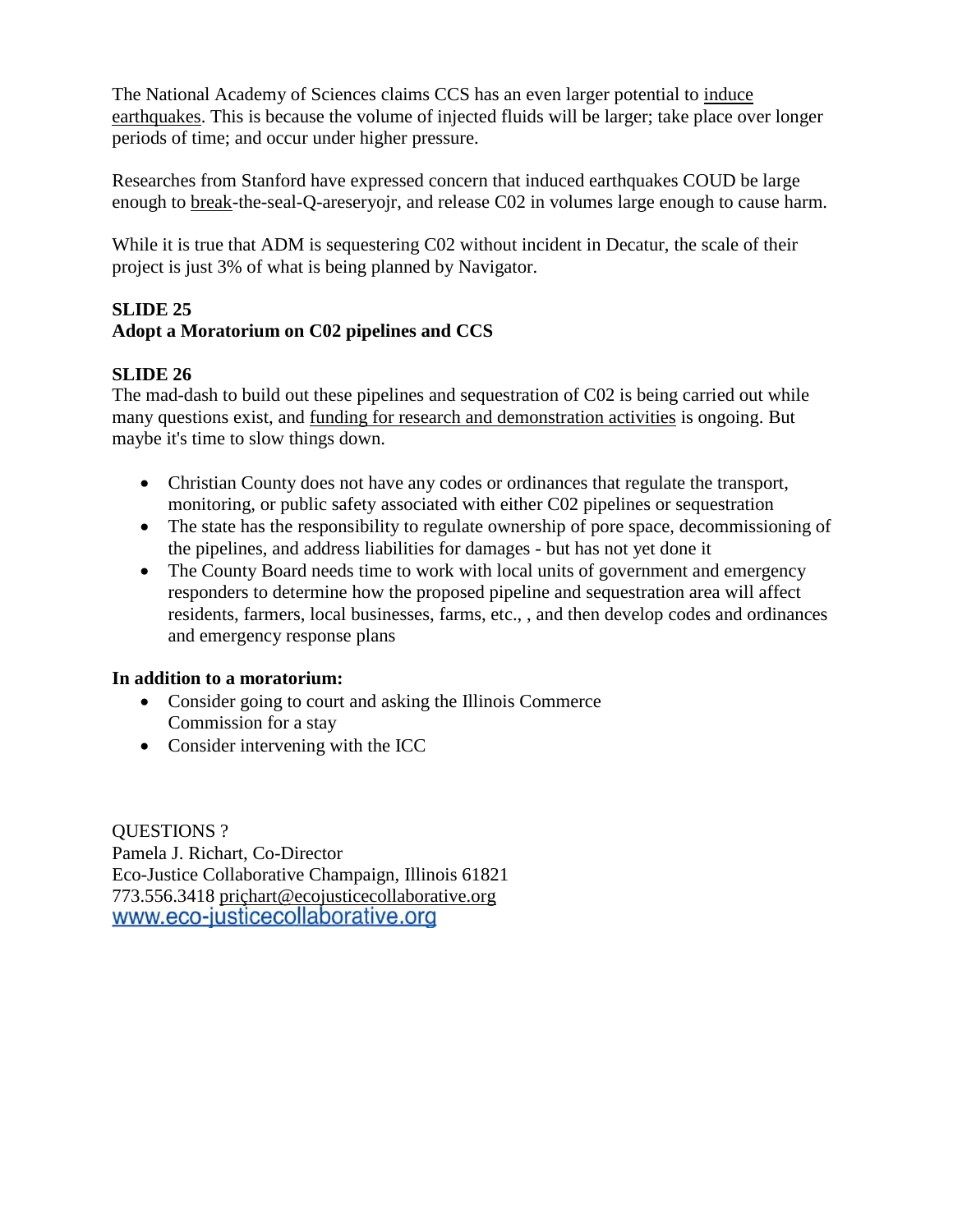# Accufacts Inc.

"Clear Knowledge in the Over Information Age"

Accufacts' Perspectives on the State of Federal Carbon Dioxide Transmission Pipeline Safety Regulations as it Relates to Carbon Capture, Utilization, and Sequestration within the U.S.

prepared for the

# Pipeline Safety Credible.

Independent. T R U S T In the public interest. http://www.pstrust.org/

by Richard B. Kuprewicz President, Accufacts Inc. kuprewicz@comcast.net March 23, 2022

This report is developed from information clearly in the public domain. The views expressed in this document represent the opinion of the author.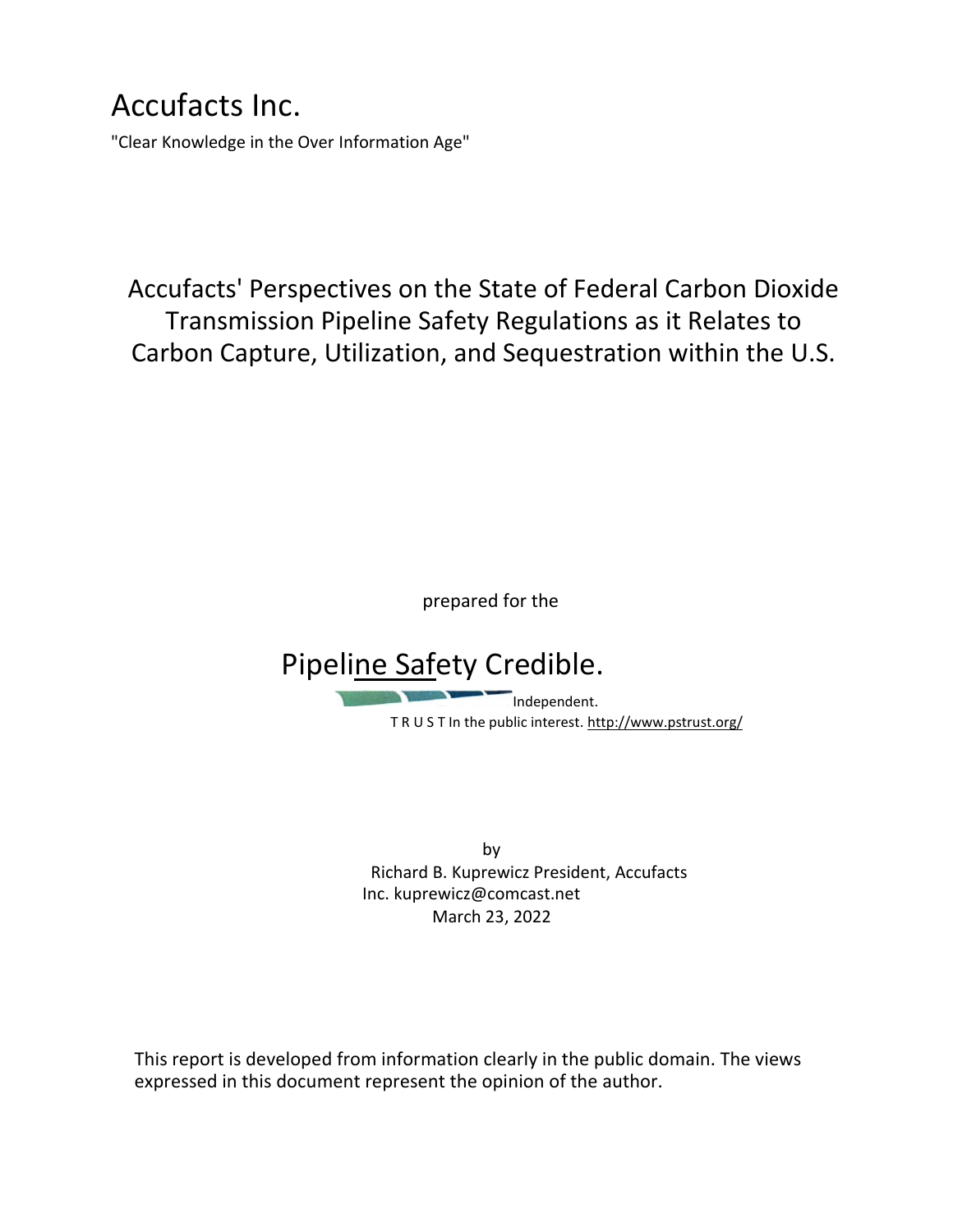Vince asked for a copy of slides to be emailed to him as well.

Vice Chairman Corzine – thank you very much and I want to remind everybody that we did ask Vince to prepare or address moratorium to the ZBA and I am sure they will have public hearings accordingly that everybody will have their time to ask plenty of questions at that time.

• Low income housing ordinance – Mr. Chad Coady stated the state passed an amendment to an ordinance they have that would allow low-income housing to be built with a preferential assessment. Christian County already has the pilot programming which is a payment in lieu of taxes. We have 45 new homes going up. We have 126 properties that are in this pilot program. The bill that was passed by the state  $-$  it is intensive. It last for up to 30 years and it has a graduated scale and it has a lot of  $-$  a lot of details that are not worked out. Basically, the properties would need to be inspected to show they are up to code. Then the applicants would have to be  $-$  show they qualify for the low-income housing. Like I said we already have Section 8 housing, the pilot program and this would be another one thrown into the mix. It does not really allow us to determine to approve or deny. If they meet the standards, they are able to build these low-income housing units. Which would be a third tier on top of the other ones we already have. It would reduce the amount of – it would increase tax burden on taxpayers in the county because it would be decreasing the assessed values of these properties. Then new properties would need to be – as I said guaranteed that they are following the building codes and we do not have a county building code inspector. We would need documentation from anyone who qualifies for the program, show rental income including income base rental subsidies they get. So it is a lot of – basically it would be a beauracracy nightmare. If we didn't already have these programs in place that were set up by the county, I can see where it wouldn't be as big of an issue, but we already have our own low income housing payment in lieu of taxes set up. The bill states that the county just has to adopt an ordinance to opt out of the program and they can revisit it at any time to get back into it. Like I said we already have - the page I passed out shows the low-income housing site – it is already under construction and adjoins the ones already built. Several of the buildings already in the pilot program are large high-rise apartments that have high occupancy. We also have low-income housing for seniors. My opinion we already have enough of these and the way this one is written. There is 16 additional pages that I do not have time to go over the approval process. It is just a lot for the county to take on in addition to the ones we already have.

Vice Chairman Corzine – If I understand you correctly, we have to pass an ordinance to opt out.

#### Chad – Correct.

Vice Chairman Corzine – *made a motion to send this back to our personnel committee with Dale Livingston seconded that motion.* With no discussion, Vice Chairman Corzine called for a roll call. A roll call vote being called upon polled all ayes. Motion carried

 $\bullet$  EMA Car – just an update. I think everybody knows we had to move forward with getting a vehicle out of the area for a time factor. And since we went out of state to get that vehicle they would not accept our old one nor on trade. So Chairman Wells was just going to advise everyone later that he is going to talk to Cliff about selling that on the government surplus gov.deals. Dale Livingston made a motion to instruct Chairman Wells to sell the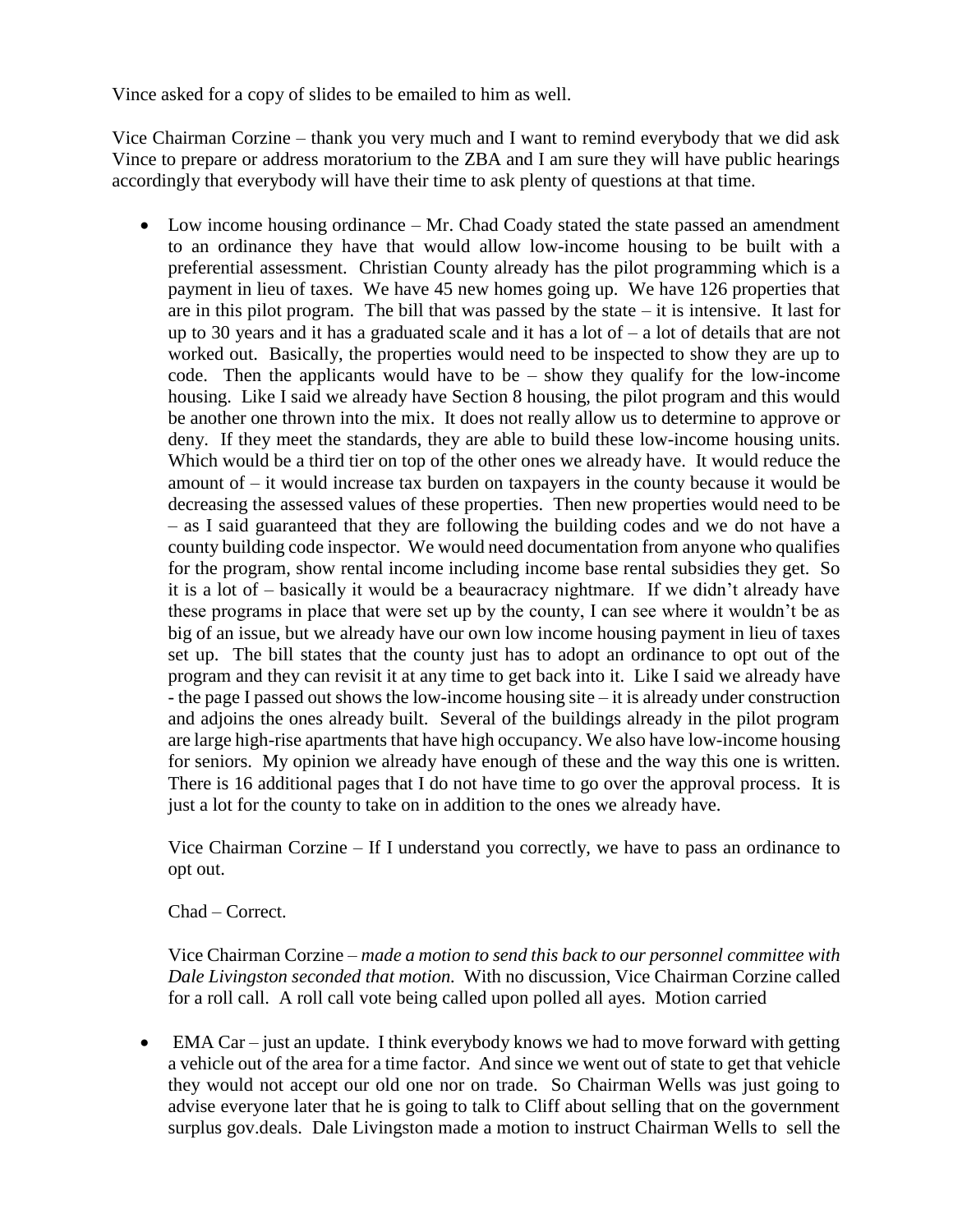old EMA car on gov.deal with a second by Clint Epley. After no discussion, Vice Chairman Corzine called for a roll call.

A roll call vote being called upon polled the following: Clint Epley, David Puccetti, Bryan Sharp, Chuck Smedley, Thomas Snyder, Jr., Mike Specha, Timothy Carlson; Craig Corzine, Linda Curtin, Ken Franklin, Bev Graham, Ray Koonce, Dale Livingston, Vickie McMahon, Venise McWard, (15) aye; (0) nay; (1) absent. The motion carried

- Stump Removal Southeast corner Court House Lawn Chairman Wells wanted everyone to know that he is going to be accepting bids to do so. He will be bringing that to the Building and Grounds committee next month.
- ZBA Recommendation Meteorological Tower Text Amendment Vince do you have anything to add.

Vince – After we talked about this, we were driving down to look at a dog and found a MET tower out in the middle of the field. Nobody called me. Nobody said anything about it to me and worst of all we did not get any money for that MET Tower. So I think this ordinance needs to be passed. I know that there is some issues with the fee on this. I think we need to pass this tonight and then we can change the fee as you so see fit. But I do believe there is a call for this ordinance and we can address it after the vote tonight because of that situation.

Dale Livingston – right now, as I understand it nobody has to call if they want to put up a tower. Nobody has to notify anybody because it is considered temporary is that correct.

Vince – It is a temporary tower and that is in the zoning code from the state. I think it is 55 ILCS something like that but I have it in my office if anybody would like to look at that.

Dale Livingston – so if we pass this one and we are not happy with the fee we can

Vince – we can put a text amendment in to change the fee – that is not an issue.

Dale Livingston – then if somebody puts one in in the meantime at least

Vince – at least we are getting the \$200 bucks.

Vice Chairman Corzine – stated we do not need to get into too much discussion, we do not have a motion on the table but I will tell you Chairman Wells wanted to pass along it is a definite concern with a recent inquiry about another company coming into the area. It could possibly be very soon some more towers put up for information purposes obviously. So to Vince's point, we need something in place because right now they could come and put one right beside my house. We have nothing to regulate that. We put this in place; we have an ordinance for this temporary tower. Again, I agree, the fees need to be looked at and we could make a text amendment to do so.

*Brian Sharp made a motion to send it back through to Personnel/Executive before the board approves with Ray Koonce seconded that motion*. Dale Livingston stated he thinks we would be better off if we were protected a little bit at least know where they are.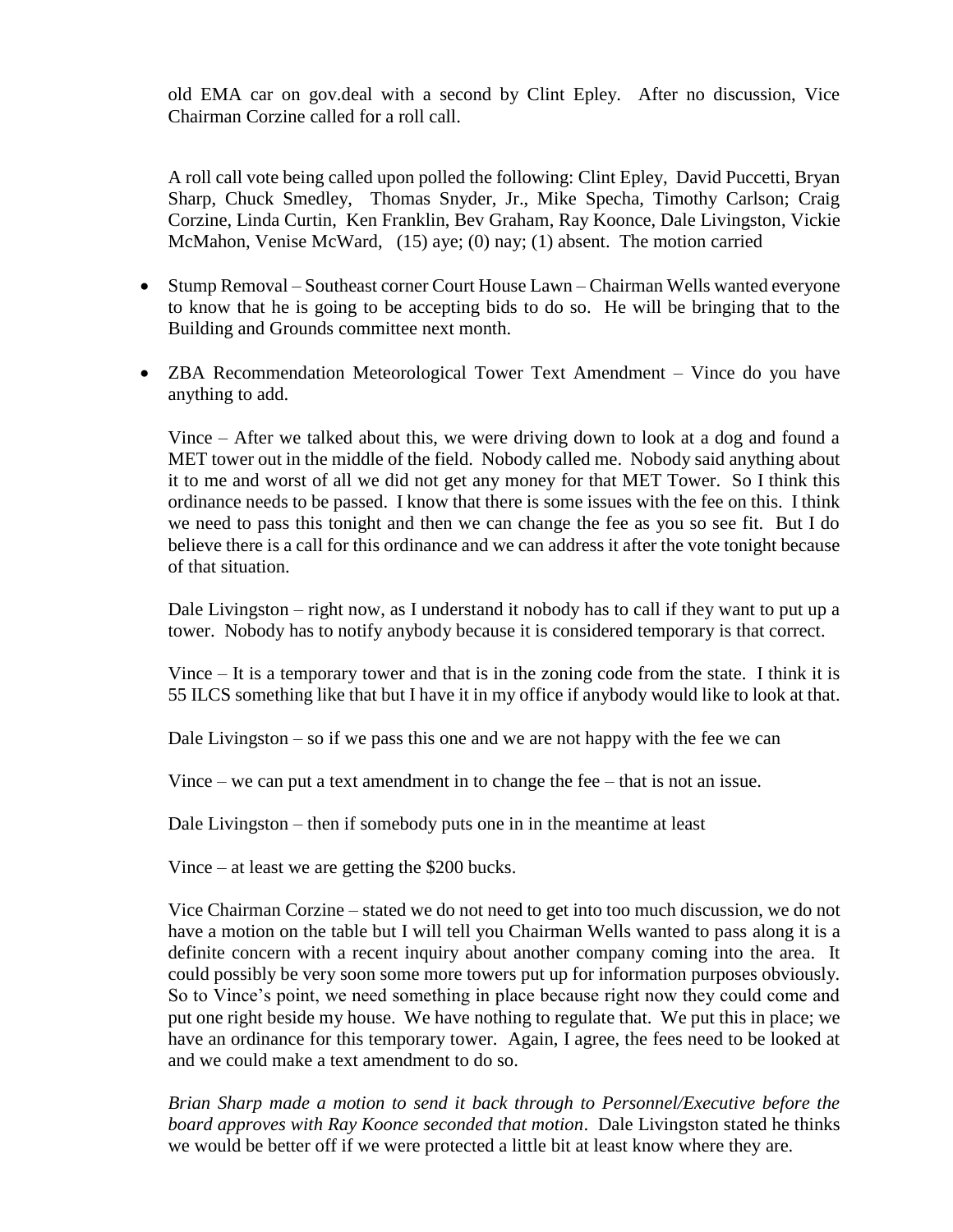Venise McWard – does the ordinance include the current tower you witnessed?

Vince – no, because it is already up.

Clint Epley – asked exactly where this was?

Vince – stated it was over by Rosamond.

Clint – stated those have been up for a long time.

Vince – not that long. We have been driving by Rosamond check on some dogs.

Clint – They have been up for a couple of years now.

Vince – I am going to have to respectfully disagree with you.

Clint – stated okay that is fine. They have been by Pana and Rosamond for two or three years now.

Vice Chairman Corzine – there has been some up in the Assumption area and some taken back down.

Vince – This one was new one as far as I was concerned. I did not ever see it. We drove up and down that road several times and then we went back, to check on some dogs and it was there.

Vicki McMahon – asked if Vince knew who owned them.

Vince – stated no he did not look. He just saw it and we have not been back to check on who owns that.

Bryan Sharp – this is a new proposal? Has this been anywhere else?

Vince – this document we are discussing now.

Bryan – Yes

Vince – it was read in my committee, and it was read at the full board and then the full board recommended it be sent to the ZBA. ZBA seen it and now we have brought it back to the full board for review.

Bryan – I do not know if I have seen this.

Vicki McMahon – I apologize for this - how long ago was this? Because I do not remember seeing this.

Vince – last month. It went to the ZBA this month, so potentially it would have been two months ago. I am sorry. It went through committee. It would have been back in February.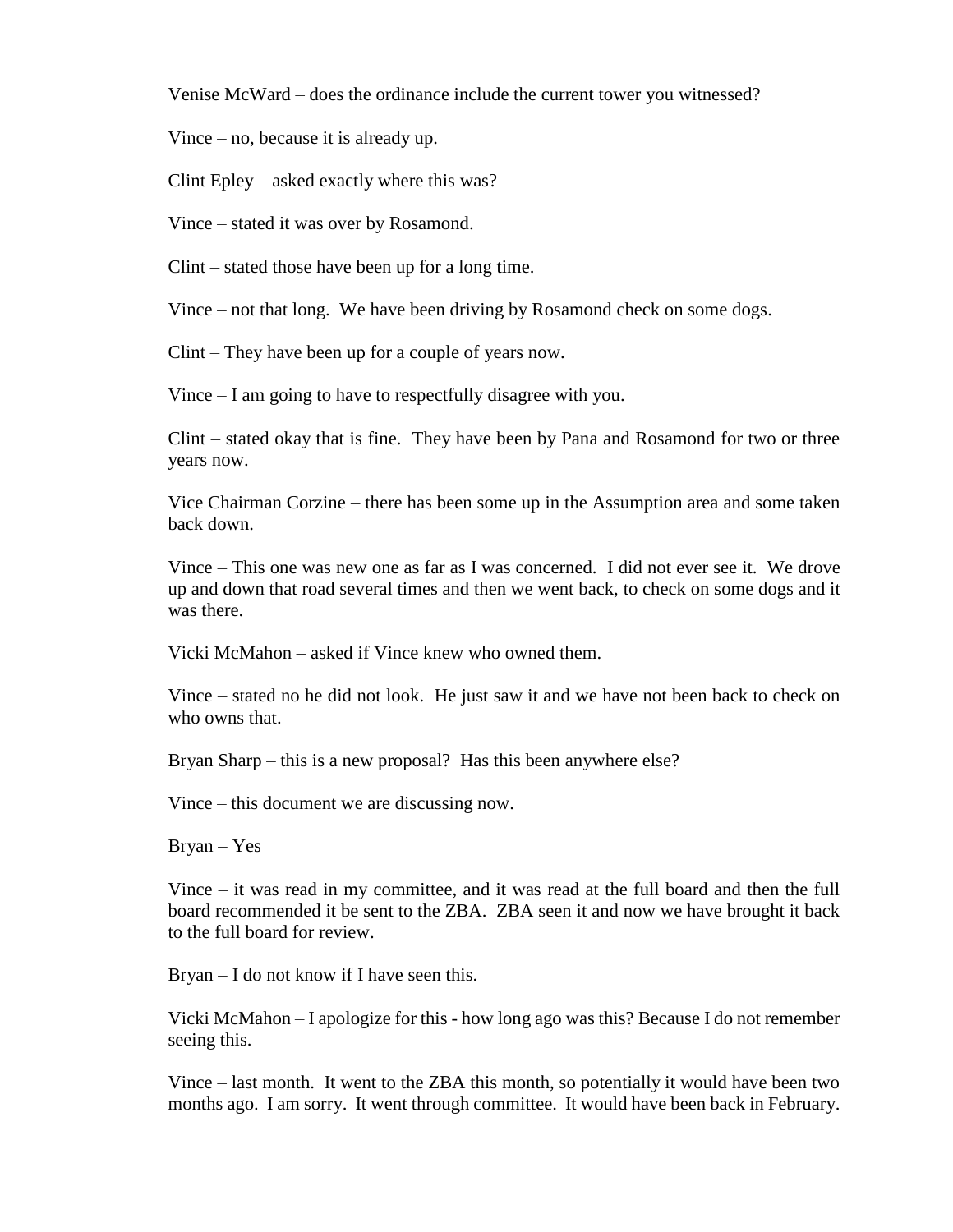I would say personally, I am only one vote, I always have the utmost respect for the ZBA puts in a lot of time in, they have the hearings, I respect what they do and I kind of use that, that's what I go with. They recommend something to us, it has been through the process, and I am okay with it. Here again, I do not think the fees are enough but we can address that. I do think there is a need to get something done but we have a motion on the floor and a second to send it back to committee. After no further discussion, Vice Chairman Corzine called for a roll call.

A roll call vote being called upon polled the following: David Puccetti, Bryan Sharp, Chuck Smedley, Thomas Snyder, Jr., Mike Specha, Timothy Carlson; Craig Corzine (n), Linda Curtin, Ken Franklin (n), Bev Graham, Ray Koonce, Dale Livingston (n), Vickie McMahon, Venise McWard, Clint Epley, (12) aye; (3) nay; (1) absent. The motion carried.

- ZBA Meeting Pay Obviously, we need to go through committee to take action. I think it needs to be looked at because ZBA does put in a lot of time. *Ray Koonce made a motion to send it to Finance with Bryan Sharp seconded the motion*. After no discussion, Vice Chairman Corzine called for a roll call. A roll call vote being called upon polled all ayes. Motion carried.
- 911 ARPA Fund request Amy asked for \$1205. Obviously, this has to be in the form of an Ordinance so Vice Chairman Corzine made a motion to send this to Personnel committee and we will go through the process. Ray Koonce seconded that motion. After no discussion, Vice Chairman Corzine called for a roll call. A roll call vote was called upon and polled all ayes. Motion carried.
- Floor Support Project the \$30,000 and where that money was going to come from. Vice Chairman Corzine stated for the laborers to complete the next phase of the floor support in the Courthouse, we could use ARPA Funds for that. Of course, that again is an Ordinance and needs to go through our Personnel committee to visit that. *Vice Chairman Corzine made a motion to go through the process and back to Personnel with a second by Thomas Snyder Jr.* After no discussion, Vice Chairman Corzine called for a roll call. A roll call vote being called upon polled all ayes. Motion carried.
- County Board Rules Mike Specha stated in our last meeting, or one of our meetings, there was certainly some confusion about our 10 percent rule, and we passed rules of order for the Christian County Board members at our March 2021 meeting and I would like to make a motion to amend in the personnel section, Item I under elected officers which the county board sets the salaries. Mike Specha asked Liz to pass out a document stating the change he is proposing. *He asked to make a motion to consider adopting this change into those rules.* Vice Chairman Corzine asked Mike Specha if he thought everyone understood the the motion he was making. . Mike Specha stated he was not certain but he would read what he is proposing:

The minutes from our, not minutes, our actual rules of order for Christian County Board Members has sections. In the Personnel section of Item I, currently says and I am reading it right out of the minutes. I. Elected officer holders of which the county board sets Salaries: If an elected office holder chooses not to run for their position, the board shall reduce the starting salary of that position by 10%. The elected position are as follows: defined as Sheriff, Circuit Clerk, County Clerk, Treasurer, Supervisor of Assessment and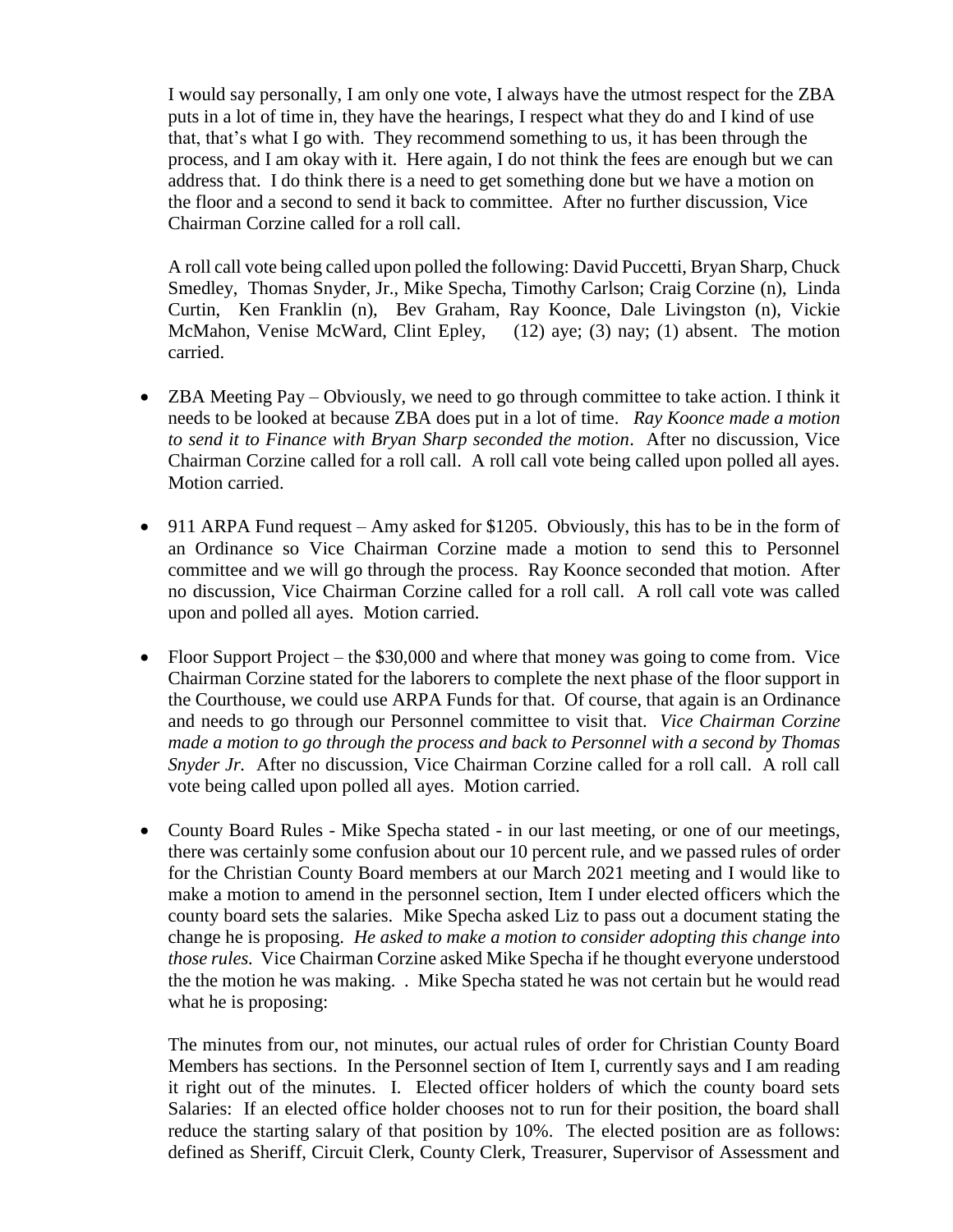Coroner. My amendment to this would include words I have in parenthesis, which would say an elected office holder parenthetically; this would also include any appointed office holder appointed to fill the remaining term of an elected office holder if appointment was for a minimum of 365 days. So I am amending the definition of an elected office holder by this amendment.

*Ray Koonce seconded that motion*. If the board does decide to pass this, I believe we will have to look at revisiting the ordinances that we just passed to make sure they coincide with each other. That is all I have.

Ken Franklin *–* So this did not really change the intent of the rule it is just clarifying the appointed and being elected and put it in the same category

Dale Livingston – if they are appointed for more than a year, is that correct? They would not get 10 percent – if they were appointed for more than a year, the 10 percent rule would not be in effect.

Mike Specha – if they are appointed for less than a year the 10 percent would go into effect. It was my understanding that our original intent was to provide for experience and the intent being if two brand new folks ran for an elected office that salary would be reduced 10 percent. If experience was our motivation, I think we left a loophole and that loophole is we have an appointed person inadvertently made an experience step to find us for 4 years. It would seem to me that if a person is appointed and serves a sufficient of time then the experience factor, which was our motivation, should be covered by recognizing that experience. The reason for 365 days was to avoid possibility of an elected official the week before the end of the term deciding to resign and then we have to deal with a 10 percent issue for a one week appointed official. 365 is not arbitrary but I felt that was sufficient time to get behind the experience factor. That is the motivation behind it.

Vice Chairman Corzine commented to the board is my concern being is we have had those incidents and nothing has been done out of turn. But people running because they know they can be reelected knowing they are not going to stay in that position. I do not think that is ethically right but that is the game and how it is played. I agree with the whole thing the 10 percent. I believe experience is worth something and I think that was the intent. After no further discussion, Vice Chairman Corzine called for a roll call.

A roll call vote being called upon polled the following: Timothy Carlson; Craig Corzine Linda Curtin, Ken Franklin, Bev Graham, Ray Koonce, Dale Livingston, Vickie McMahon, Venise McWard, Clint Epley, David Puccetti, Bryan Sharp, Chuck Smedley, Thomas Snyder, Jr., Mike Specha, (15) aye; (0) nay; (1) absent. The motion carried.

- The Landing she was unable to speak to us this evening.
- Survey records Vice Chairman Corzine asked Venise if she had anything to add to that. He stated I just know in talking to the Chairman, there is a definite concern. Would we love to have those records, absolutely? That is a lot of money and in the view of several, that is a big liability. It is 18 file cabinets worth of records. And then the factor on the liability side of that information can be foiad as we understand. That is going to take a lot of time obviously, if there is a request for some information. So I do not know if we need to do anything with that.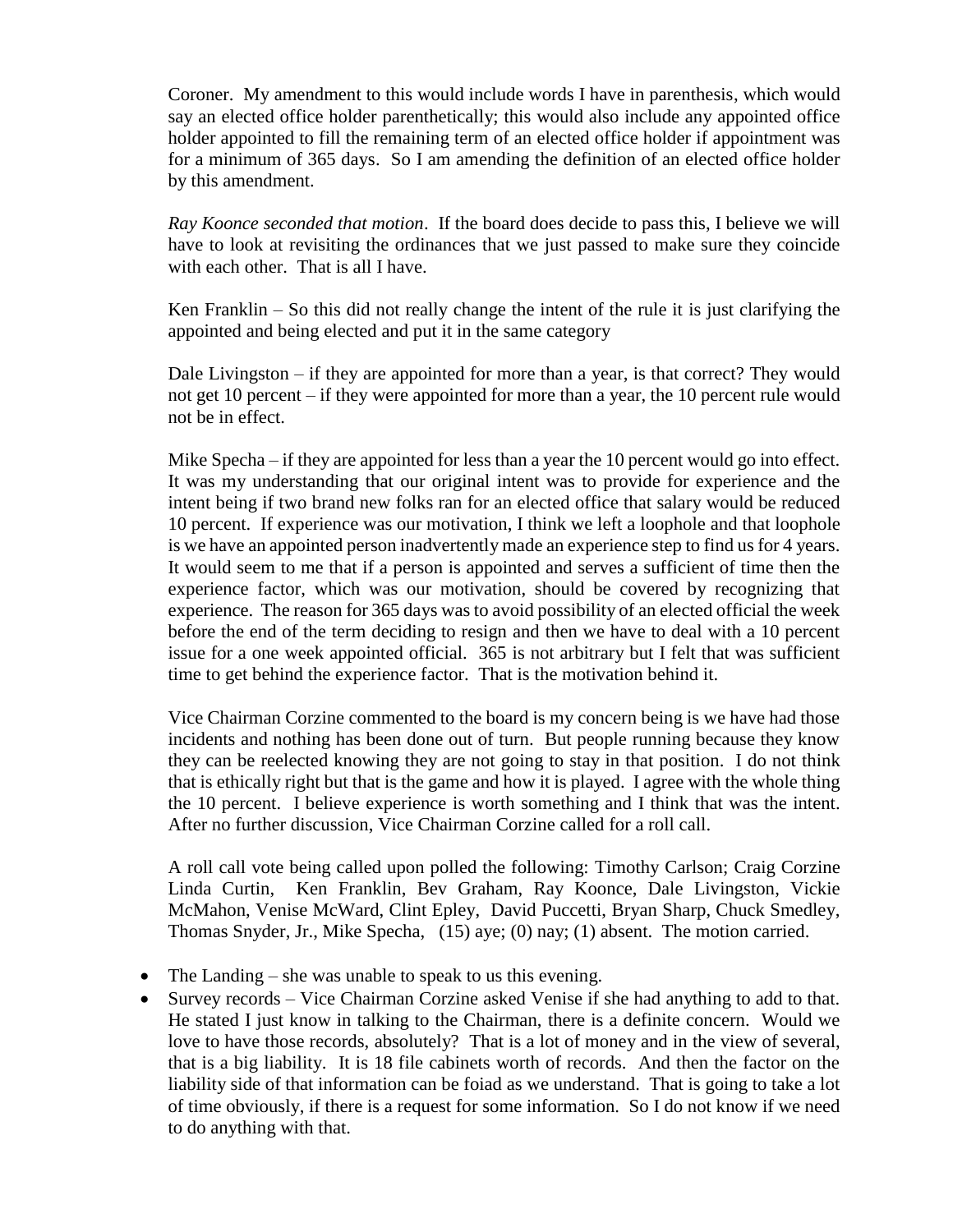Venise – I just want to say it is a wealth of information. They have all that information of the county. It would be ashame. I understand it can be foiad. I do not know if we would have to have an extra person in Jacque's office just to handle foia requests. Ken might speak a little more to it since him -

Ken Franklin – I think the intent of the motion was to bring it before the full board. The finance committee certainly shared some of the concerns Craig posed here with the foia requests. Great information – loved to have it in the county. From my perspective it is probably best suited for a library, historical society. I don't know if the county courthouse is the place for it.

Venise noted that Kent Delay is here as well.

Kent Delay – my dad's records go back to the original land surveyor that laid out Christian County, Boyd Dappert. And then Boyd Dappert Jr was a surveyor. They also set the prime meridian in another state. My parents sent that information there. Not only are there filing cabinets but also about 1300 field books. They go back to the late 1800's. There is also drainage records telling you where the tiles are so if you get flooded or you are having problems with your fields those records are there. This is the only set of records at some point in time you have the option of paying a fee to have your records recorded at the courthouse. A lot of people elected not to pay that fee and therefore they were not filed at the courthouse. So, these records are very historical but they are also the sedge way to laying out a subdivision or surveying fields or – it shows where the markers are. Some of them are stones 3 feet deep. Yes, we would love to have – they need to stay in the county because they were all so – Dad bought Marty Barnes records when he passed away. Bill Dehart's records when he passed away and then there is 45 years of my Dad's records. And it all pertains to Christian County.

Vice Chairman Corzine agreed the information is invaluable.

Venise – The city of Taylorville had first choice is that correct?

Kent Delay – yes, there was a conversation but they said they would store them at the county. Because this is where they really belong with you know the other records. There was also talk about taking the room down on the first floor that had some issues and maintaining the records there because there was a discussion about where would they be located. We do have the original instrument that was used to lay out Christian County, which we would like in honor of our parents put outside the recorder's office. My parents spent so much time in there. So we would like to go forward with that. That is kind of an interdiscussion about where would be the best place to put them. They are all indexed. My mom indexed every single record. So that system is existing but how you would forfeit over into their system, I don't know.

Dale Livingston – asked how they came up with a price.

Kent Delay – I know what my dad paid for the records 45 years ago. Then he has added to those records.

Chad Coady – My office over the years has taken all of the Boyd Dappert surveys that we currently have – went through over several years and attached them to whatever parcel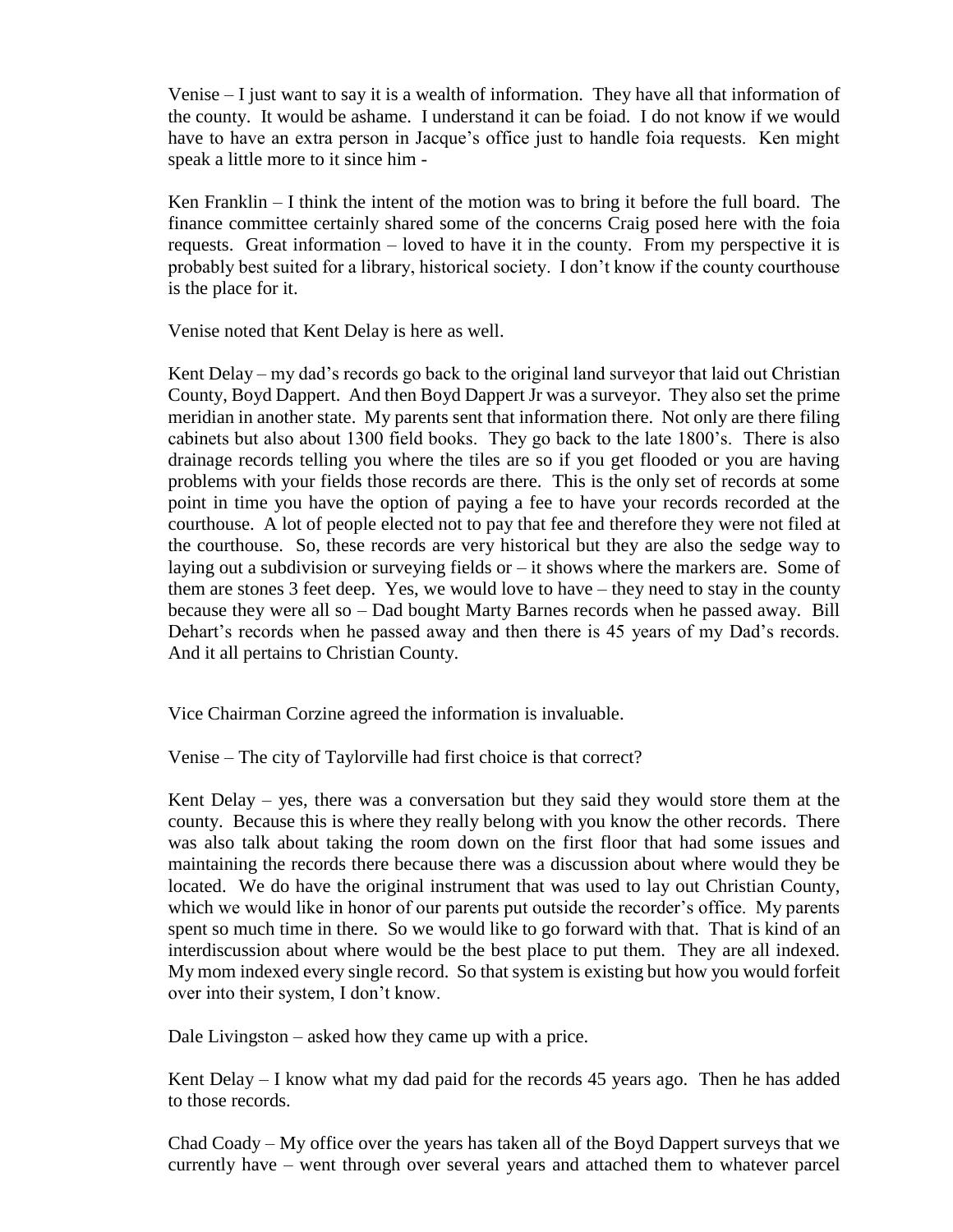number is located within those and attached to the surrounding ones. If you go into my office and pull the parcel, hit the survey button, it will show all the surveys that we have. And I have not had one single FOIA request ever for any of those surveys because they are right there publically available. The issue in my office is if we get all 18 file cabinets that we get a FOIA request before we had them indexed or linked to any of the others. It would just become a mess. I think there is a possibility over a certain timeframe we could get them all indexed how they are in my office attached to the parcels already. So if someone had a FOIA request anything we have regarding his or her parcel if we do not have it scanned in on the computer system we just say we do not have it available. Specifically I do not know how FOIA works but if we do not know where something is, we cannot provide it. The way Mr. Delay said his mother indexed it; it might be easiest for us if we did acquire to go through township at a time or section at a time. Just scan them in as we did all the others. When someone does request them all we do is type in those pin numbers that are associated with that and email it to them. But as I said, we do not know what kind of problem it would give us before it is all scanned in. We would also need to get a good scanner.

Dale Livingston asked Chad Coady how long he thought it would take. Chad stated he was not entirely sure. It would be something we would have to do over time. I know Mr. Delay said it was 1300 field books so I do not know. With the field books, I do not know if we would scan those in. Surveys really do not take that long to scan in. It just really depends on how good the indexing is. As long as we can translate it.

Dale Livingston asked Mr. Poggenpohl if it would be FOIABLE. Wes stated I mean you can always make stuff available for copies. If they wanted to look for it, they could. But like you said, if it is already publically available on a website or something like that we do not have to disclose it they can search on the website themselves. The other option is if there is a cost provided by statue, they would go through the mechanism to request a document and not through FOIA.

Chad stated the cost in his office for a printed copy colored copy is a  $$1.00$  – we have a graduated scale. If it is email, it does not cost anything.

Kent Delay – there are some guidelines to FOIA requests. You just cannot turn down a foia.

Vice Chairman Corzine – stated he hates to kick the can down the road but this does involve money and if we are going to do this, we have to figure out where the money is going to come from. I personally think the information is very invaluable. *He made a motion to send back to the finance committee. Mike Specha seconded that motion.* After no further discussion, Vice Chairman Corzine called for a roll call.

A roll call vote being called upon polled all ayes.

*Vice Chairman Corzine entertained a motion to go into closed session pursuant to 5 ILCS 120/2 (c)(11) Litigation, when an action against, affecting or on behalf of the particular public body has been filed and is pending before a court or administrative tribunal or when the public body finds that an action is probable or imminent, in which case the basis for the finding must be recorded and entered into the minutes of the closed meeting by all county board members, the state's*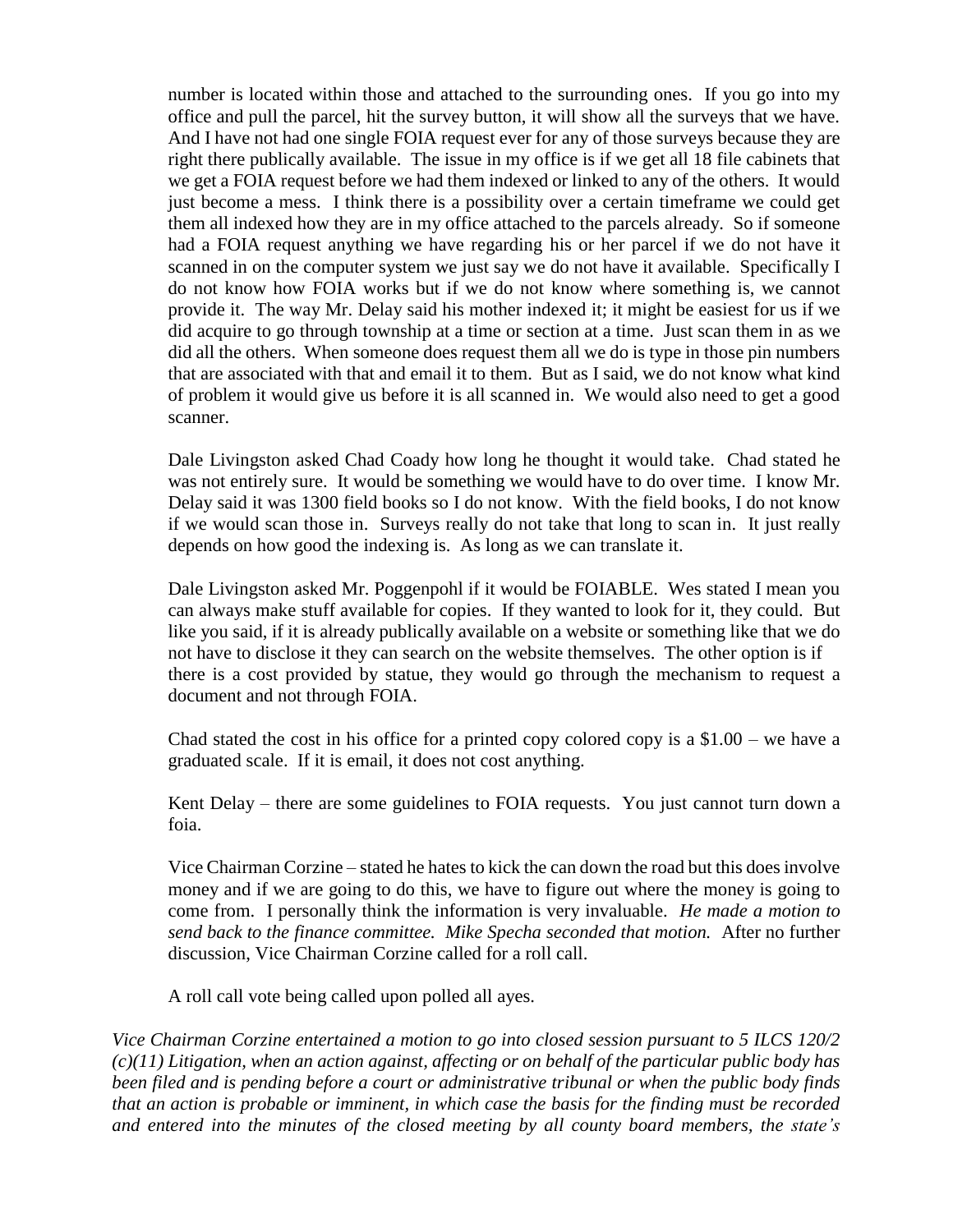*attorney Wes Poggenpohl and Liz Hile and county clerk Jacque Willison. Ray Koonce seconded the motion.* 

Vice Chairman Corzine opened the closed session Tuesday April 18, 2022 at 9:26 pm in this courtroom on the third floor of the county courthouse for the purpose of discussing litigation pursuant to 5 ILCS 120/2 (c) (11). Vice Chairman Corzine called for a roll call. All members were present except Matt Wells.

Vice Chairman Corzine entertained a motion to come out of closed session. *Ken Franklin made a motion to come out of closed session with a second by Dale Livingston.* 

A roll call vote being called upon polled the following: Linda Curtin, Ken Franklin, Bev Graham, Ray Koonce, Dale Livingston, Vickie McMahon, Venise McWard, Clint Epley, David Puccetti, Bryan Sharp, Chuck Smedley, Thomas Snyder, Jr., Mike Specha, Timothy Carlson; Craig Corzine (15) aye; (0) nay; (1) absent. The motion carried.

Came out of closed session at 9:49pm. Vice Chairman Corzine called for a roll call. A roll call was taken with all members present.

| Board                  | <b>Salary</b> | <b>Rate</b> | # of Meetings     |
|------------------------|---------------|-------------|-------------------|
| <b>Member</b>          |               |             | <b>This Month</b> |
| <b>Timothy Carlson</b> | \$100.00      | \$25.00     | 2                 |
| Craig Corzine          | \$100.00      | \$25.00     | $\overline{2}$    |
| Linda Curtin           | \$100.00      | \$25.00     | 3                 |
| Clint Epley            | \$50.00       | \$25.00     | $\mathbf{1}$      |
| Ken Franklin           | \$100.00      | \$25.00     | $\overline{2}$    |
| <b>Bev Graham</b>      | \$100.00      | \$25.00     | $\overline{2}$    |
| Ray Koonce             | \$100.00      | \$25.00     | $\overline{2}$    |
| Dale Livingston        | \$100.00      | \$25.00     | $\overline{2}$    |
| Vicki McMahon          | \$100.00      | \$25.00     | 3                 |
| Venise McWard          | \$100.00      | \$25.00     | $\overline{2}$    |
| David Puccetti         | \$100.00      | \$25.00     | $\overline{2}$    |
| <b>Bryan Sharp</b>     | \$100.00      | \$25.00     | $\overline{2}$    |
| <b>Chuck Smedley</b>   | \$100.00      | \$25.00     | $\overline{2}$    |
| Thomas Snyder, Jr.     | \$100.00      | \$25.00     | $\overline{2}$    |
| Mike Specha            | \$100.00      | \$25.00     | $\overline{2}$    |
| Matt Wells             | \$615.38      |             |                   |

## **MILEAGE AND PER DIEM REPORT – MARCH 15, 2022**

Vice Chairman Corzine called for a motion from the floor to approve the Mileage and Per Diem Report

*A motion was made by Craig Corzine and seconded by Vicki McMahon to approve the mileage and per diem report.* With no discussion, Chairman Wells called for a roll call.

A roll call vote being called upon polled the following: Bev Graham, Ray Koonce, Dale Livingston, Vickie McMahon, Venise McWard, Clint Epley, David Puccetti, Bryan Sharp, Chuck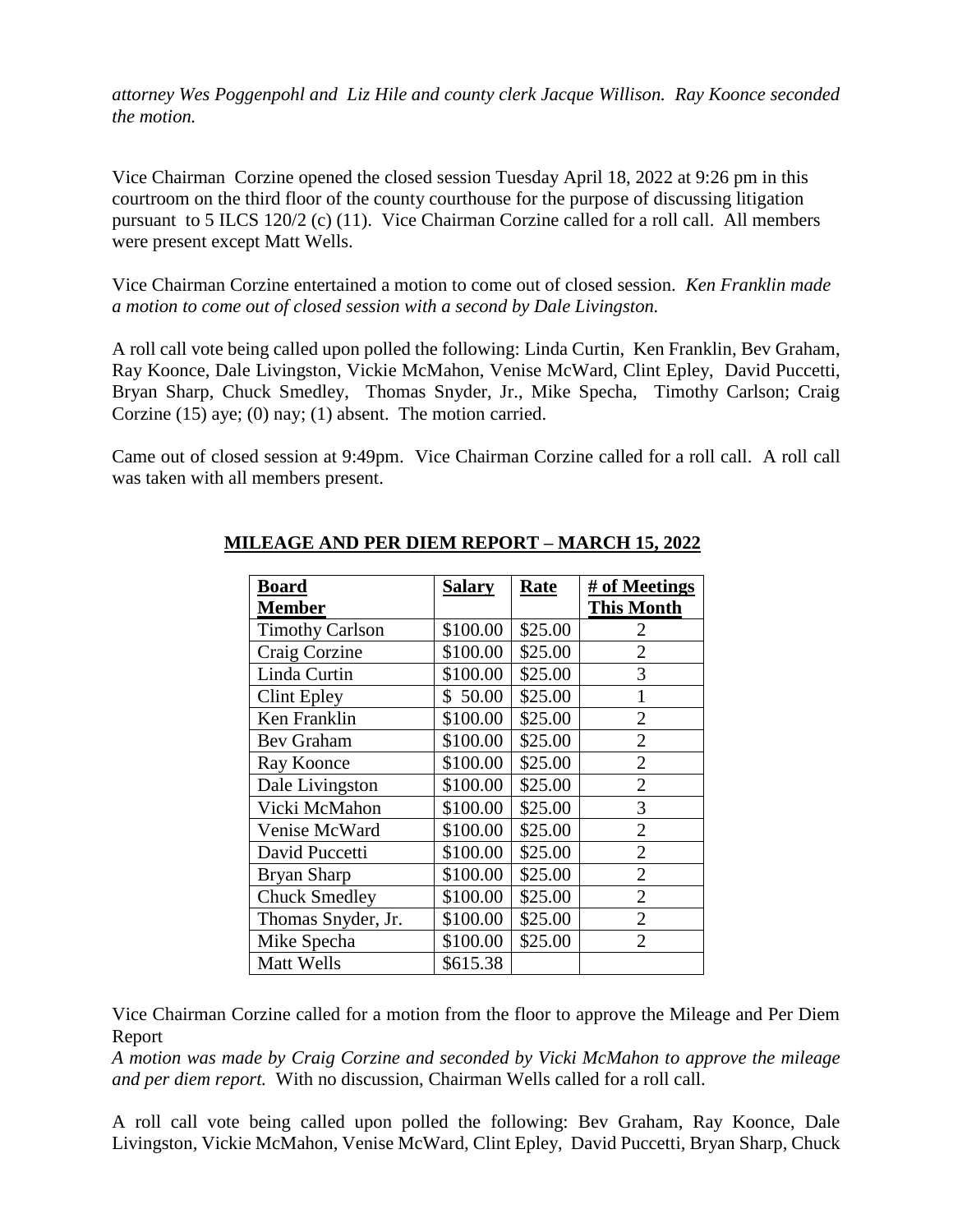Smedley, Thomas Snyder, Jr., Mike Specha, Timothy Carlson; Craig Corzine Linda Curtin, Ken Franklin, (15) aye; (0) nay; (1) absent. The motion carried.

Wes Poggenpohl – What the board asked me to do last month which was talk to attorneys about possibly representing the county in regards to drafting an ordinances. In the last several weeks, I have made contact with two separate attorneys, one of them being Mr. Shay, which I believe Venise, recommended to me. I did review his CV on line h is site and I did think he was appropriate so I did reach out to him. Had a couple of phone conversations with him. I have also reached out and spoke to an attorney out of the Springfield-Jacksonville area. Her name is Andi Jackson. Both of them specialize in environmental law issues. Both of them have experience with local government stuff as well. Both of them had the same kind of issue. They want more information. So what both of them have kind of agreed to, if you guys are interested in, would be for some sort of presentation put on one of the committee meetings next month to where each of them would have that little bit amount of time, speak to you, give a presentation about what they think can be done. Because that is one of the real issues is what can be included, what can't be included, what they think are the real issues to address. Where you people would be able to ask them questions about things and they can give you a better idea of how long they think the process would take. I did tell them I thought this was something you guys wanted to move pretty quick on. I did not speak specifically - I know Ms. Jackson is going to reach back out to me but I know Mr. Shay did indicate he would be willing to come and speak but it would cost money. It would not be a free consultation type of deal. It would cost money because he is going to be preparing for the meeting. He mentioned \$500 for a preparation in coming to speak. I do not know about the other individual, but I think that would be the best way to proceed. Both of them we tell one of them to show up at a certain time and we tell the other one to show up a half hour later or do it on zoom or however. Mr. Shay is out of Peoria. I am sure he would come down but that might affect the price. That would be my recommendation to set up times the committee thinks is appropriate next month, come down give a presentation, open to questions then you guys would be able to get back with them to what your decision would be.

Vice Chairman Corzine asked if that \$500 comes out of his budget.

Wes stated no that maybe ARPA funds would cover it.

Vice Chairman Corzine - I will say in all seriousness, there is urgency but not. We want to get it right so there is no urgency on that but we need to get some counsel, looking at this that is the urgency in my opinion. So the problem with the \$500 is where it is going to come from. Because we have not approved any funds for that. Do you, in seriousness, do you have funds for, would it be considered an assistant? Temporary assistant kind of thing.

Wes Poggenpohl – no, it would be like a contract.

Vice Chairman Corzine – separate counsel kind of thing

Dale Livingston – asked where the funds came from for the windmill.

Vice Chairman Corzine – well we went through the process of approving the funds to do so

Vicki McMahon – stated that was \$50,000 and this is only \$500 so I think we can take it from wherever we need to.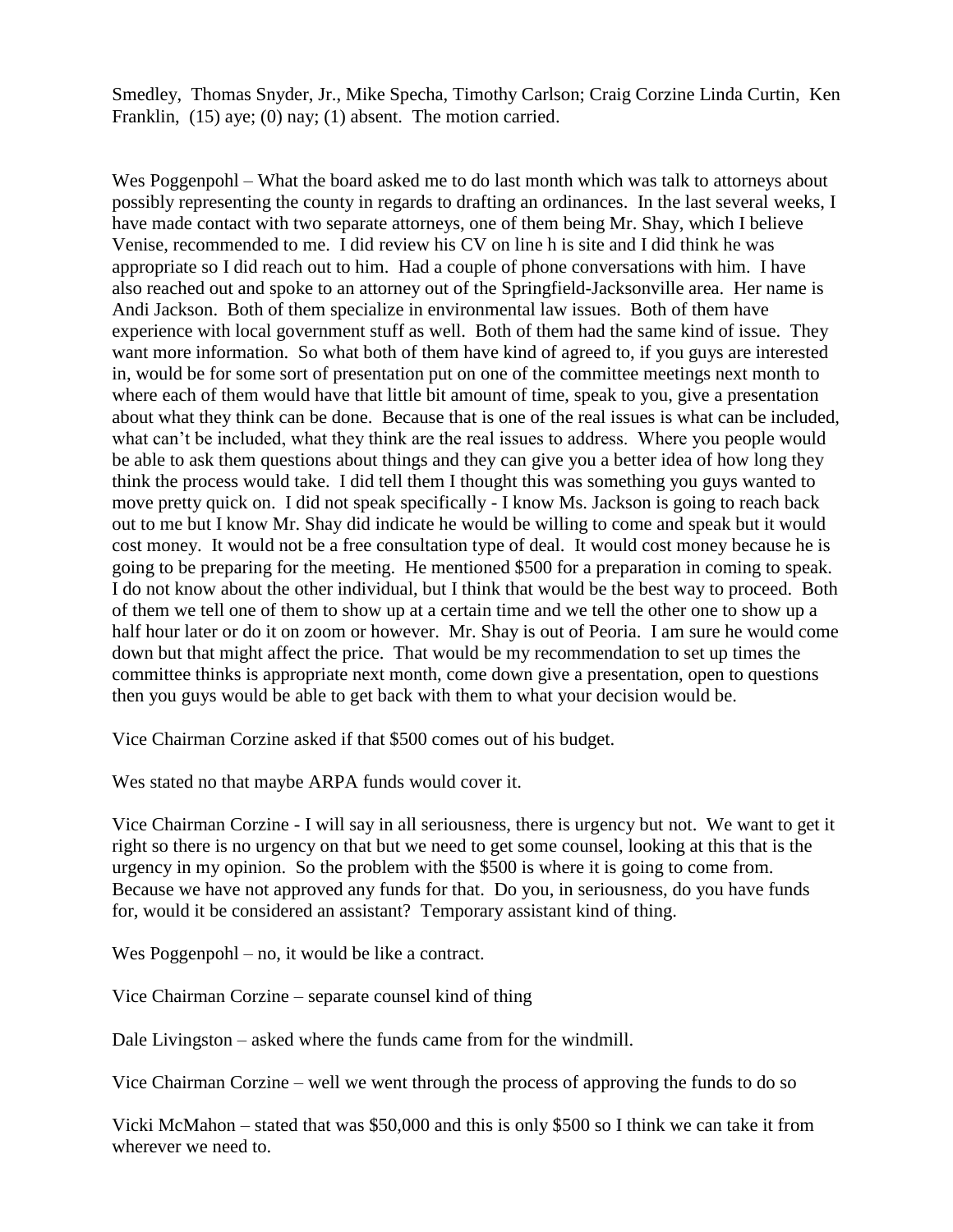Vice Chairman Corzine – I believe the Chairman has the authority to spend up to \$5,000

Venise – The Chairman can easily cover this.

Wes Poggenpohl – at least get it off the ground.

Vicki McMahon – stated this is definitely something we need to talk about in committee

Bev Graham  $-$  I just want to add on there for  $\degree$  committee to get an assistant for 90 days, a trial of 90 days for Liz so she can get her files and everything in order. She has not been able to do that with everything that is going on. I had spoken with her about it and she said just like a 90-day trial and review it again. She has a person who she has worked with closely in the past whom she trust immensely that will do what she needs her to do. She said the lady was very reasonable. \$15 an hour and maybe not more than 20 hrs a week.

Vice Chairman Corzine said he can put that on their committee and if they see fit they can forward it on to Finance to approve the money.

Wes Poggenpohl – one of the things that Mr. Shay was going to address, he is very knowledgeable about this topic and he is ready. He did indicate he is representing some landowners in Mclean County up by Bloomington. And he is representing them on the part of negotiating with a carbon sequestration company. He did indicate he would be very interested in doing this but with the caveat that if the concern or the goal is to make sure everything is safe then that is where he is at. But if the goal is to make the ordinance is so burdensome that no company would ever put in a facility here then he wouldn't be able to because that would be adverse to his clients in Mclean County where he is trying to negotiate a good offer with this whole thing. His fear is if we draft the ordinance, we are first, than every other county may have an issue like this coming on copies it, changes the name, rubber stamps it it discourages these types of things is where he is at. That is his concern.

Ray Koonce – back to the concern with the third floor and the issues we are having there, these are legitimate concerns. Some unevenness there are some big issues. I would suggest whenever board members have time to go up and view the third floor. I know everyone has been busy but to get with Courtney or someone and they can show you these things that way it is not just hearing it because I have physically seen the holes. There are some issues. If you guys would have time sometime in the next month to really come up and ask some questions to physically, see for yourself. It will not take all day just a few moments. There really are some issues.

Liz stated just to let you know in the minutes there was note that there was a meeting with several individuals; Judge Paisley, Sheriff, Bill Kennedy, Courtney, another court reporter that had to be cancelled for various reasons. It has been rescheduled for next week.

Bev asked Wes if his office was having problem. Wes stated he did not know anything about the slopes in his office. The complaint he hears the most is the heating and cooling.

Liz – I think Mr. Kennedy has talked at a lot of meeting about problems they ran into – getting the watchdog back operational. Then there was an issue with some valves that were not working properly. Some valves were not opening and sending messages correctly and so they are getting ready to replace five or six more valves.